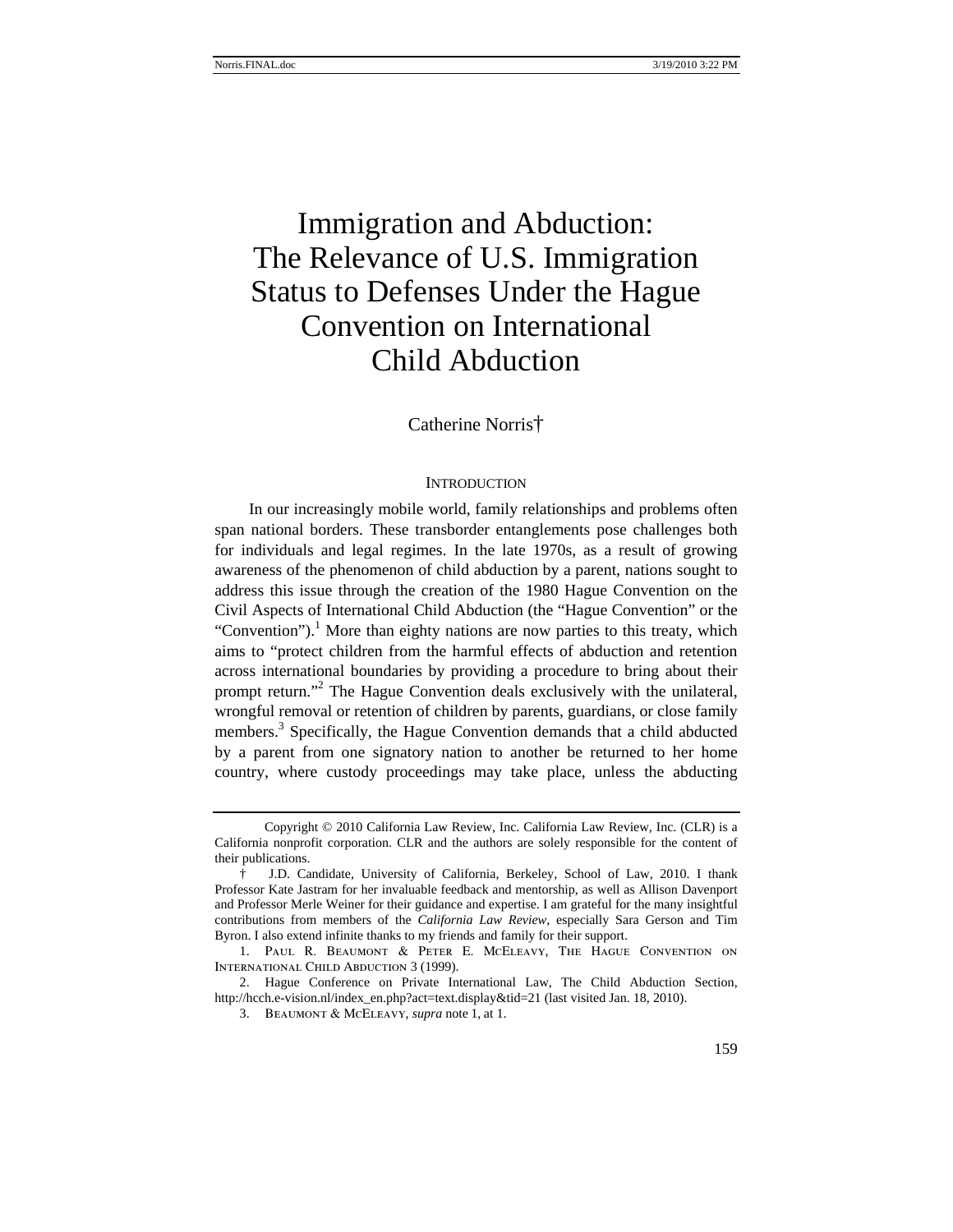parent can successfully invoke one of the defenses set forth in the Convention.<sup>4</sup>

Increasingly, however, advocates and practitioners are raising concerns that the Hague Convention prioritizes expediency and the petitioning parent's rights over the rights of the abducting parent and child, doing a disservice to the mothers and children involved.<sup>5</sup> Contrary to the assumptions of the drafters of the Convention,<sup>6</sup> the vast majority of respondents ("abductors") in cases brought pursuant to the Hague Convention are mothers.<sup>7</sup> Many of these women maintain that they fled across borders with their children due to domestic violence and the home state's inability to protect them. $8$  Unfortunately, many courts apply the Hague Convention in a way that is unsympathetic to such respondents' claims by insisting upon narrow constructions of the exceptions allowed in the Convention text.<sup>9</sup>

5. *See, e.g.*, Sudha Shetty & Jeffrey L. Edleson, *Adult Domestic Violence in Cases of International Parental Child Abduction*, *in* 11 Violence Against Women 115 (2005) (discussing the prevalence of adult domestic violence in parental abductions and specific cases in which battered mothers have objected to the return of their children to abusive partners); Merle H. Weiner, *International Child Abduction and the Escape from Domestic Violence*, 69 FORDHAM L. Rev. 593 (2000) [hereinafter Weiner, *International Child Abduction*] (highlighting the problems inherent in applying the Hague Convention to primary caregivers, often women, who take their children across international borders to escape domestic violence); Merle H. Weiner, *Strengthening Article 20*, 38 U.S.F. L. Rev. 701 (2004) (advocating for strengthening the Hague Convention's Article 20 defense to achieve more just results for domestic violence victims who flee their home countries with their children).

7. A 2003 statistical report found that 68 percent of taking persons were mothers and 29 percent fathers, while 68 percent of taking persons were also primary or joint caregivers. NIGEL Lowe, A Statistical Analysis of Applications Made in 2003 under the Hague Convention of 25 October 1980 on the Civil Aspects of International Child Abduction 21–22 (2007 update), *available at* http://hcch.e-vision.nl/upload/wop/abd\_pd03e1\_ 2007.pdf [hereinafter 2003 STATISTICAL ANALYSIS].

8. *See, e.g.*, Merle H. Weiner, *Navigating the Road Between Uniformity and Progress: The Need for Purposive Analysis of the Hague Convention on the Civil Aspects of International Child Abduction*, 33 Colum. Hum. Rts. L. Rev. 275, 277 (2002) [hereinafter Weiner, *Navigating the Road*] (noting that "[s]even of the nine cases decided by the United States courts of appeals between July 2000 and January 2001 involved an abductor who alleged that she was a victim of domestic violence"); Hague Conference on Private International Law, *Collated Responses to the Questionnaire Concerning the Practical Operation of the Hague Convention of 25 October 1980 on the Civil Aspects of International Child Abduction*, at 309–19, Prel. Doc. No. 2, (Oct. 2006) [hereinafter *Collated Responses*], *available at* http://www.hcch.net/upload/ wop/abd\_pd02efs2006.pdf (providing signatory states' replies to the following questions: "Is the issue of domestic violence or abuse often raised as an exception to return in child abduction cases? What is the general approach of your courts to such cases and, in particular, how far do they investigate the merits of a claim that such violence or abuse has occurred?").

9. *See* Merle H. Weiner, *Half-Truths, Mistakes, and Embarrassments: The United States Goes to the Fifth Meeting of the Special Commission to Review the Operation of the Hague Convention on the Civil Aspects of International Child Abduction*, 2008 Utah L. Rev. 221, 284–85 (2008) [hereinafter Weiner, *Half-Truths*] (observing that narrowly construing the Article 13(b) exception, as U.S. courts often do, "can render irrelevant the domestic violence perpetrated

<sup>4.</sup> Hague Convention on the Civil Aspects of International Child Abduction art. 12–13, *opened for signature* Oct. 25, 1980, T.I.A.S. No. 11,670, 1343 U.N.T.S. 89 (entered into force Dec. 1, 1983) [hereinafter Hague Convention].

<sup>6.</sup> Weiner, *International Child Abduction*, *supra* note 5, at 609–10.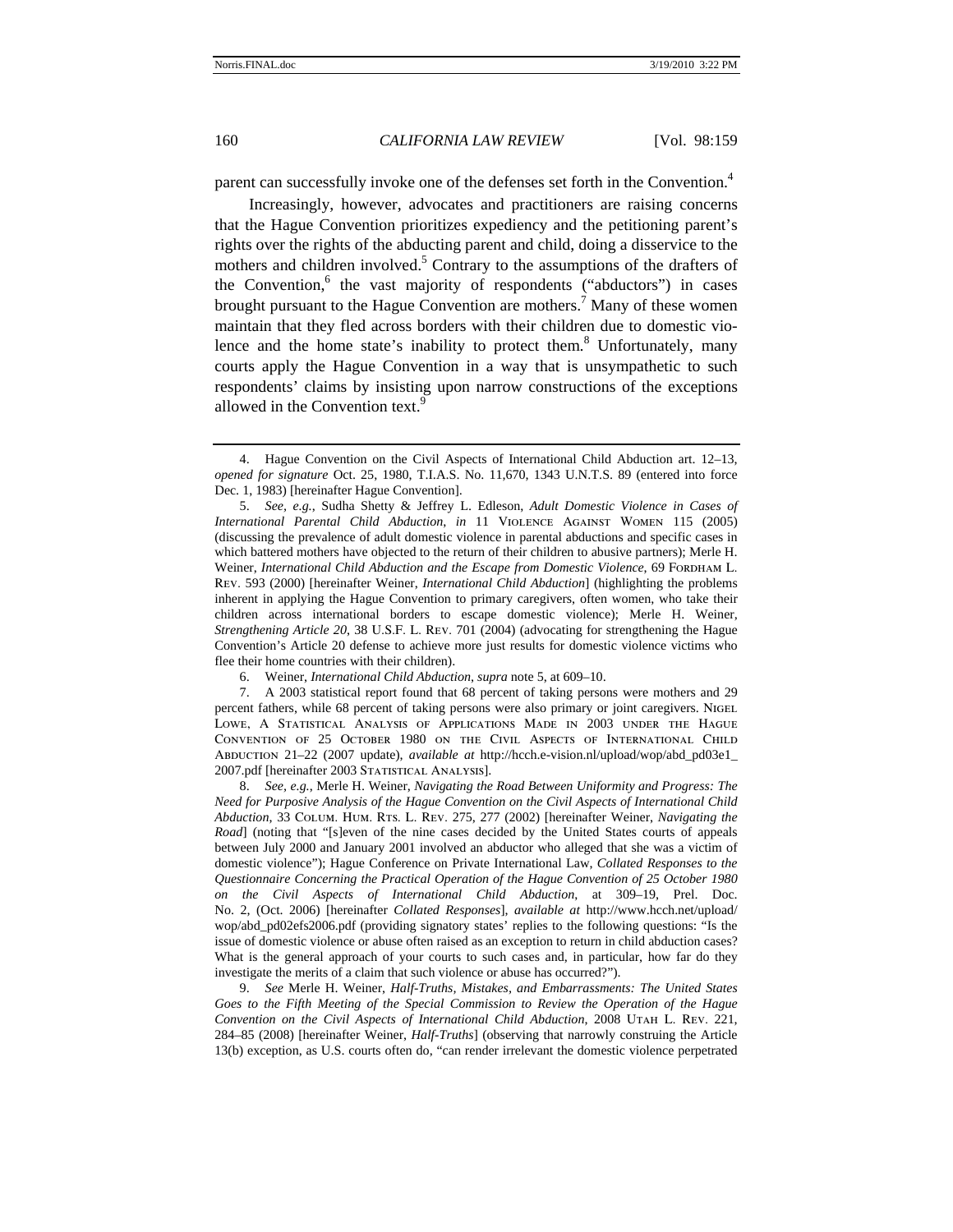Viewing Hague Convention adjudications through the lens of the parent fleeing domestic violence exposes a number of problems with Hague Convention jurisprudence in U.S. courts. While scholars have detailed the general challenges that domestic violence victims face in Hague proceedings, $10$ the role of immigration status in such cases has received little attention. Given the inherent border-crossing nature of Hague cases, non-U.S. citizens often find themselves in the respondent role before U.S. courts. The courts may choose either to consider or ignore the respondents' (and their children's) immigration status in several different ways during the course of the Hague petition adjudication.

This Comment details the interaction of immigration status with two of the Hague Convention's defenses to the return of a child: the Article 13(b) *grave-risk* defense and the Article 12 *well-settled* defense. I assess this relationship through the lens of the parent escaping domestic violence, given the prevalence and severity of the problem. In particular, I focus on parents who flee to the United States, because the United States receives more petitions for the return of children than any other signatory to the Convention.<sup>11</sup> I argue that most U.S. courts take immigration status into account when they should not in the consideration of the well-settled defense—and fail to weigh immigration status when they should—when an asylum application or grant is relevant to the assessment of the grave-risk defense. In order to comport with the object and purpose of the Hague Convention, which is to "protect children internationally from the harmful effects of their wrongful removal,"<sup>12</sup> and with other international law norms, U.S. courts must weigh the status of asylum applicants in grave-risk determinations, and they should not deem immigration status dispositive in the well-settled inquiry unless there is an imminent threat of removal.

I begin by providing an overview of the Hague Convention and its application in the United States in Part I. Part II details the current role immigration status plays in U.S. Hague Convention jurisprudence regarding the

against an abductor").

<sup>10.</sup> *See, e.g.*, Carol S. Bruch, *The Unmet Needs of Domestic Violence Victims and Their Children in Hague Child Abduction Convention Cases*, 38 Fam. L.Q. 529 (2004) [hereinafter Bruch, *Unmet Needs*]; Miranda Kaye, *The Hague Convention and the Flight from Domestic Violence: How Women and Children Are Being Returned by Coach and Four*, 13 Int'l J.L. Pol'y & Fam. 191 (1999); Shetty & Edelson, *supra* note 5; Weiner, *International Child Abduction*, *supra* note 5.

<sup>11. 2003</sup> Statistical Analysis, *supra* note 7, at 14. In 2003, the United States received 23 percent of all return petitions submitted worldwide under the Convention. *Id.* Overall, the U.S. Department of State has received inquiries for approximately sixteen thousand cases of international child abduction since the late 1970s. Shetty & Edleson, *supra* note 5, at 118 (this figure includes cases of abduction both into and out of the United States). In 2003, when the statistical analysis was prepared, there were seventy-four total signatories to the Convention, forty-five of which had received applications for return of a child that year. 2003 STATISTICAL Analysis, *supra* note 7, at 7, 8.

<sup>12.</sup> Hague Convention, *supra* note 4, at pmbl.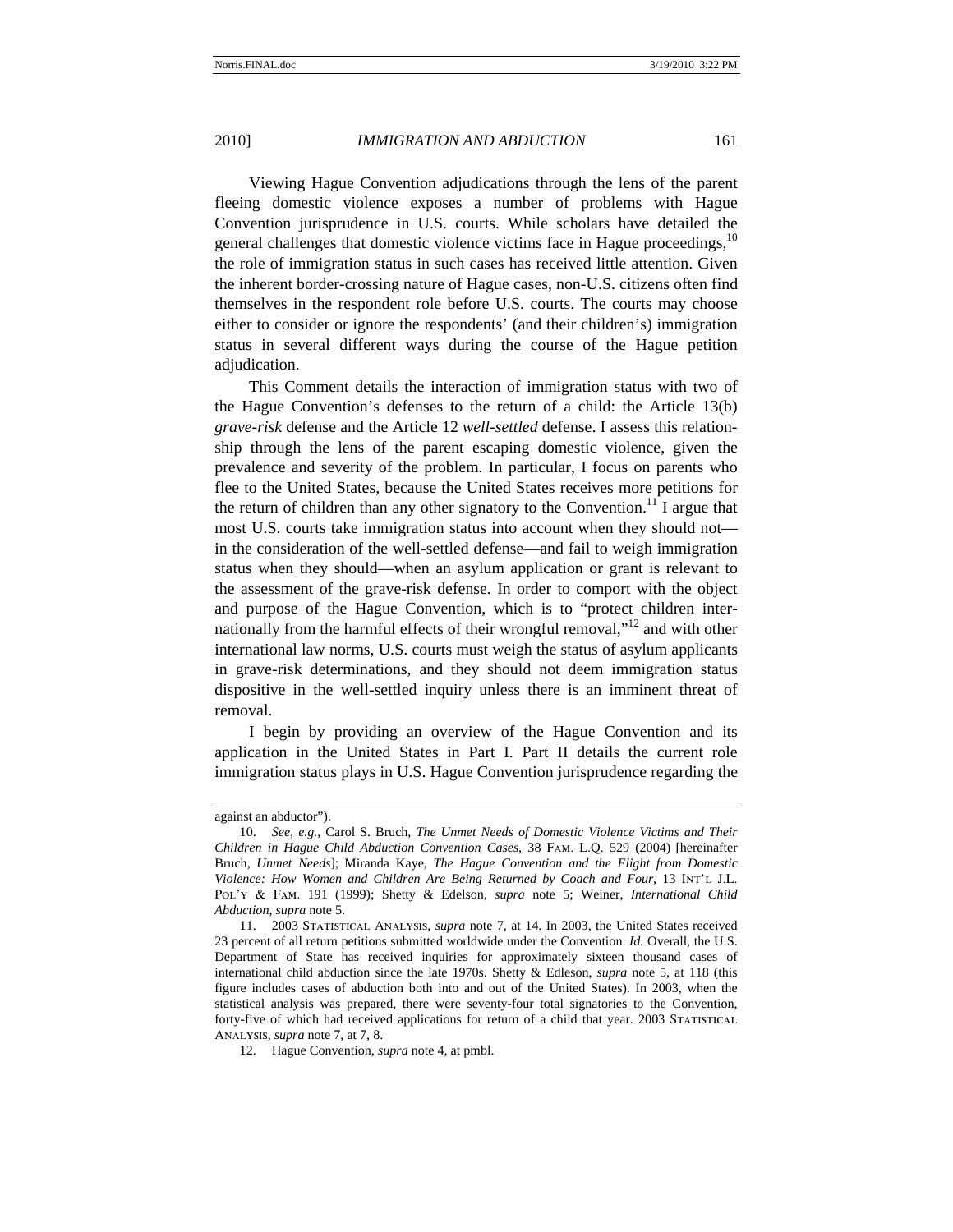grave-risk defense and the well-settled defense. In Part III, I rely on principles of treaty interpretation and applicable international law to conclude that the best interests of the child require courts to consider asylum claims in making grave-risk determinations. I argue that if an asylum claim is pending at the time of a Hague proceeding, the proceeding should be stayed until the asylum claim is adjudicated. If the asylum application is approved, then courts should consider the grant as compelling evidence that both the taking-parent and child would face a grave risk of harm upon return to the home country. In determining whether a child is well settled, I argue that courts should disregard immigration status unless the child faces an imminent threat of removal.

I

## BACKGROUND: THE HAGUE CONVENTION AND U.S. IMPLEMENTATION

This Part lays the statistical and legal foundations upon which later analysis and argumentation build. I provide an overview of key statistics to illustrate the scope of the problem and then explore the human dimensions of the problem by sharing a respondent's story. With that foundation established, I turn to the Hague Convention and its implementation in the United States.

#### *A. International Parental Child Abduction and Domestic Violence*

Who are the parents who abduct, and what motivates them to do so? When the Hague Convention was drafted in the late 1970s, the prevailing perception was that most acts of parental child abduction were committed by fathers dissatisfied with actual or potential custody awards.<sup>13</sup> But analysis of data drawn from subsequent Hague Convention cases reveals a different reality. A study commissioned by the Permanent Bureau of the Hague Conference on Private International Law found that of the 954 applications received in 1999 by signatories to the Convention, 69 percent of the taking parents were female.14 A similar study of Hague Convention applications submitted during 2003 yielded virtually identical results.<sup>15</sup> It is also increasingly recognized that a significant portion of mothers who take their children across borders are fleeing domestic violence.<sup>16</sup> Some of these women may seek asylum to escape

<sup>13.</sup> Beaumont & McEleavy, *supra* note 1, at 3.

<sup>14.</sup> Nigel Lowe, Sarah Armstrong & Anest Mathias, A Statistical Analysis of Applications Made in 1999 Under the Hague Convention of 25 October 1980 on the Civil Aspects of International Child Abduction 8, 10 (Nov. 2001), *available at*  http://hcch.e-vision.nl/upload/abd2001pd3e.pdf. The 954 applications sought the return of 1,394 children. *Id.* at 10.

<sup>15.</sup> Of the 1,259 applications made for the return of 1,784 children in 2003, fathers constituted the taking person in 29 percent of cases and mothers in 68 percent of the cases. The study further identified the primary or joint primary caretaker of the child as the taking person in 68 percent of the cases. 2003 Statistical Analysis, *supra* note 7, at 10–11, 21–22, 25.

<sup>16.</sup> *See* Shetty & Edleson, *supra* note 5, at 119–20; Weiner, *Half-Truths*, *supra* note 9, at 282. The University of Minnesota and the University of Washington Schools of Social Work have also launched a joint project to better understand the challenges faced by mothers fleeing domestic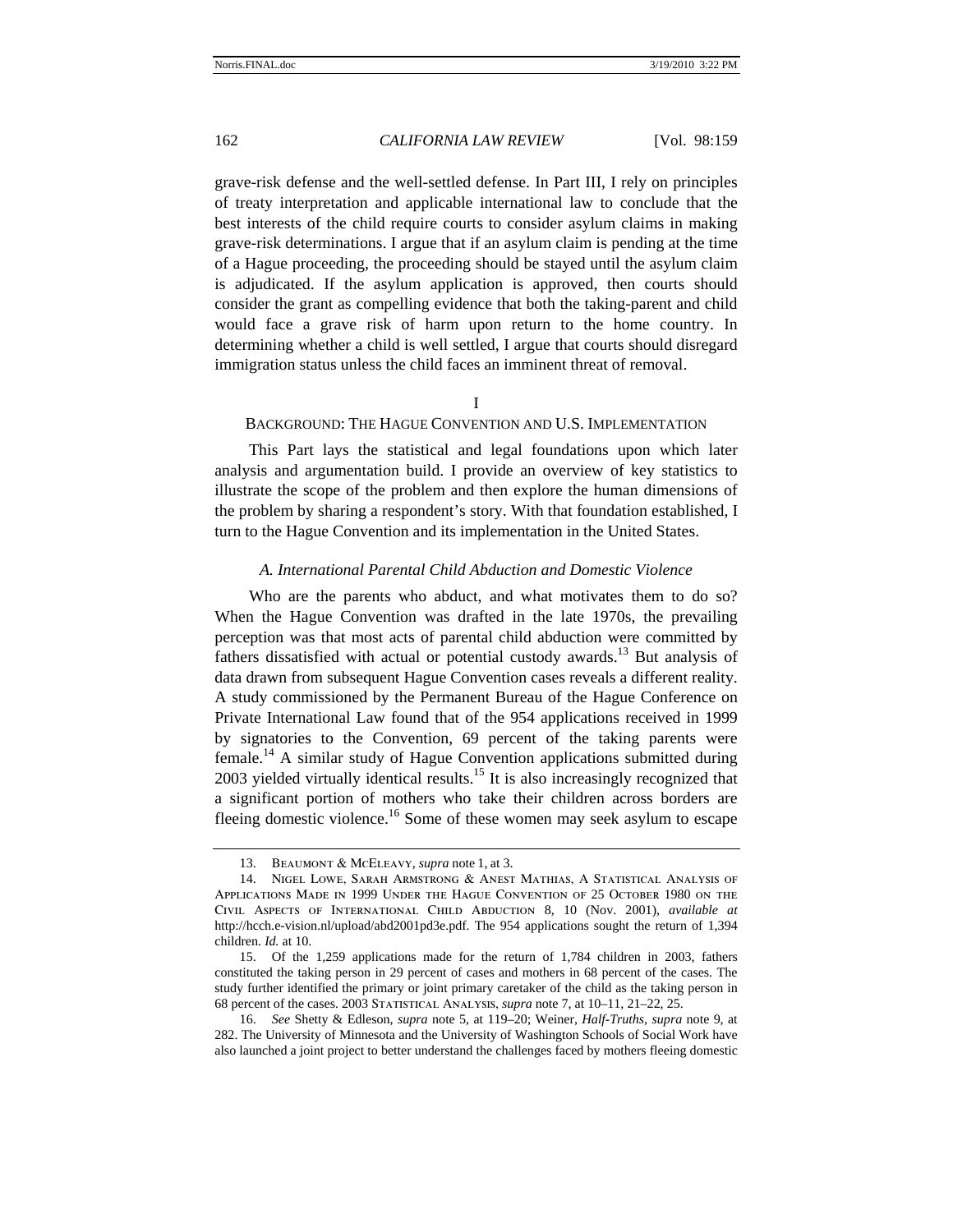the persecution that they fear they and their children will face if they are forced to return to the child's home country. $17$ 

Consider the case of Rosa Gutierrez. Rosa and her children were born in Mexico and lived there until February 2001.<sup>18</sup> Rosa suffered from physical, sexual, and emotional abuse at the hands of her spouse, Eduardo Gonzalez, often in front of her children.<sup>19</sup> In 1998, after six years of marriage, the couple separated, but Eduardo continued to abuse Rosa both physically and verbally.<sup>20</sup> In 2000, he assaulted her by "hitting her, throwing her to the ground, and yelling profanities at her, all in the presence of" their two-year-old son.<sup>21</sup> Rosa sought assistance from an attorney and the police, but to no avail.<sup>22</sup> The police insisted she obtain a medical report documenting her injuries before assisting her, but Rosa was unable to obtain such a report because she could not prove that her husband was responsible.<sup>23</sup> Rosa finally divorced Eduardo, but the abuse did not abate. $24$  Rosa told Eduardo she was taking the children on a weeklong vacation, and then she and the children fled to the home of her sister in the United States. There, she applied for asylum, claiming she was a victim of domestic violence whom Mexico was unwilling or unable to protect.<sup>25</sup> Eduardo then filed a petition seeking the return of the children to Mexico.<sup>26</sup> While Rosa's asylum application was pending, a district court ordered the children returned to Mexico, and Rosa appealed.<sup>27</sup> After the district court issued its decision, an immigration judge granted Rosa's asylum application, but the Immigration Service appealed that decision to the Board of Immigration Appeals ("BIA").<sup>28</sup> At the time of the Ninth Circuit's opinion in Rosa's case, the BIA appeal remained pending.<sup>29</sup>

violence involved in Hague Convention cases so as to improve the legal system's response in such cases. *See* The Hague Domestic Violence Project, http://www.haguedv.org/index.html (last visited Jan. 18, 2010).

<sup>17.</sup> *See, e.g.*, Gonzalez v. Gutierrez, 311 F.3d 942, 947 (9th Cir. 2002) (noting that the respondent filed for and was granted asylum based on her status as a victim of domestic violence, in the larger context of denying the availability of the remedy of return to a father who only possessed access rights); Lopez v. Alcala, 547 F. Supp. 2d 1255 (M.D. Fla. 2008) (ordering the return of several children, pursuant to the Hague Convention, to their allegedly abusive father in Mexico, despite the respondent mother's pending asylum application).

<sup>18.</sup> *Gonzalez*, 311 F.3d at 945–46.

<sup>19.</sup> *Id.* at 946.

<sup>20.</sup> *Id.*

<sup>21.</sup> *Id.*

<sup>22.</sup> *Id.*

<sup>23.</sup> *Id.*

<sup>24.</sup> *Id.* at 947.

<sup>25.</sup> *Id.*

<sup>26.</sup> *Id.*

<sup>27.</sup> *Id.* Because the district court did not publish its opinion in this case and the case is not available electronically, the only information available regarding the proceedings comes from the Ninth Circuit opinion.

<sup>28.</sup> *Id.* at 947 n.9.

<sup>29.</sup> *Id.*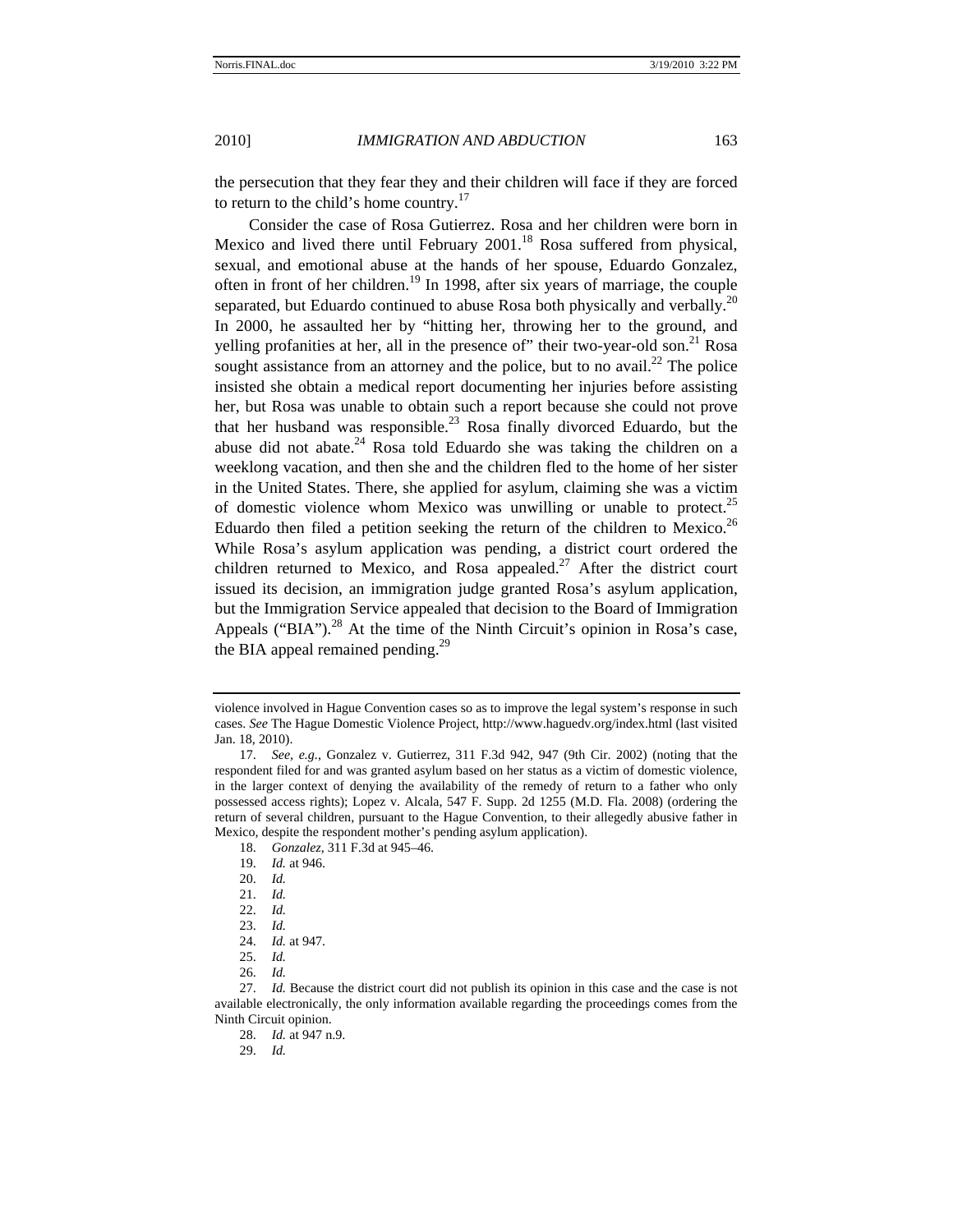Mothers escaping domestic violence are, of course, not the only parents who abduct, and one should keep in mind that "[a]bductions occur for a variety of reasons from the narcissistic to the heroic."30 Common explanations for parental abductions include the desire to exact revenge on the other parent, the desire to protect the child from harm, and the simple desire of one parent to return to his or her own home country with the child.<sup>31</sup> The drafters of the Hague Convention did not seem to contemplate victims of domestic violence as abductors, however, so it is important to "ensure that the Convention is not another obstacle for women seeking to escape abusive situations."<sup>32</sup>

# *B. The Hague Convention on the Civil Aspects of International Child Abduction*

As the title indicates, the Hague Convention on the Civil Aspects of International Child Abduction only addresses abductions that reach across borders and the civil—not criminal—remedies available.<sup>33</sup> The primary objectives of the Convention are (a) "to secure the prompt return of children wrongfully removed to or retained in any Contracting State," and (b) "to ensure that rights of custody and access under the law of one Contracting State are effectively respected in other Contracting States."<sup>34</sup> Removal or retention of a child is wrongful when such an action breaches the custody rights of a person, institution, or body under the law of the home country, and when the child's legal guardian was actually exercising those custody rights.<sup>35</sup> If a child has been wrongfully removed or retained and less than a year has passed from the time of abduction to the date when court proceedings began, then the court shall order the return of the child immediately.<sup>36</sup>

The Convention also establishes that "the interests of children are of paramount importance in matters relating to their custody.<sup>37</sup> The drafters emphasized, however, that courts adjudicating Hague Convention petitions should not decide the merits of what arrangement was in the child's best interest, but rather whether the removal was wrongful.<sup>38</sup> Scholars have argued that a textual reading of the Convention indicates the drafters' recognition that a

<sup>30.</sup> Geoffrey L. Greif & Rebecca L. Hegar, *International Parental Abduction and Its Implications for Social Work Practice: Great Britain to the United States, 7 CHILD. & Soc'y 269,* 270 (1993).

<sup>31.</sup> *Id.*

<sup>32.</sup> Weiner, *International Child Abduction*, *supra* note 5, at 600.

<sup>33.</sup> *See* Elisa Pérez-Vera, Hague Conference on Private International Law, Explanatory Report (1981) [hereinafter Pérez-Vera Report], *available at* http://hcch.evision.nl/upload/expl28.pdf.

<sup>34.</sup> Hague Convention, *supra* note 4, art. 1.

<sup>35.</sup> *Id.* art. 3.

<sup>36.</sup> *Id.* art. 12.

<sup>37.</sup> *Id.* at pmbl.

<sup>38.</sup> A.E. Anton, *The Hague Convention on International Child Abduction*, 30 Int'l & Comp. L.Q. 537, 553 (1981).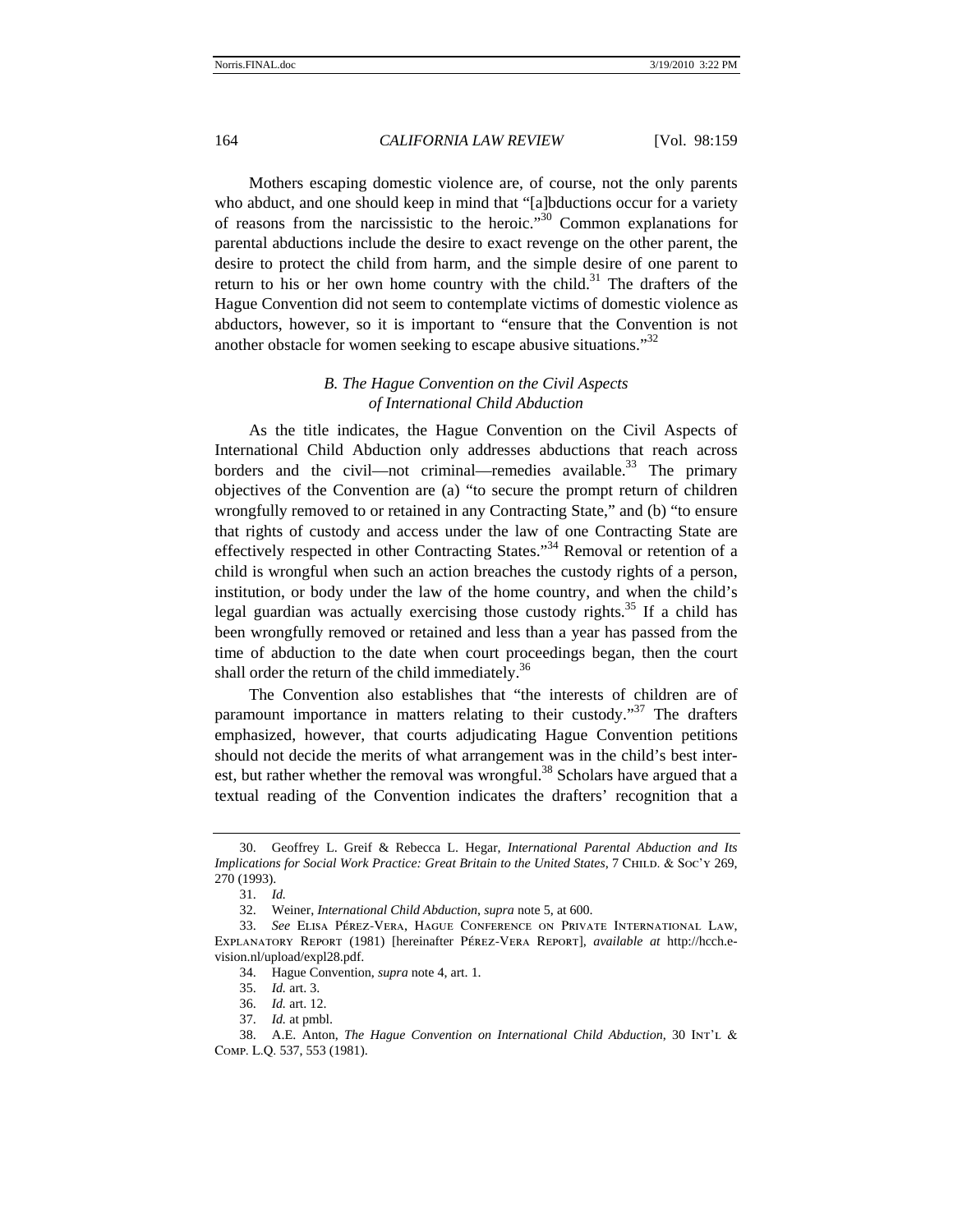wrongful removal or retention may actually benefit the child, as the signatories declared a desire to "protect children internationally from the *harmful effects* of their wrongful removal or retention," not from the acts themselves.<sup>39</sup>

Hague Convention proceedings typically unfold as follows: after the taking parent removes a child from the home country (for this example, Mexico), the left-behind parent seeks assistance from that country's "central authority."<sup>40</sup> The Mexican central authority transmits an application for the return of the child to the central authority in the country to which the taking parent has fled with the child (for this example, the United States).<sup>41</sup> The U.S. Central Authority, which receives the application, identifies the child's location and finds local counsel to represent the left-behind parent in judicial proceedings.<sup>42</sup> The left-behind parent then files a petition for the return of the child in U.S. court.<sup>43</sup> If the court determines that the removal was wrongful, it will order the child returned to Mexico, where the merits of the underlying custody dispute can be litigated. $44$  If, however, the taking parent establishes any one of the Convention's affirmative defenses, "the State is not bound to order the return of the child."<sup>45</sup>

Although the general scheme of the Convention leaves the determination of an individual child's best interests to the courts in the home country, the exceptions to the Convention deviate from this rule.<sup>46</sup> The Convention sets forth five affirmative defenses to the remedy of prompt return, two of which the Article 12 and Article 13(b) defenses—are the focus of this Comment.<sup>47</sup>

- 45. Hague Convention, *supra* note 4, art. 13.
- 46. Bruch, *Unmet Needs*, *supra* note 10, at 530.

47. Articles 13(a) and 20 also establish defenses. Article 13(a) essentially restates Article 3 in clarifying that return is not required if the child's caretaker did not, in fact, have custody of the child at the time of removal or retention, or if the caretaker agreed to the removal or retention. Hague Convention, *supra* note 4, art. 13. A child's return may also be refused if "fundamental

<sup>39.</sup> Hague Convention, *supra* note 4, at pmbl. (emphasis added). *See* Beaumont & McEleavy, *supra* note 1, at 29.

<sup>40.</sup> *See* Hague Convention, *supra* note 4, art. 8. Each signatory is responsible for designating a central authority, which is responsible for: locating children; preventing harm to children through provisional measures; securing the voluntary return of children; initiating and facilitating judicial proceedings to secure children's return; and providing or facilitating legal aid. *Id.* art. 6. Left-behind parents (or other custody holders) can file one of two types of Hague cases with their central authority: a return case, through which the return of the child to his or her country of habitual residence is sought, or an access case, through which the left-behind parent seeks to enforce visitation rights. NAT'L CTR. FOR MISSING & EXPLOITED CHILDREN, LITIGATING Int'l Child Abduction Cases Under the Hague Convention 4–5 (2007), *available at*  http://www.missingkids.com/en\_US/training\_manual/NCMEC\_Training\_Manual.pdf [hereinafter NCMEC]. This Comment focuses on return cases, which constitute the bulk of Hague Convention cases. 2003 Statistical Analysis, *supra* note 7, at 10–11 (estimating that in 2003, of a maximum 1,610 Hague applications made, 1,355 were return applications, while 255 were access applications).

<sup>41.</sup> *See* Hague Convention, *supra* note 4, art. 9.

<sup>42.</sup> *See, e.g.*, NCMEC, *supra* note 40, at 3–4.

<sup>43.</sup> *See id.*; *see, e.g.*, Gonzalez v. Gutierrez, 311 F.3d 942, 947 (9th Cir. 2002).

<sup>44.</sup> *See* Hague Convention, *supra* note 4, art. 12; NCMEC, *supra* note 40, at 5.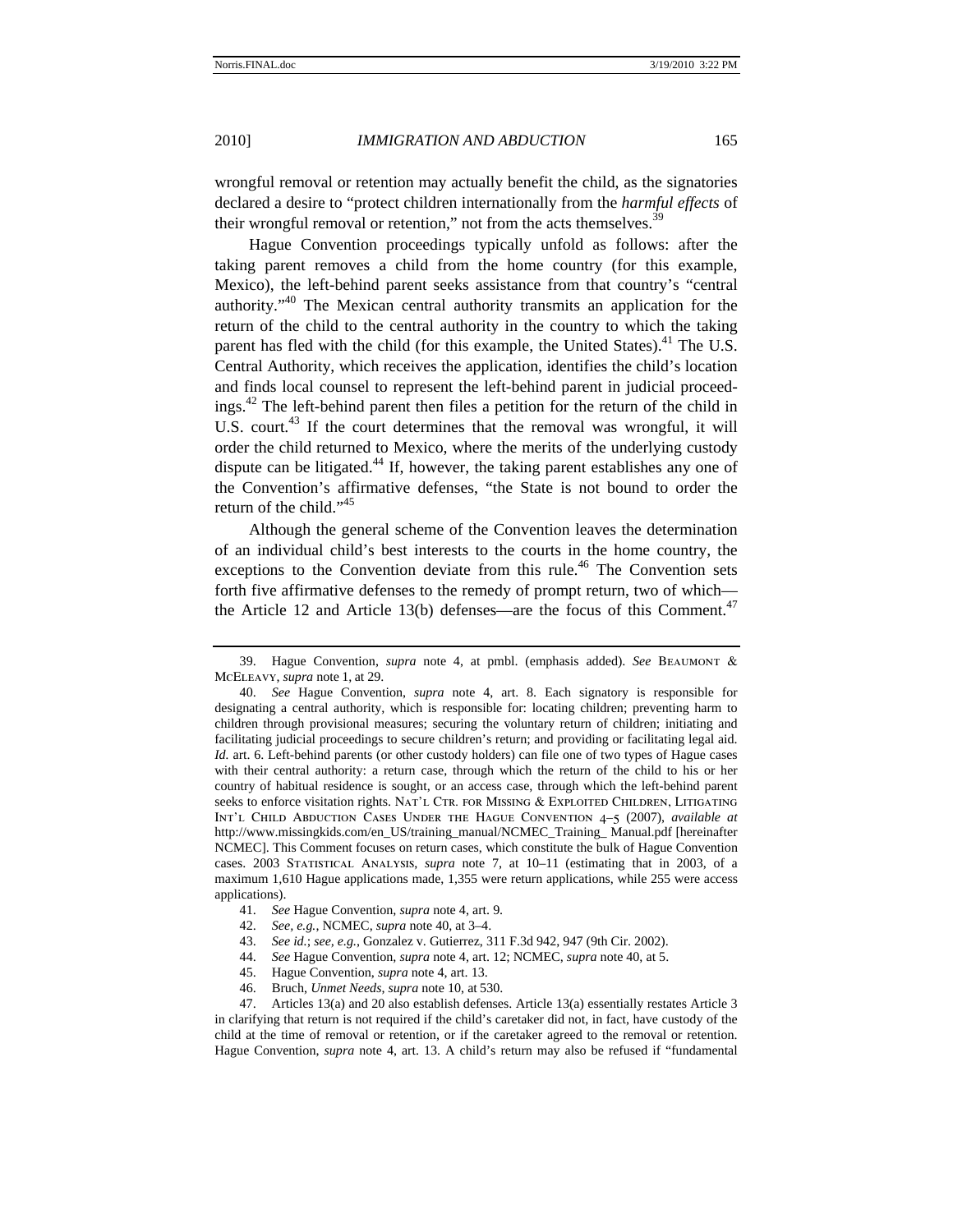The Article 12 well-settled exception provides that

[t]he judicial or administrative authority, even where the proceedings have been commenced after the expiration of the period of one year referred to in the preceding paragraph, shall also order the return of the child, unless it is demonstrated that the child is now settled in its new environment.<sup>48</sup>

The Article 13(b) grave-risk exception sets forth that

the judicial or administrative authority of the requested State is not bound to order the return of the child if the person, institution or other body which opposes its return establishes that ... [t]here is a grave risk that his or her return would expose the child to physical or psychological harm or otherwise place the child in an intolerable situation.<sup>4</sup>

Signatories to the Convention do not interpret either of these exceptions uniformly. In particular, states disagree as to whether the well-settled exception should impose a heavy burden of proof on taking parents.<sup>50</sup> Supporters of this "policy" approach emphasize that the Convention's primary purpose is the prompt return of the child to the home country, and as such, the exception should be difficult to establish.<sup>51</sup> Other states, however, interpret settlement "literally," which involves taking a child-centric tact concerned with the child's views on settlement.<sup>52</sup> Interpretation of the grave-risk exception is less divisive, as the drafters of the Convention specified that this exception should be "interpreted in a restrictive fashion."53 In response to the plight of domestic violence victims, however, Switzerland recently proposed amending the Convention to promote a broader, more sympathetic interpretation of the graverisk exception.<sup>54</sup> Despite the proposal's ultimate failure, it did spark debate among signatories.<sup>55</sup>

55. *Id.* at 292.

principles of the requested State relating to the protection of human rights and fundamental freedoms" would not permit her return. *Id.* art. 20.

<sup>48.</sup> *Id.* art. 12. Although the text of the Convention is concerned only with whether the child is "settled," jurisprudence often refers to Article 12 as the "well-settled" defense.

<sup>49.</sup> *Id.* art. 13.

<sup>50.</sup> *See* Hague Conference on Private International Law, Comments on Settlement (Mar. 18, 2008) [hereinafter Comments on Settlement], *available at* http://www.incadat.com/ index.cfm?fuseaction=convtext.showFull&code=598&lng=1.

<sup>51.</sup> The Hague Conference identifies England, Scotland, and the United States as examples of jurisdictions where courts have taken this approach. *See id.* 

<sup>52.</sup> Examples include Australia, Austria, France, and Hong Kong. *See id.*

<sup>53.</sup> Pérez-Vera Report, *supra* note 33, at 434.

<sup>54.</sup> Weiner, *Half-Truths*, supra note 9, at 290–91.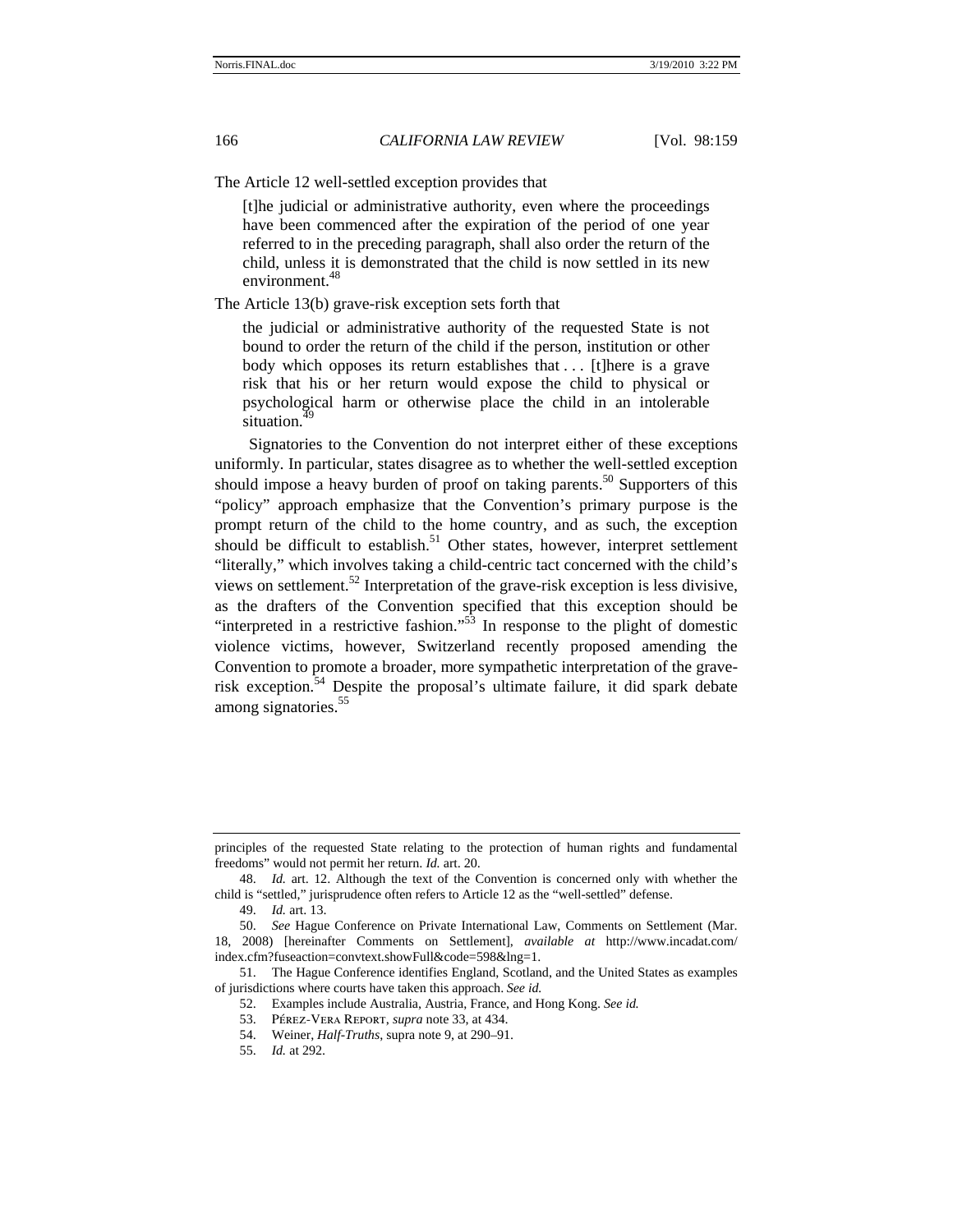#### *C. U.S. Implementation and Application of the Hague Convention*

The United States signed the Hague Convention in 1981 and ratified it in 1988<sup>56</sup> Congress then enacted the International Child Abduction Remedies Act ("ICARA") to implement the Convention domestically.<sup>57</sup> Under ICARA, both state and federal district courts have concurrent original jurisdiction over Hague Convention cases for the return of a child; as such, thousands of judges have the potential to hear Hague cases.<sup>58</sup> ICARA also sets forth burdens of proof; the Hague Convention itself does not offer guidance about such burdens. Petitioners must establish a prima facie case of wrongful removal by a preponderance of the evidence.<sup>59</sup> Respondents then must establish the wellsettled defense by a preponderance of the evidence, and the grave-risk exception by the higher clear and convincing evidence standard. $60$ 

The U.S. Department of State's Office of Children's Issues serves as the U.S. Central Authority ("USCA") for the Hague Convention.<sup>61</sup> In its 2008 compliance report, which the USCA must submit to Congress annually, the USCA stated that 355 Hague Convention applications for the return of 518 children abducted to the United States were filed between October 1, 2006 and September 30, 2007. $^{62}$ 

Hundreds of the cases received by the USCA have made their way into U.S. state and federal courts.<sup>63</sup> Nonetheless, only a handful of decisions are

62. U.S. Dept. of State, Report on Compliance with the Hague Convention on the Civil Aspects of Int'l Child Abduction 5 (April 2008), *available at*  http://travel.state.gov/pdf/2008HagueAbductionConventionComplianceReport.pdf.

63. The International Child Abduction Database (INCADAT), which aims to make leading

<sup>56.</sup> Hague Conference on Private International Law, Status Table for the Hague Convention on International Child Abduction, http://www.hcch.net/index\_en.php?act= conventions.status&cid=24 (last visited Jan. 18, 2010).

<sup>57.</sup> International Child Abduction Remedies Act (ICARA), 42 U.S.C. §§ 11601–11610 (2006). Congress later passed the International Parental Kidnapping Crime Act to make international parental child abduction a federal crime. 18 U.S.C. § 1204 (2006).

<sup>58.</sup> ICARA, 42 U.S.C. § 11603(a) (2006). While theoretically ICARA should be applied similarly in state and federal courts, some practitioners have found that federal courts are "more likely to adhere to the Hague Convention's mandate." NCMEC, *supra* note 40, at 5. Federal Hague proceedings are also characterized by the use of full civil litigation trial procedure, which often leads to delays. *Id.* State courts, in contrast, are more efficient as a result of their familiarity with family and child custody issues, but "may blur the lines by addressing the underlying merits of the custody action instead of returning the child to the country of habitual residence for a custody determination." *Id.*

<sup>59.</sup> ICARA, 42 U.S.C. § 11603(e) (2006).

<sup>60.</sup> *Id.*

<sup>61.</sup> Hague Conference on Private International Law, Authorities: United States of America: Central Authority, http://hcch.e-vision.nl/index\_en.php?act=authorities.details& aid=133 (last visited Sept. 22, 2009). Previously, the National Center for Missing and Exploited Children—a private, nonprofit organization—handled incoming cases (abductions to the United States), but the State Department reassumed those duties in April 2008. Nat'l Ctr. for Missing & Exploited Children, Bringing Return Proceedings in the United States, http://www.missingkids.com/ missingkids/servlet/PageServlet?LanguageCountry=en\_US&PageId=213 (last visited Jan. 18, 2010).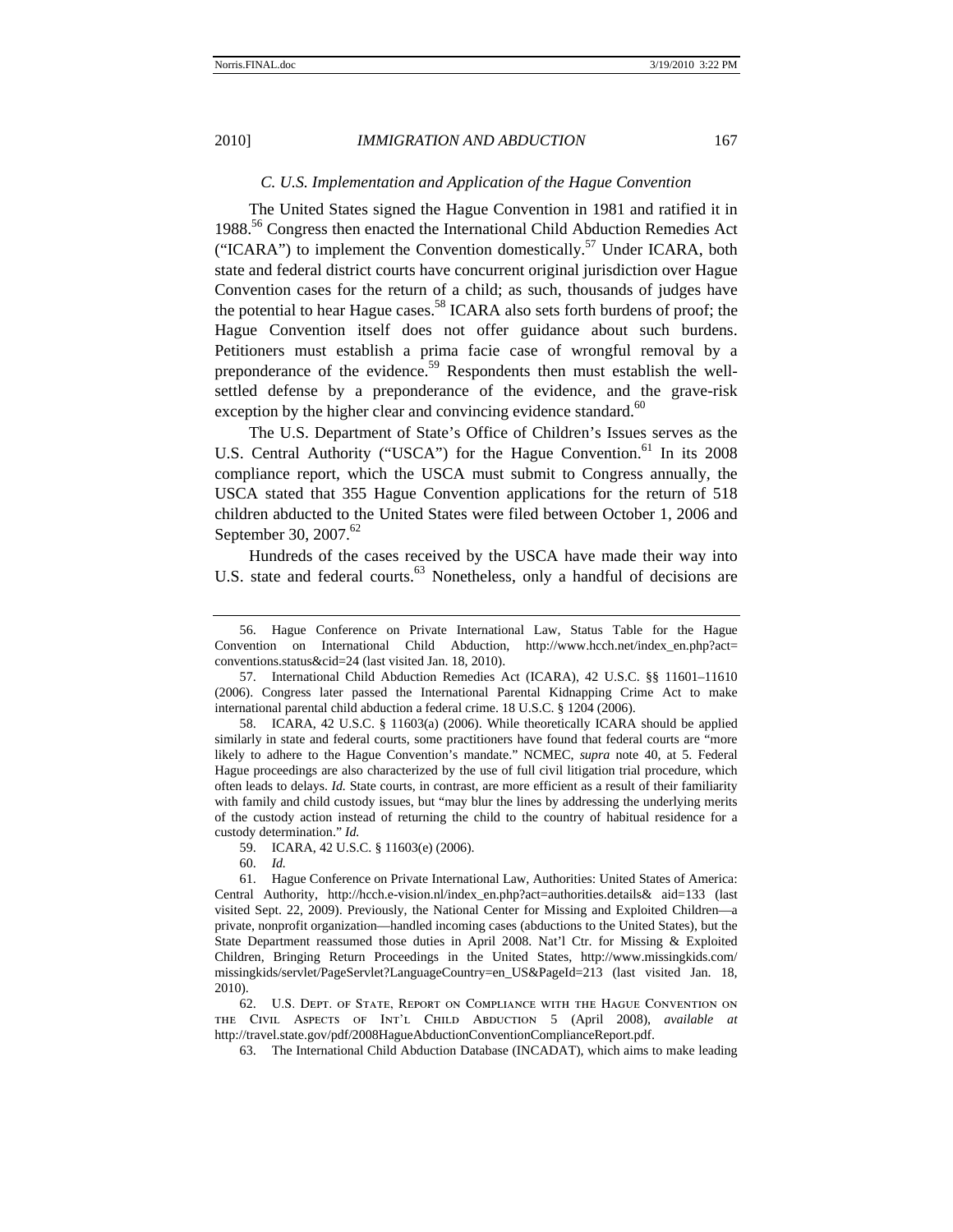relevant to this Comment's inquiry. The Supreme Court thus far has refused to hear a Hague Convention case,  $64$  and only one federal court of appeals, the U.S. Court of Appeals for the Ninth Circuit, has spoken to the role that immigration status should play in adjudicating Hague petitions.<sup>65</sup> Thus, it is not surprising that the USCA reported in 2006 that there is no "settled law of the land" regarding Hague Convention jurisprudence in the United States.<sup>66</sup> The following Part details the different approaches courts have taken in considering the interaction of immigration status—including pending asylum applications with Hague petitions for the return of a child.

## II

# ADJUDICATING HAGUE PETITIONS IN U.S. COURTS: DOES IMMIGRATION STATUS MATTER?

Like Rosa Gutierrez and her children, who fled from Mexico to the United States in order to escape domestic violence,  $67$  many respondents and children involved in Hague Convention cases in the United States are not U.S. citizens, and some of these individuals find themselves in the United States without documentation. It is important to note that state and federal trial courts, where left-behind parents file Hague petitions, typically do not hear immigration matters. Immigration claims—such as applications for asylum or withholding of removal—are adjudicated by asylum officers or immigration judges.<sup>68</sup> Thus, it is not uncommon for Hague petitions and asylum claims to overlap, and for taking parents to have concurrent matters before both a federal judge and an immigration judge or asylum officer.

Hague Convention decisions issued by national courts widely available, contains decisions from 120 cases in which state and federal U.S. courts heard Hague petitions for the return of a child between 1989 and 2008. *See* Hague Conference on Private International Law, International Child Abduction Database (INCADAT), http://www.incadat.com/index.cfm (last visited Jan. 18, 2010). A LexisNexis search conducted on September 22, 2009 for "Hague Convention on Civil Aspects of International Child Abduction" returned results indicating mention of the Convention (but not necessarily adjudication of Hague petitions) in 465 opinions by U.S. state and federal courts.

<sup>64.</sup> *See, e.g.*, Furnes v. Reeves, 362 F.3d 702 (11th Cir. 2004), *cert*. *denied*, 543 U.S. 978 (2004).

<sup>65.</sup> *See In re* B. del C.S.B., 559 F.3d 999 (9th Cir. 2009). Circuit courts of appeal have, however, addressed a range of other questions pertaining to the Hague Convention. *See, e.g.*, Blondin v. Dubois, 238 F.3d 153 (2d Cir. 2001) (affirming a judgment denying petitioner father's request for the return of his children to France because returning the children would subject them to post-traumatic stress disorder and thus create a grave risk of psychological harm); Mozes v. Mozes, 239 F.3d 1067 (9th Cir. 2001) (concluding that the district court's determination regarding habitual residence did not sufficiently weigh the import of shared parental intent under the Convention and remanding for reconsideration); England v. England, 234 F.3d 268 (5th Cir. 2000) (reversing and remanding the district court's denial of petitioner father's application requesting the return of his children to Australia, because there was no clear and convincing evidence that the children would face a grave risk of psychological harm upon return to Australia).

<sup>66.</sup> *Collated Responses*, *supra* note 8, at 215.

<sup>67.</sup> *See* Gonzalez v. Gutierrez, 311 F.3d 942, 947 (9th Cir. 2002).

<sup>68.</sup> *See* 8 C.F.R. §§ 208.2, 208.4 (2009).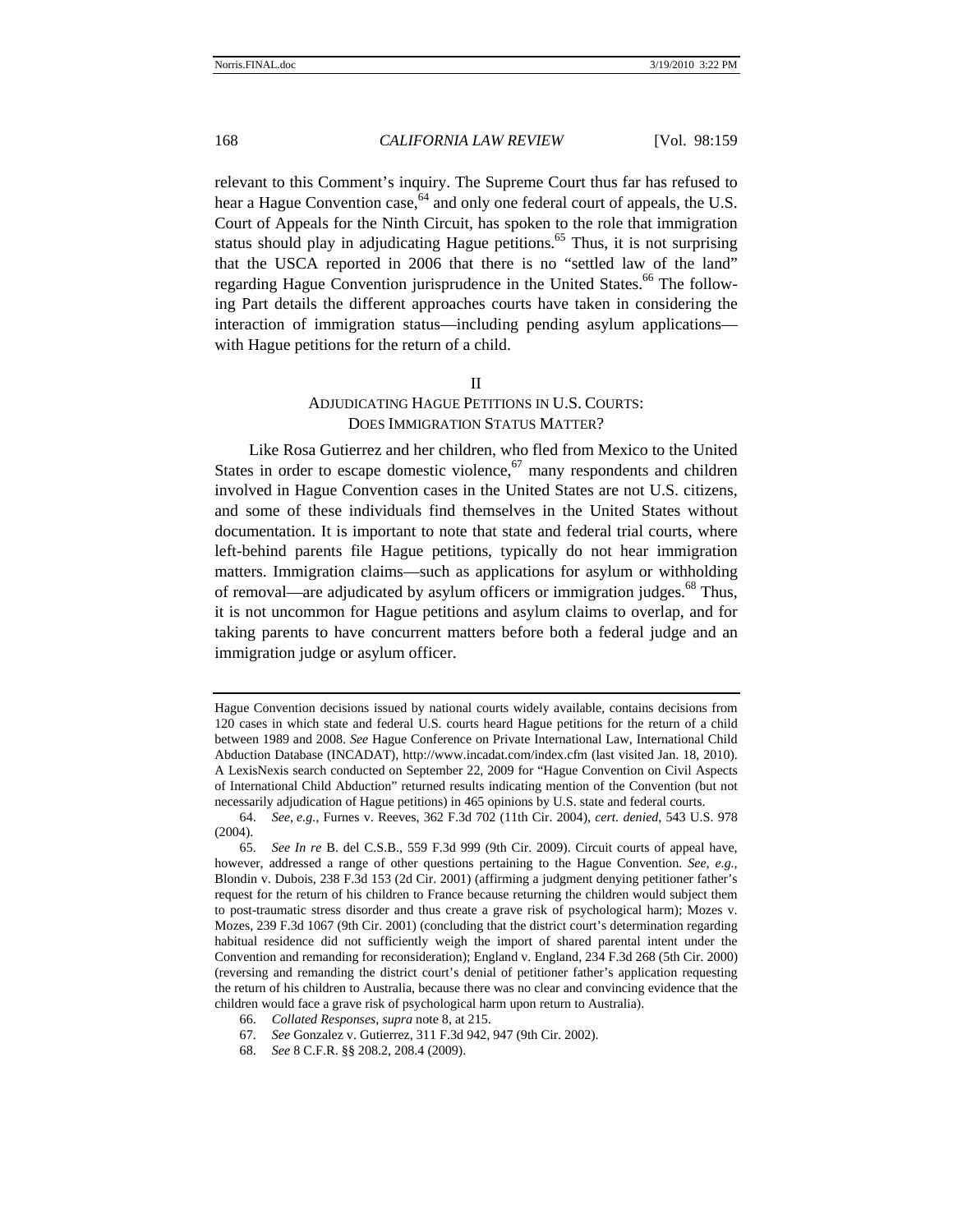In light of this reality, as well as increasingly restrictive U.S. immigration policy in the wake of the September 11 attacks, the role of immigration status in Hague Convention cases is ripe for analysis.<sup>69</sup> Generally, questions of immigration status do not arise in a court's adjudication of the case-in-chief, likely because most judges find it irrelevant to the question of whether a wrongful removal has occurred. But courts have found immigration status relevant in determining if the grave-risk and well-settled defenses apply. This Part focuses on how U.S. courts treat the immigration status of respondent parents and their children in considering these defenses.

The following review of case law reveals a surprising dichotomy. While federal courts and the USCA do *not* consider status as an asylum applicant relevant to the Article 13(b) grave-risk exception, federal district courts are increasingly looking to immigration status in determining whether a child is "settled" in the United States (under the Article 12 well-settled exception).<sup>70</sup> A recent Ninth Circuit decision holding that immigration status is only pertinent in the face of an *imminent* threat of deportation, however, provides fodder for reversing at least this well-settled exception trend.<sup>71</sup>

## *A. Asylum Claims and the Article 13(b) Grave-Risk Exception*

U.S. courts generally have not taken into account the immigration status specifically, asylum applicant or asylee status—of respondents and children when determining if a child will face a grave risk of harm upon return to her country of habitual residence. In order to successfully raise the grave-risk defense in a U.S. court, the respondent must establish by clear and convincing evidence that the child's return would expose the child to a grave risk of (1) physical harm, (2) psychological harm, or (3) an otherwise intolerable situation.<sup>72</sup> While many of the drafters of the Convention, as well as the U.S. Department of State's legal analysis of the Convention, have emphasized the need to narrowly interpret the grave-risk exception,<sup>73</sup> an increasing number of

<sup>69.</sup> *See, e.g.*, Barbara Hines, *An Overview of U.S. Immigration Law and Policy Since 9/11*, 12 Tex. Hisp. J.L. & Pol'y 9 (2006) (describing how legislation enacted since September 11, 2001 has eroded the rights of immigrants, as growing numbers of migrants continue to enter the United States without documentation).

<sup>70.</sup> Although it is beyond the scope of this Comment to address, U.S. courts have also found immigration status relevant to the determination of the child's place of habitual residence (which is a term from Article 3 of the Convention, not a defense to return). The leading U.S. case, *Mozes v*. *Mozes*, states that "[w]hile an unlawful or precarious immigration status does not preclude one from becoming a habitual resident under the Convention, it prevents one from doing so rapidly." 239 F.3d 1067, 1082 (9th Cir. 2001).

<sup>71.</sup> *See In re* B. del C.S.B., 559 F.3d 999 (9th Cir. 2009).

<sup>72.</sup> *See* ICARA, 42 U.S.C. § 11603(e) (2006); Beaumont & McEleavy, *supra* note 1, at 139.

<sup>73.</sup> Department of State Public Notice 957, 51 Fed. Reg. 10,494, 10,509, § III(I)(2)(a) (Mar. 26, 1986) [hereinafter Department of State Public Notice 957] (observing that the Convention drafters "generally believed that courts would understand and fulfill the objectives of the Convention by narrowly interpreting the exceptions and allowing their use only in clearly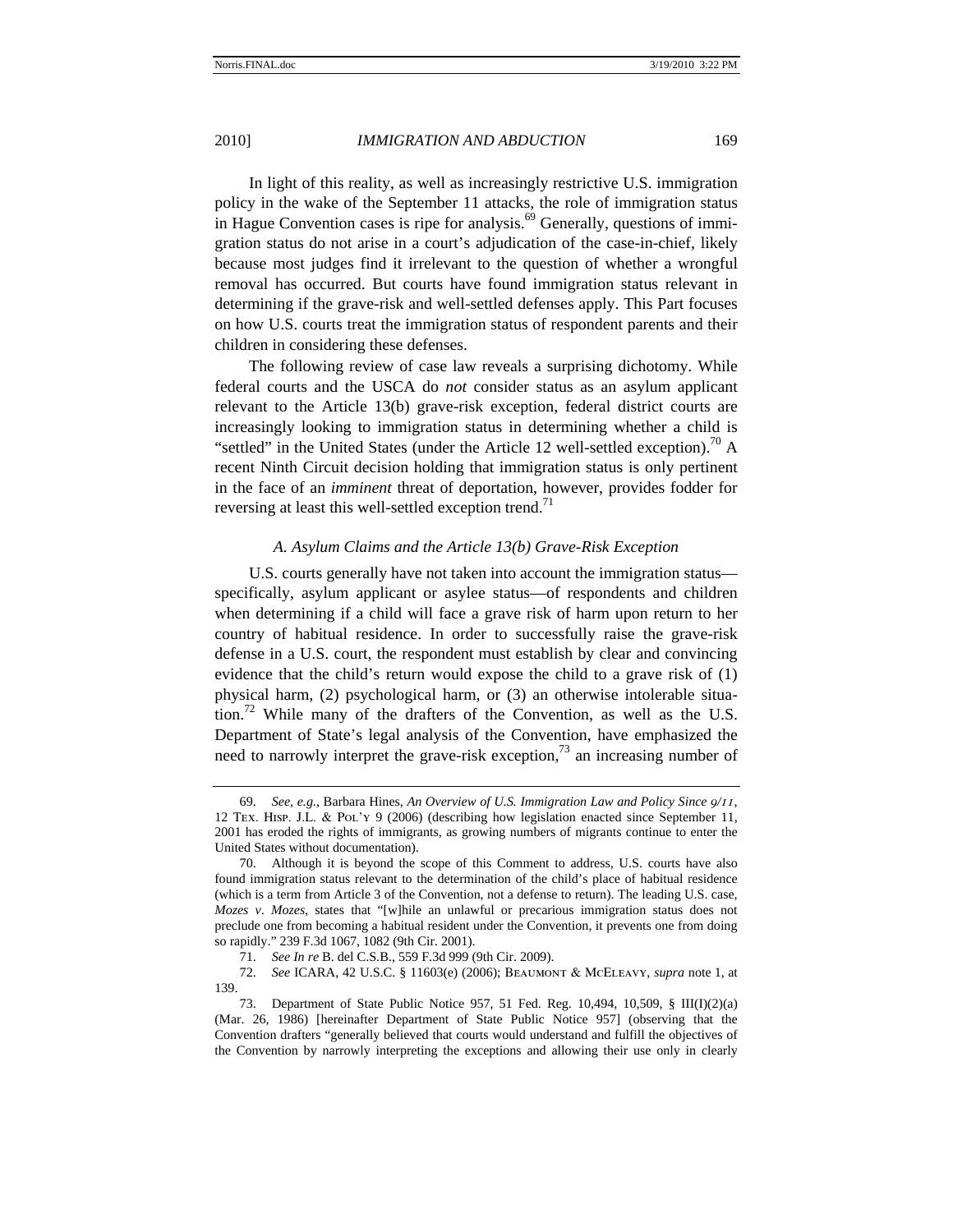U.S. and foreign courts are recognizing the viability of this defense for domestic violence victims.<sup>74</sup>

Questions of U.S. immigration status are most relevant to the grave-risk defense when the taking parent has filed an asylum claim. An asylum officer or immigration judge may grant asylum to an individual who has fled her country of nationality if she "is unable or unwilling to return to, and is unable or unwilling to avail  $\ldots$  herself of the protection of, that country because of persecution or a well-founded fear of persecution on account of race, religion, nationality, membership in a particular social group, or political opinion."<sup>75</sup> Courts have recognized domestic violence as a possible ground for asylum, although whether victims of abuse constitute members of a "particular social group" remains an unsettled question.<sup>76</sup> Anyone seeking asylum may include children under the age of twenty-one on the application; if asylum is granted, those children will receive derivative asylee status.<sup>77</sup>

In at least three of the four known U.S. Hague Convention cases involving asylum claims, respondent mothers have applied for asylum on the basis of their status as domestic violence victims.78 Three of these four courts did not acknowledge or consider the asylum claims in the context of the grave-risk inquiry. The following paragraphs detail these cases, as well as the USCA's endorsement of this narrow approach.

Recall the story of Rosa Gutierrez and her children, Maria and Eduardo.<sup>79</sup> To date, the petition for Maria's and Eduardo's return to Mexico is the only case mentioning a respondent's asylum claim that has reached a federal circuit court.<sup>80</sup> A district court concluded that Rosa had wrongfully removed her children to the United States in violation of their father's custody rights. $81$  The court found that she had not successfully established any of the affirmative defenses under the Convention and, presumably disregarding her pending asylum claim, ordered that Maria and Eduardo be returned to Mexico.<sup>82</sup> Rosa appealed the decision on the grounds that the children's father did not have rights of custody when she fled to the United States and that the district court improperly denied her grave-risk defense.<sup>83</sup>

In considering these issues, the Ninth Circuit's opinion noted that an immigration judge granted asylum to Rosa and her children several months

meritorious cases"); Beaumont & McEleavy, *supra* note 1, at 138–39.

<sup>74.</sup> Weiner, *Half-Truths*, *supra* note 9, at 283–84.

<sup>75.</sup> Immigration & Nationality Act, 8 U.S.C. § 1101(a)(42)(A) (2006).

<sup>76.</sup> *See* Matter of R-A-, 24 I. & N. Dec. 629 (A.G. 2008).

<sup>77. 8</sup> C.F.R. § 208.21 (2009).

<sup>78.</sup> Three of these opinions are published. The fourth opinion was not published but is described in another published source.

<sup>79.</sup> *See supra* Part I.A.

<sup>80.</sup> *See* Gonzalez v. Gutierrez, 311 F.3d 942, 947 (9th Cir. 2002).

<sup>81.</sup> *Id.* 

<sup>82.</sup> *Id.*

<sup>83.</sup> *Id.* at 947–48.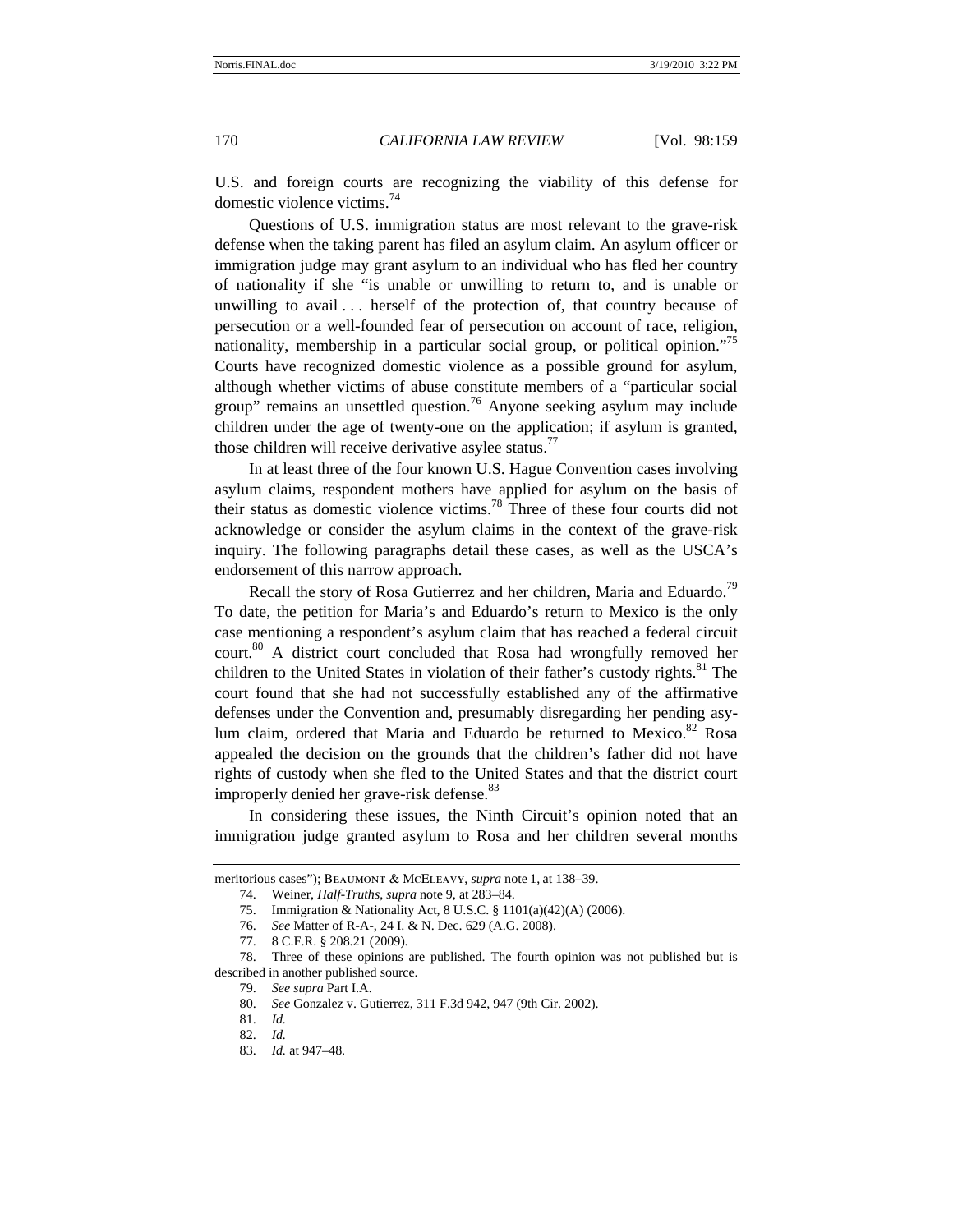before the Hague Convention case was argued before the Ninth Circuit, but subsequently the Immigration Service appealed the asylum decision (and the appeal remained pending at the time the court wrote its opinion).<sup>84</sup> Because the Ninth Circuit reversed the district court's decision on the issue of whether the father had custodial rights under the Convention, however, the court did not enter into analysis of the adequacy of Rosa's grave-risk defense, nor did it discuss the impact of her asylum claim on the proceedings. $85$  Thus, this case did not present an opportunity for the Ninth Circuit to provide guidance to lower courts faced with such overlapping claims.

Two federal district court cases also involved the intersection of a Hague petition with a respondent's asylum claim. In *Lopez v. Alcala*, <sup>86</sup> Guadalupe Rios Alcala and two of her three children moved from Mexico to Florida after Guadalupe had separated from her abusive husband. $87$  Guadalupe applied for asylum in the United States on an unknown ground.<sup>88</sup> After more than a year, the children's father filed a petition for their return.<sup>89</sup> In the Hague petition proceedings, Guadalupe raised several affirmative defenses, including the children's wishes to remain in the United States with their mother, the children's settlement in their new environment, and the grave risk of harm or other intolerable situation that the children would face if they were returned to Mexico. $90$  Guadalupe's asylum claim remained pending at the time of the proceedings.<sup>91</sup>

While the court mentioned Guadalupe's status as an asylum applicant in the factual background of the opinion and in a footnote pertaining to the separate well-settled defense, the court did not discuss the application in its graverisk analysis.<sup>92</sup> The court asserted that "Alcala has applied for asylum status on behalf of herself and the children, however these applications have not been approved and do not appear meritorious."93 The court did not elaborate upon its conclusion that Guadalupe's asylum application did not appear to be meritorious, nor did it assert any authority for doing so. Under U.S. immigration law, U.S. federal district courts play no role in hearing or reviewing asylum claims.<sup>94</sup> As such, the district court lacked the expertise to assess the merits of

92. *Id.* at 1257, 1260 n.6.

94. *See* 8 U.S.C. § 1252(b)(2) (2006) (establishing that any petition for review from the BIA "shall be filed with the court of appeals for the judicial circuit in which the immigration judge completed the proceedings"); 8 C.F.R. §§ 208.2, 208.4 (2009); *see also* Press Release, U.S. Dep't of Justice, Executive Office of Immigration Review, Asylum Protection in the United States (Apr.

<sup>84.</sup> *Id.* at 947 n.9.

<sup>85.</sup> *Id.* at 948 n.11.

<sup>86. 547</sup> F. Supp. 2d 1255 (M.D. Fla. 2008).

<sup>87.</sup> *Id.* at 1257.

<sup>88.</sup> *Id.*

<sup>89.</sup> *Id.* 

<sup>90.</sup> *Id.* at 1259–60.

<sup>91.</sup> *Id.* at 1260.

<sup>93.</sup> *Id.*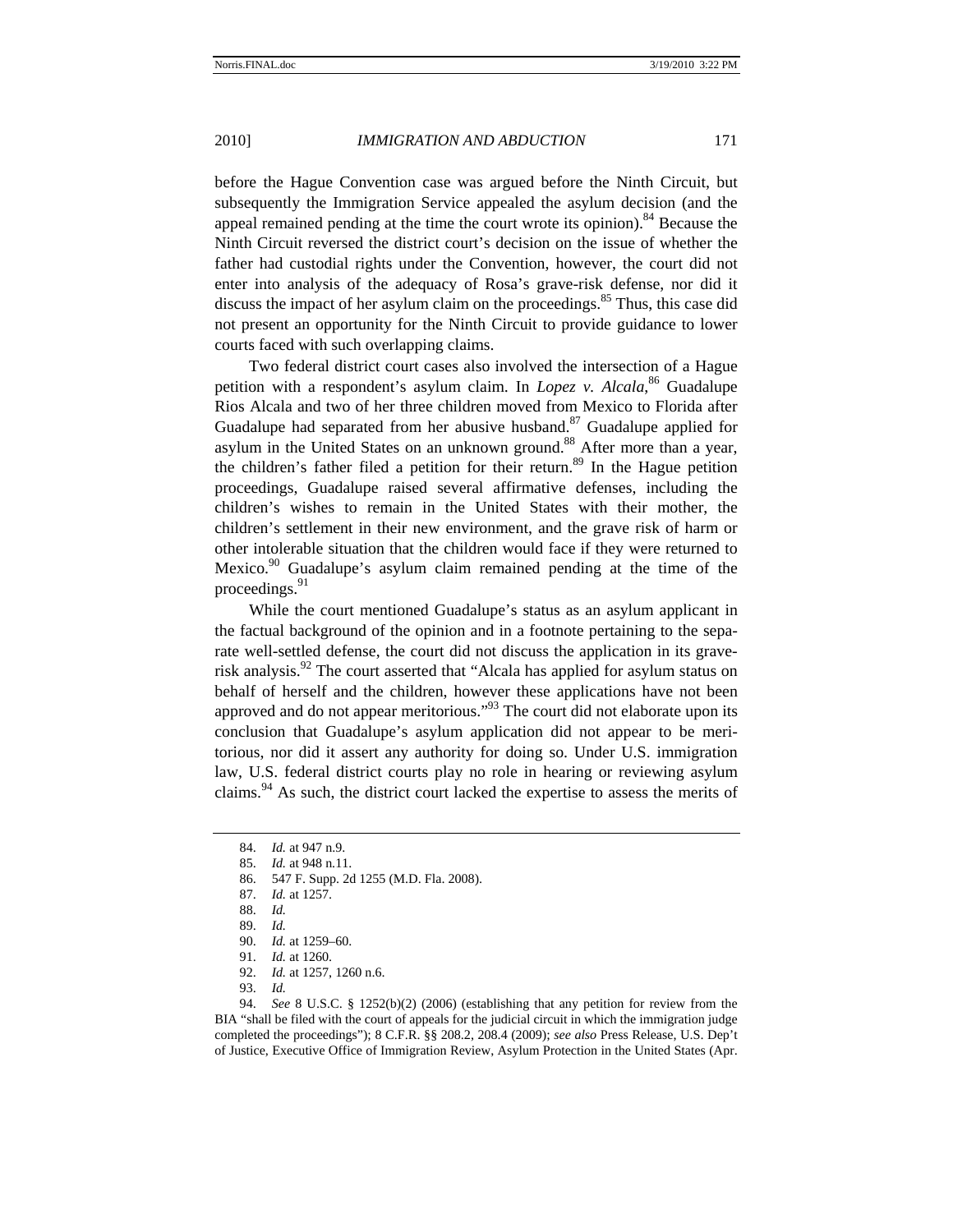Guadalupe's asylum claim. Furthermore, in weighing the grave-risk defense, the court ignored the asylum claim completely and concluded that "the alleged abuse in this case is not so severe that it rises to the level of an intolerable situation."<sup>95</sup> With the asylum application still pending, the court ordered the return of the children to Mexico.<sup>96</sup>

The second district court opinion that mentioned a respondent's asylum claim in the context of a Hague petition adjudication is *Arguelles v. Vasquez*. 97 Erika Gaspar Vazquez and Carlos Almaguer Arguelles married in 1999 and had a daughter, "T.A.G.," in 2001; all three are Mexican citizens.<sup>98</sup> Several years after T.A.G.'s birth, Erika and Carlos separated.<sup>99</sup> Erika alleged that Carlos "made [Erika's] living situation intolerable," and she feared for her daughter's safety.<sup>100</sup> After Carlos assaulted Erika while T.A.G. was in the house, Erika and T.A.G. moved from Mexico to Wichita, Kansas, in October 2005.<sup>101</sup> In September 2007, Carlos learned of Erika's and T.A.G.'s whereabouts, and he filed a Hague petition in January 2008 for T.A.G.'s return to Mexico.<sup>102</sup> Erika, in turn, raised the following affirmative defenses: T.A.G. would face a grave risk of harm or intolerable situation upon return to Mexico; T.A.G. was well settled in her new environment; Carlos consented to or acquiesced in T.A.G.'s removal; and T.A.G.'s return would violate public policy (Article 20).<sup>103</sup> Concurrently, Erika filed for asylum for both herself and T.A.G. as a derivative based on the domestic violence Erika experienced in Mexico.<sup>104</sup>

The *Arguelles* court addressed Erika's asylum claim in much the same manner that the *Lopez* court approached Guadalupe's claim.<sup>105</sup> First, the *Arguelles* findings of fact mention that Erika applied for domestic-violencebased asylum.106 As in *Lopez*, from that point forward, the court only consid-

<sup>28, 2005),</sup> *available at* http://www.usdoj.gov/eoir/press/05/AsylumProtectionFactsheetQAApr05. htm (describing how an asylum applicant may appeal an immigration judge's denial of asylum eligibility to the BIA, and if the BIA affirms the immigration judge's decision, the applicant may appeal to the federal court system).

<sup>95.</sup> *Lopez*, 547 F. Supp. 2d at 1262; *see also id.* at 1257 (describing allegations that the petitioner was an alcoholic who was verbally and physically abusive to the respondent and children, including testimony that the petitioner hit the children with his hand and belt and hit and kicked the respondent).

<sup>96.</sup> *See id.*

 <sup>97.</sup> *In re* Hague Child Abduction Application, No. 08-2030-CM, 2008 U.S. Dist. LEXIS 97048 (D. Kan. Mar. 17, 2008). Although the case is officially titled "*In re Hague Child Abduction Application*," I will refer to it by the parties' names for clarity: *Arguelles v*. *Vazquez*.

 <sup>98.</sup> *Id.* at \*4–5.

 <sup>99.</sup> *Id.* at \*8.

<sup>100.</sup> *Id.* at \*6, \*8.

<sup>101.</sup> *Id.* at \*11, \*14.

<sup>102.</sup> *Id.* at \*2, \*16.

<sup>103.</sup> *See id.* at \*3.

<sup>104.</sup> *See id.* at \*17.

<sup>105.</sup> *See supra* text accompanying notes 92–96.

<sup>106.</sup> *Arguelles*, 2008 U.S. Dist. LEXIS 97048, at \*17.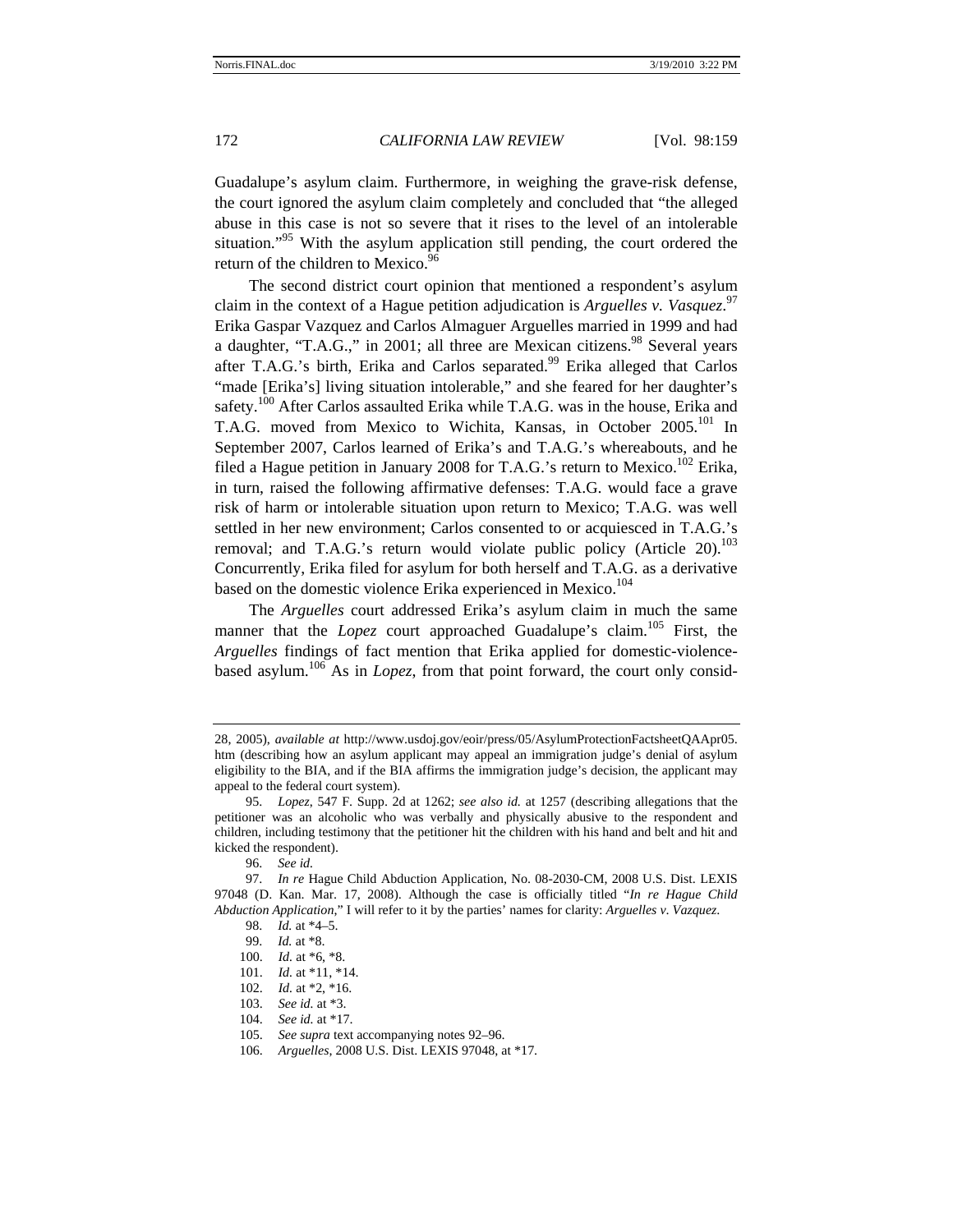ered the asylum application as relevant to Erika's well-settled defense.<sup>107</sup> In analyzing Erika's grave-risk defense, the court did not even acknowledge the pending asylum claim and concluded that T.A.G.'s return to Mexico would expose her to *minimal* risk of harm, because "any instances of physical abuse by Petitioner were limited incidents aimed at persons *other than the child* at issue  $\dots$ <sup>108</sup> Without further regard to the pending asylum claim, the magistrate judge recommended that T.A.G. be returned to Mexico.<sup>109</sup>

In contrast to the approach taken by the federal courts in the previous cases, a California state court denied the return of a child in a Hague Convention proceeding on grave-risk grounds because the mother had been granted asylum in the United States and her child had received derivative asylee status.<sup>110</sup> As in *Gonzalez v. Gutierrez*, the respondent had not just applied for asylum but had already received a grant.<sup>111</sup> Unfortunately, because the court did not publish its opinion, the only information regarding the decision comes from the U.S. responses to a 2006 Hague Conference questionnaire concerning the practical operation of the Convention. There, the USCA described the California case, in which the respondent mother and her child fled Hungary and received domestic-violence-based asylum in the United States.<sup>112</sup> The father subsequently filed a petition for the child's return to Hungary, and in response, the mother raised the grave-risk defense, which the court found persuasive in light of the asylum grant.<sup>113</sup> In reporting this decision, the USCA noted its disagreement with the outcome on the grounds that "the standard for asylum is much lower than the  $13(b)$  standard, and ... asylum hearings are not contested hearings."<sup>114</sup>

The USCA did not confine its displeasure with the California state decision to its questionnaire responses. At the Fifth Meeting of the Special Commission to Review the Operation of the Hague Convention on the Civil Aspects of International Child Abduction in  $2006$ ,<sup>115</sup> the USCA opposed all

114. *Id.*

115. The Hague Conference typically assigns the term "Special Commission" to preparatory meetings on a particular topic that take place between regular Diplomatic Sessions of the Conference, which are held every four years. The Secretary General of the Hague Conference may also convene a Special Commission to review a Convention's operation, to which all member states of the Hague Conference on Private International Law are invited, as well as nongovernmental and intergovernmental organizations interested in the operation of the treaty. Meetings of the Special Commission to review the child abduction convention took place in 1989, 1993, 1997, 2001, and 2006. *See* Beaumont & McEleavy, *supra* note 1, at 24; Hague Conference on Private International Law, The Child Abduction Section, Practical Operation

<sup>107.</sup> *Id.* at \*32–35.

<sup>108.</sup> *Id.* at \*47.

<sup>109.</sup> *Id.* at \*51.

<sup>110.</sup> *Collated Responses*, *supra* note 8, at 243.

<sup>111.</sup> In *Gonzalez v. Gutierrez*, however, the Immigration Service appealed the respondent's grant of asylum to the Board of Immigration Appeals. 311 F.3d 942, 947, n.9 (9th Cir. 2002).

<sup>112.</sup> *Collated Responses*, *supra* note 8, at 243.

<sup>113.</sup> *See id.*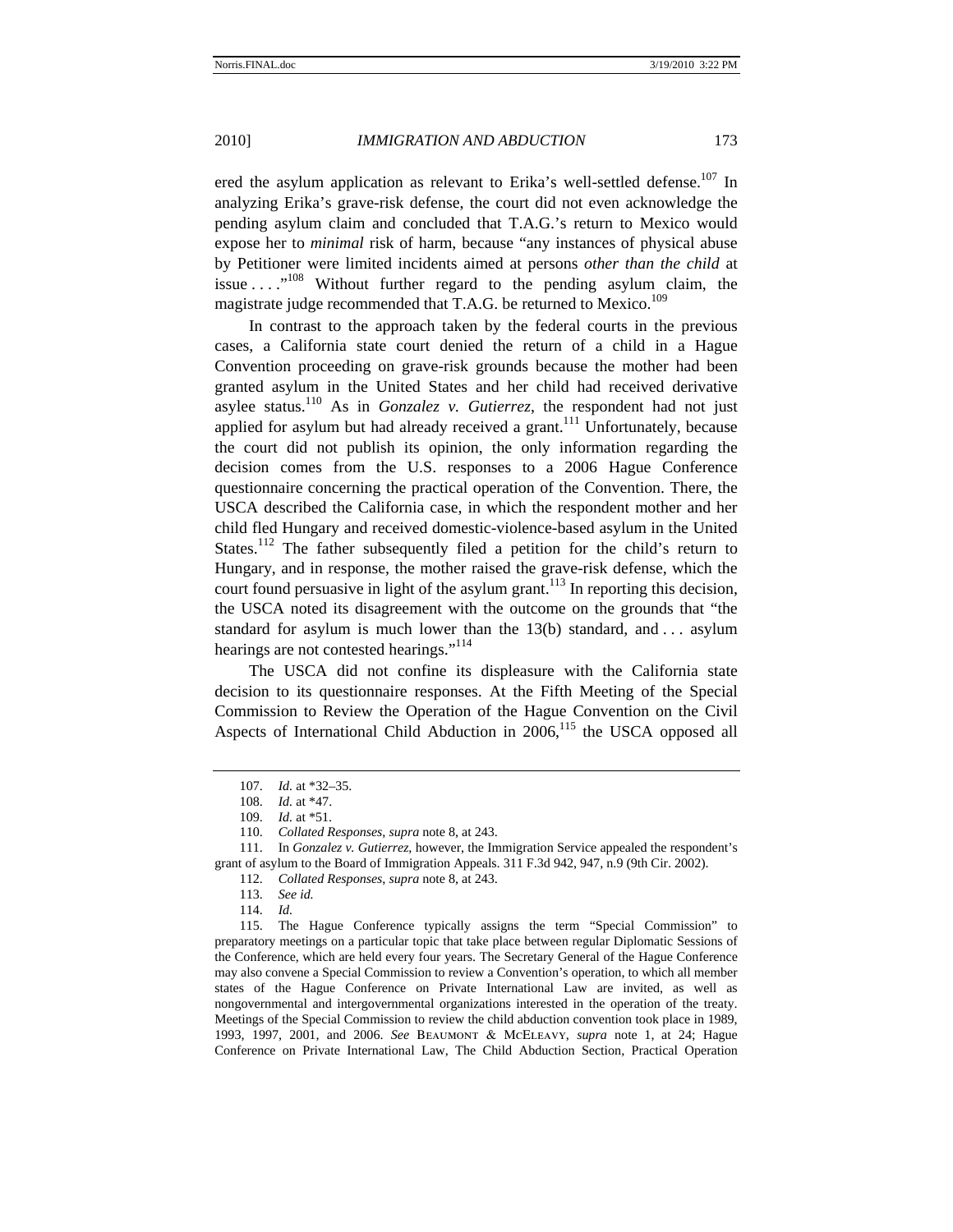attempts to encourage broader interpretation of the grave-risk defense, including proposals from Switzerland and nongovernmental organizations.<sup>116</sup> The United States maintained that in order to establish the grave-risk defense, the respondent must demonstrate that the court in the country of habitual residence is unwilling or unable to protect that parent and child.<sup>117</sup> Article 13(b) of the Hague Convention, however, imposes no such requirement; the United States derived this rule, which echoes the asylum standard, from *Friedrich v. Friedrich*, a Sixth Circuit Hague Convention decision.<sup>118</sup> The United States went on to insist that—contrary to the California state court holding—a respondent's grant of asylum in the United States should not itself establish that there is a grave risk that the child's return would expose that child to harm or an intolerable situation.<sup>119</sup>

Thus, U.S. federal courts and the USCA have not recognized the relevance of asylum applications and actual asylum grants to Hague Convention cases. Rather than considering asylum applications and their underlying facts in weighing what type of harm a child might face upon return to her country of habitual residence, federal courts have interpreted the graverisk defense excessively narrowly, in accordance with the U.S. position at the Fifth Meeting. As I detail in Part III, international law norms and the best interests of the child require U.S. courts to change course and recognize the pertinence of domestic-violence-based asylum applications and grants to the grave-risk defense.

#### *B. Immigration Status and the Article 12 Well-Settled Exception*

In contrast to the grave-risk approach just described, U.S. courts have identified immigration status as a relevant factor in analyzing whether a child is well settled under Article 12. In order to raise a successful defense to the return of a child under Article 12 of the Hague Convention, more than one year must have passed between the wrongful removal of the child and the commencement of the Hague proceedings.<sup>120</sup> Moreover, the respondent must demonstrate by a

- 119. Weiner, *Half-Truths*, *supra* note 9, at 288.
- 120. Hague Convention, *supra* note 4, art. 12.

Documents, http://www.hcch.net/index\_en.php?act=conventions.publications&dtid=2&cid=24 (last visited Sept. 23, 2009).

<sup>116.</sup> Weiner, *Half-Truths*, *supra* note 9, at 286, 289–90.

<sup>117.</sup> *Id.* at 286.

<sup>118.</sup> Friedrich v. Friedrich, 78 F.3d 1060, 1069 (6th Cir. 1996) (concluding that a grave risk of harm exists only "when return of the child puts the child in imminent danger *prior* to the resolution of the custody dispute—e.g., returning the child to a zone of war, famine, or disease" or "in cases of serious abuse or neglect, or extraordinary emotional dependence, when the court in the country of habitual residence, for whatever reason, may be incapable or unwilling to give the child adequate protection"). *But see* Baran v. Beaty, 526 F.3d 1340 (11th Cir. 2008) (holding that a parent defending his or her wrongful removal of a child from the child's country of habitual residence by claiming that the child would be exposed to a grave risk of harm if returned does not have to show that the country's legal and social services systems are unable to protect the child).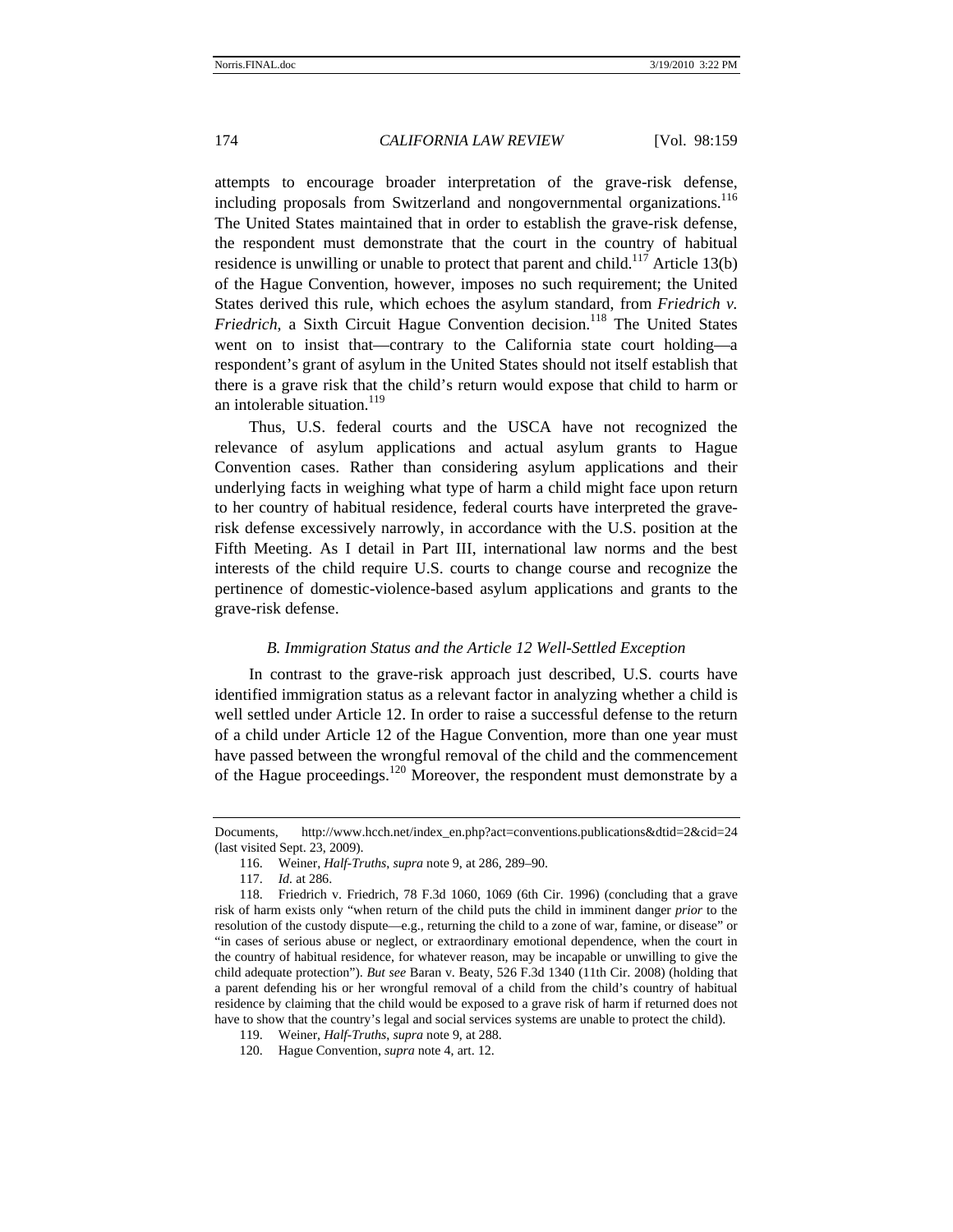preponderance of the evidence that the child is now settled in her new environment.<sup>121</sup> In its legal analysis of the Convention, the State Department specifies that this burden of proof requires "substantial evidence of the child's significant connections to the new country."<sup>122</sup>

Although neither the Hague Convention nor ICARA detail what it means to be "settled," U.S. jurisprudence has generated a list of factors that courts should weigh in assessing the extent of a child's connections to the United States. The standard factors a court typically examines include: (1) the child's age; (2) "the stability of the child's [new] residence"; (3) "whether the child attends school or daycare consistently"; (4) "whether the child attends church regularly"; (5) "the stability of the [parent's] employment"; and (6) "whether the child has friends and relatives in the new area."123 Beginning with *In re Koc*  in 2002, six district courts have also considered uncertain or undocumented immigration status as a significant factor that suggests a child is not settled in his or her new environment.<sup>124</sup>

To date, courts have treated lack of immigration status as pertinent to the well-settled inquiry in one of three ways: (1) one relevant factor among many;<sup>125</sup> (2) the sole or dispositive factor accorded more weight than others;<sup>126</sup> or (3) not relevant unless there is an immediate threat of deportation.<sup>127</sup> I discuss the merits and implications of each approach below.

### *1. Immigration Status as One Relevant Factor Among Many*

Thus far, three federal district courts have considered the child's and respondent's immigration status as one factor among six to eight total factors in determining whether a child is well settled in her new environment. For courts that have taken this totality-of-the-circumstances approach, no single factor has been dispositive.

*In re Koc* was the first case in which a district court stated that uncertain immigration status is relevant to the well-settled inquiry.<sup>128</sup> The respondent mother, Krystyna, and her daughter, Paulina, traveled from Poland to the

<sup>121.</sup> *Id.*; ICARA, 42 U.S.C. § 11603(e)(2)(B) (2006).

<sup>122.</sup> Department of State Public Notice 957, *supra* note 73, at 10,509.

<sup>123.</sup> *In re* Koc, 181 F. Supp. 2d 136, 152 (E.D.N.Y. 2002); *see also* Wojcik v. Wojcik, 959 F. Supp. 413, 421 (E.D. Mich. 1997).

<sup>124.</sup> *See In re Koc*, 181 F. Supp. 2d at 154; *In re* Ahumada Cabrera, 323 F. Supp.2d 1303, 1314 (S.D. Fla. 2004); Giampaolo v. Erneta, 390 F. Supp. 2d 1269, 1282 (N.D. Ga. 2004); Lopez v. Alcala, 547 F. Supp. 2d 1255, 1260 (M.D. Fla. 2008); Valverde v. Rivas, No. CV-08-1404- PHX-FJM, 2008 U.S. Dist. LEXIS 80855, at \*4 (D. Ariz. 2008); Arguelles v. Vasquez, No. 08- 2030-CM, 2008 U.S. Dist. LEXIS 97048, at \*32–35 (D. Kan. Mar. 17, 2008).

<sup>125.</sup> *See In re Koc*, 181 F. Supp. 2d 136; *Giampaolo*, 390 F. Supp. 2d 1269; *Lopez*, 547 F. Supp. 2d 1255.

<sup>126.</sup> *See In re Ahumada Cabrera*, 323 F. Supp.2d 1303; *Valverde*, 2008 U.S. Dist. LEXIS 80855; *Arguelles*, 2008 U.S. Dist. LEXIS 97048.

<sup>127.</sup> *See In re* B. del C.S.B., 559 F.3d 999, 1009 (9th Cir. 2009).

<sup>128.</sup> *In re Koc*, 181 F. Supp. 2d at 154.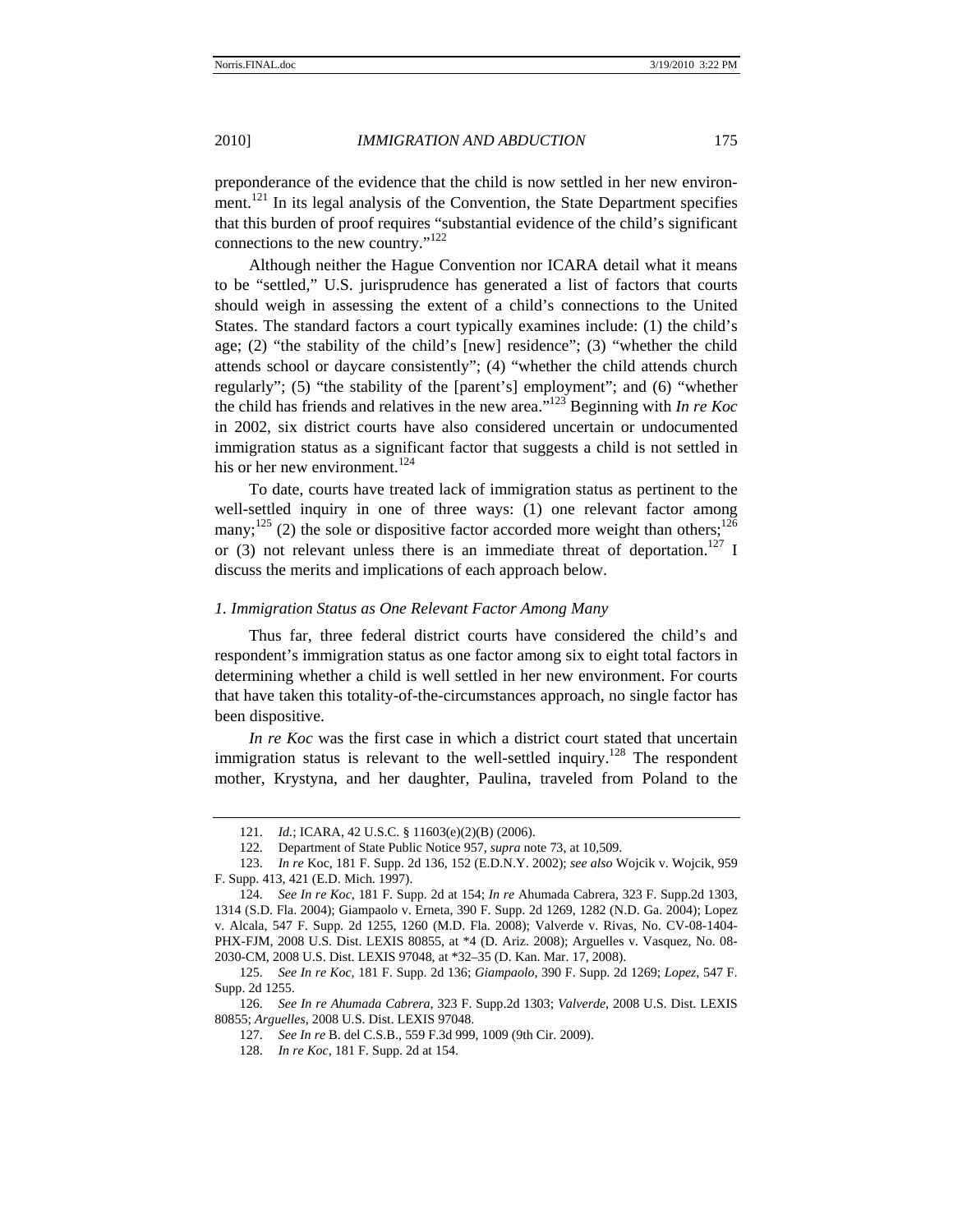United States on a six-month visa in May 1998 but remained in the United States with Krystyna's mother<sup>129</sup> well beyond that time.<sup>130</sup> After more than a year had passed, Paulina's father petitioned for her return to Poland.<sup>131</sup> The court found that her father successfully established a prima facie case of wrongful removal by a preponderance of the evidence.<sup>132</sup> In response, Krystyna raised the well-settled defense.<sup>133</sup>

Considering whether Paulina was settled in her new environment, the court noted that Paulina had lived in several different homes and attended several different schools, did not participate in extracurricular activities, and was missed by friends and relatives in Poland.<sup>134</sup> On the other hand, she spoke excellent English, performed well academically, had recently began attending religious classes, made a best friend at school, and enjoyed contact with her mother's relatives in the United States.<sup>135</sup> Balancing these factors, the court found that Krystyna had not established that Paulina was well settled in New York. $136$ 

The court went on to note that other factors—notably, Paulina's and Krystyna's uncertain immigration status in the United States—also suggested that Paulina was not settled.<sup>137</sup> The court highlighted that both mother and daughter had overstayed their visas and thus were in the country illegally.<sup>138</sup> Unpersuaded by testimony that a friend of Krystyna's was willing to hire her and sponsor her for a work permit, or by the legal immigration status of family members in the United States, the court observed that "[t]he fact that the Immigration Service may not be looking to deport them at this time does not, in any way, guarantee that that position will not change in the future or that Paulina and her mother will ultimately become legal permanent residents of this country."<sup>139</sup> In this way, Paulina's and Krystyna's uncertain immigration future further convinced the court that Paulina was not settled in United States. The court decided that Krystyna did not carry the necessary burden to demonstrate that any of the other exceptions to the Convention applied, and ordered Paulina returned to Poland.<sup>140</sup>

- 134. *Id.* at 153–54.
- 135. *Id.*
- 136. *Id.* at 154.
- 137. *Id.* 138. *Id.*
- 139. *Id.*
- 140. *Id.* at 156.

<sup>129.</sup> According to the court's opinion, Krystyna's mother had also overstayed her visa and was waiting for papers to remain in the United States, but one of Krystyna's sister-in-laws had permanent residence. *Id.* at 143.

<sup>130.</sup> *Id.* at 140.

<sup>131.</sup> *Id.* at 142, 147.

<sup>132.</sup> *See id.* at 148.

<sup>133.</sup> Krystyna also raised the Article 13(a) acquiescence defense. *Id.* at 147, 149.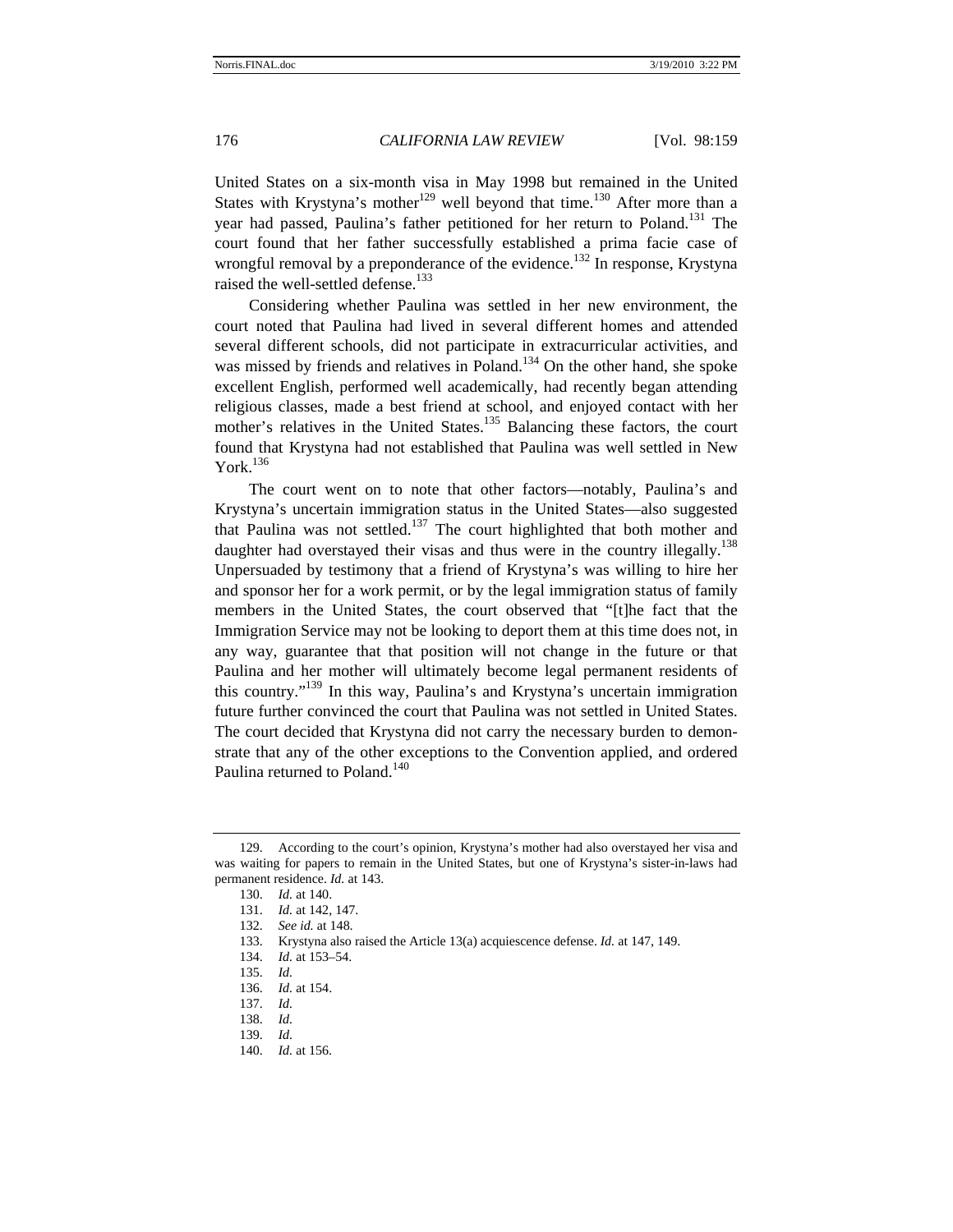In August 2004, another district court cited illegal immigration status as one factor among many in its analysis of the well-settled defense in the case of Macarena Sol Giampaolo.<sup>141</sup> Following the separation of Macarena's parents, Evelina and Roberto, Evelina filed a report with the Argentinean police stating that Roberto had threatened to kill her and to set Macarena on fire.<sup>142</sup> In November 2001, the police talked with Roberto but did not arrest him;<sup>143</sup> in February 2002, Evelina and Macarena left for the United States to stay with Evelina's brother. $144$ 

Although Roberto did not file a Hague petition for more than a year, he was still able to successfully obtain an order for Macarena's return.<sup>145</sup> The National Center for Missing and Exploited Children helped Macarena's father locate an attorney to file his petition before a U.S. court, which Roberto did in May 2004.<sup>146</sup> Because Evelina concealed Macarena's location from Roberto, however, the court tolled the beginning of the one-year period until Roberto located Macarena, $147$  and thus concluded that the father filed his petition in a timely fashion.<sup>148</sup> The court went on to hold that even if the father had failed to file within the required one-year period, Evelina had not demonstrated by a preponderance of the evidence that Macarena was well settled in Georgia.<sup>149</sup>

The court analyzed Evelina's and Macarena's immigration status alongside a number of the other standard factors.<sup>150</sup> The court noted that Macarena attended school regularly and performed well, participated in extracurricular activities, was fluent in English, made friends, and enjoyed living with her mother and new stepfather.<sup>151</sup> At the same time, Macarena had lived in three different homes and attended three different schools in two-and-a-half years, did not have legal status in the United States, lacked family in the United States beyond her mother, stepfather, and uncle, and had lived in Argentina for eight of the ten years of her life.<sup>152</sup> The court also took note of the fact that Evelina had applied for citizenship, $153$  but did not discuss this fact further.

As in *In re Koc*, the court viewed immigration status as just one of the many factors to consider in determining whether Macarena was well settled.<sup>154</sup>

148. *Id.*

- 150. *Id.* at 1281–82.
- 151. *Id.* at 1282.

153. It is not clear from the court's opinion how Evelina could have applied for citizenship if she was not a legal permanent resident. *See id.* 

154. *Id.* at 1282–83; *see In re* Koc, 181 F. Supp. 2d 136, 153–54 (E.D.N.Y. 2001).

<sup>141.</sup> Giampaolo v. Erneta, 390 F. Supp. 2d 1269, 1282 (N.D. Ga. 2004).

<sup>142.</sup> *Id.* at 1274.

<sup>143.</sup> *Id.*

<sup>144.</sup> *Id.*

<sup>145.</sup> *Id.* at 1281, 1285.

<sup>146.</sup> *Id.* at 1275, 1281.

<sup>147.</sup> *Id.* at 1281.

<sup>149.</sup> *Id.*

<sup>152.</sup> *Id.*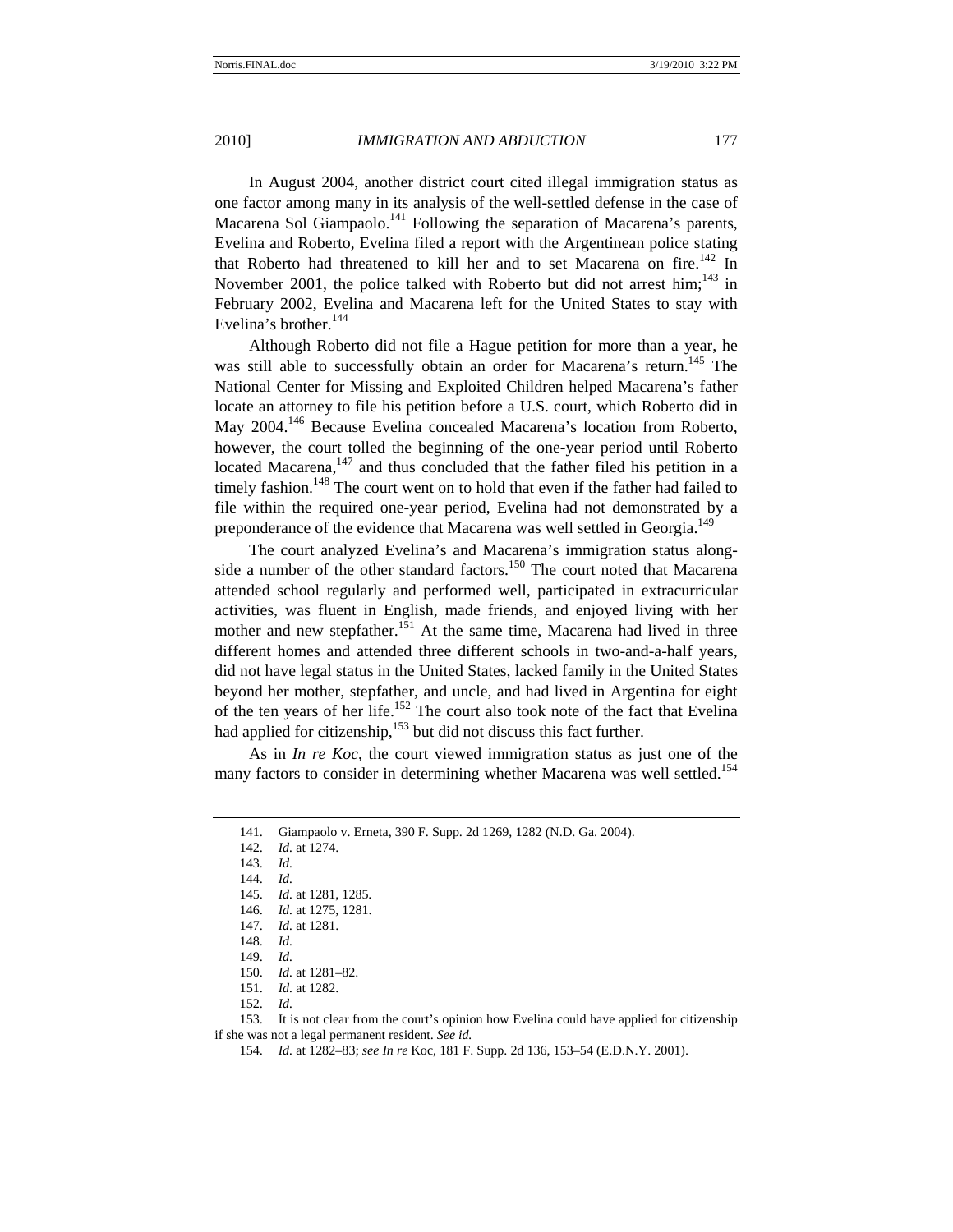After weighing the above factors, the court found that Macarena was not settled in the United States.155 Because Evelina did not carry the burden of proof in raising any of the other affirmative defenses, the court ordered that Macarena be returned to Argentina.<sup>156</sup>

Similarly, in *Lopez v. Alcala*, another district court treated immigration status as one factor among many relevant to the well-settled inquiry.<sup>157</sup> As mentioned above in the context of her asylum claim,<sup>158</sup> Guadalupe Rios Alcala moved from Mexico to Florida with two of her three children to escape abuse by her children's father.<sup>159</sup> The children's father was aware of their whereabouts for at least a year before he filed a petition for their return, so Guadalupe raised the defense that Suri and Sinai had settled into life in Florida.<sup>160</sup> The court observed that the children were doing well in their new environment, because they had adjusted to their school, had made friends, spoke English, and had established close relationships with Guadalupe's mother and brother.<sup>161</sup> Other factors, however, indicated that Suri and Sinai were not well settled, including multiple changes in residence; lost relationships with their father, sister, and other relatives in Mexico; and lack of legal immigration status.<sup>162</sup> The court highlighted the import of immigration status by stating that, "their residence in this country is not stable because neither Alcala nor the children have legal alien status and, as such, are subject to deportation at anytime."163 The court came to this conclusion even though Guadalupe had applied for asylum and was awaiting the outcome of her application.164 Because the court found that Guadalupe had not established the well-settled defense—or any other exception—by the requisite burden of proof, it ordered Suri's and Sinai's return to their father in Mexico.<sup>165</sup>

# *2. Immigration Status as the Dispositive or Sole Factor*

In contrast to the totality-of-the-circumstances approach detailed above, three district courts have treated immigration status as either a dispositive factor that undermines all positive indications of being well settled or the sole factor relevant to determining if a child is settled in the United States. In these cases, undocumented status precludes a finding that a child is well settled, regardless of whether the court considers positive indications of stability or not.

- 159. *Lopez*, 547 F. Supp. 2d at 1256–57.
- 160. *Id.* at 1259.

- 162. *Id.* at 1260.
- 163. *Id.*
- 164. *See id.* Guadalupe's asylum claim is discussed in greater detail *supra* Part III.A.
- 165. *Lopez*, 547 F. Supp. 2d at 1262.

<sup>155.</sup> *Giampaolo*, 390 F. Supp. 2d at 1283.

<sup>156.</sup> *Id.* at 1283, 1285.

<sup>157.</sup> Lopez v. Alcala, 547 F. Supp. 2d 1255, 1260 (M.D. Fla. 2008).

<sup>158.</sup> *See supra* text accompanying notes 86–96.

<sup>161.</sup> *Id.*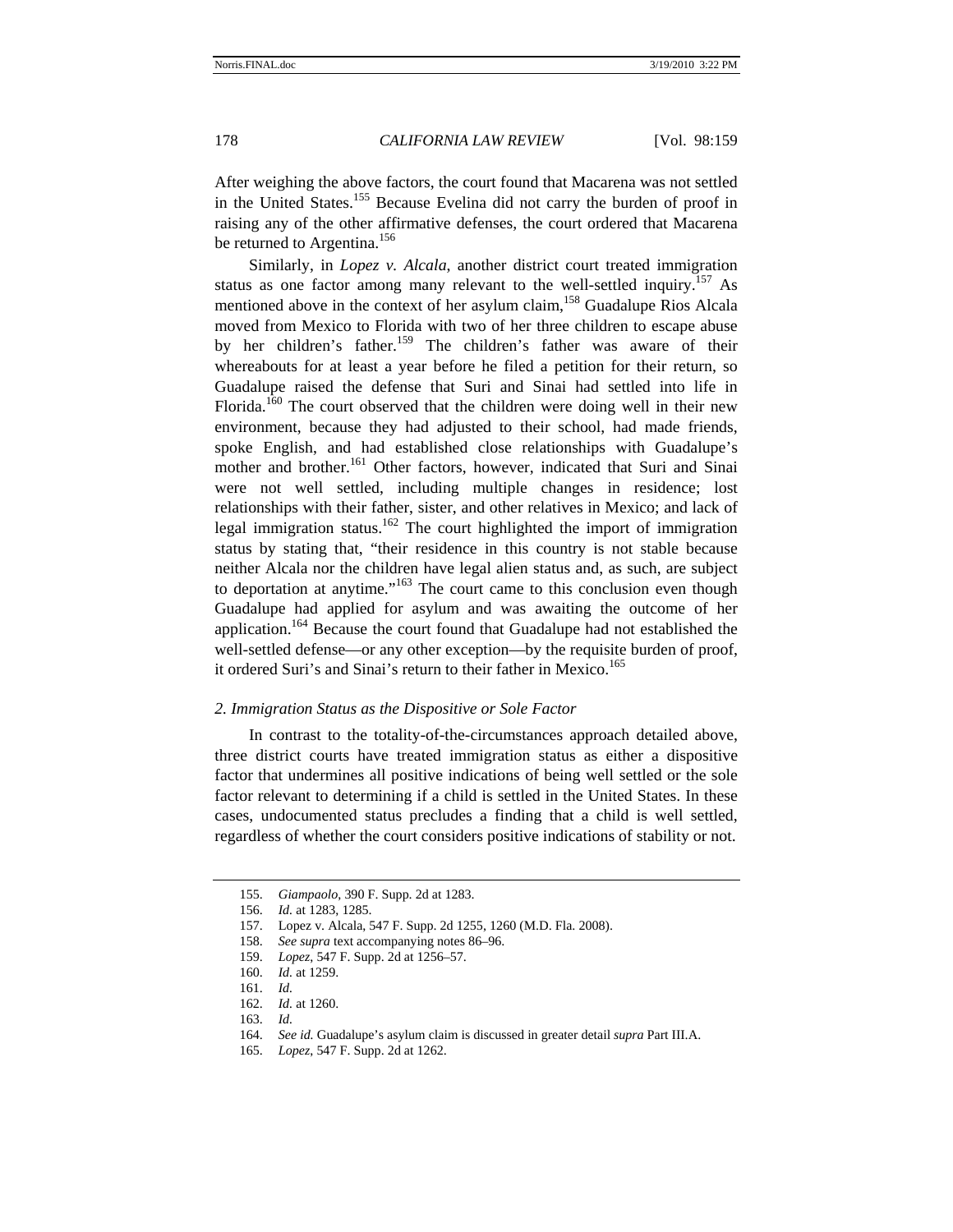For example, in its Article 12 well-settled analysis, the *In re Ahumada Cabrera* court treated lack of legal immigration status as a dispositive factor and disregarded all other aspects of the child's life.<sup>166</sup> In 2001, after receiving written permission from her child's father, Nancy Carina Lozano and her daughter Ailin flew from Argentina to the United States under the pretext of visiting Disney World and remained with Nancy's sister in Florida.<sup>167</sup> Nancy registered Ailin for school and informed the father that she planned to stay with Ailin in the United States, after which he filed a petition for Ailin's return to Argentina.<sup>168</sup> Satisfied with the petitioner's prima facie case of wrongful retention, the court focused on Nancy's central affirmative defense that more than a year had passed and Ailin was now well settled in Florida.<sup>169</sup> Because the petitioning father was unaware of Nancy's intent not to return Ailin until June 2003, the court concluded that his petition was timely.<sup>170</sup> The court alternatively held that even if the petition had not been filed within the one-year window, Ailin could not be deemed well settled in the United States because of her immigration status. $^{171}$ 

Determining that "a court is permitted to consider any relevant factor surrounding the child's living arrangement," the question of immigration status dominated the court's analysis of the well-settled question.<sup>172</sup> The court dismissed both Ailin's regular school attendance and Nancy's employment because Nancy's uncertain immigration status "significantly undermined" any stability Ailin enjoyed and made the prospects of her long-term job stability "not strong."<sup>173</sup> Reasoning that it would be preferable for Ailin to return to Argentina right then, as opposed to being deported in the future, the court found that Ailin was not well settled and ordered her return to Argentina.<sup>174</sup> Thus, although the court purported to consider a variety of factors in its analysis, the child's and respondent's uncertain immigration statuses singularly undermined a finding that Ailin was well settled in the United States.

Likewise, the court in *Arguelles v. Vasquez* deemed the well-settled question moot—because it extended the one-year deadline due to equitable tolling—but went on to find that the child was not well settled in the United Status due to her "questionable legal status."175 As discussed previously, Erika

174. *Id.* at 1314–15.

175. Arguelles v. Vasquez, No. 08-2030-CM, 2008 U.S. Dist. LEXIS 97048, \*31–32, \*35 (D. Kan. Mar. 17, 2008). Her immigration status was "questionable" because she had entered the United States without legal status and her derivative asylum application was pending. *Id.* at \*17– 18.

<sup>166.</sup> *See In re* Ahumada Cabrera, 323 F. Supp.2d 1303, 1314–15 (S.D. Fla. 2004).

<sup>167.</sup> *Id.* at 1308–09.

<sup>168.</sup> *Id.* 

<sup>169.</sup> *Id.* at 1312.

<sup>170.</sup> *Id.* at 1313.

<sup>171.</sup> *Id.*

<sup>172.</sup> *Id.* at 1313–14.

<sup>173.</sup> *Id.* at 1314.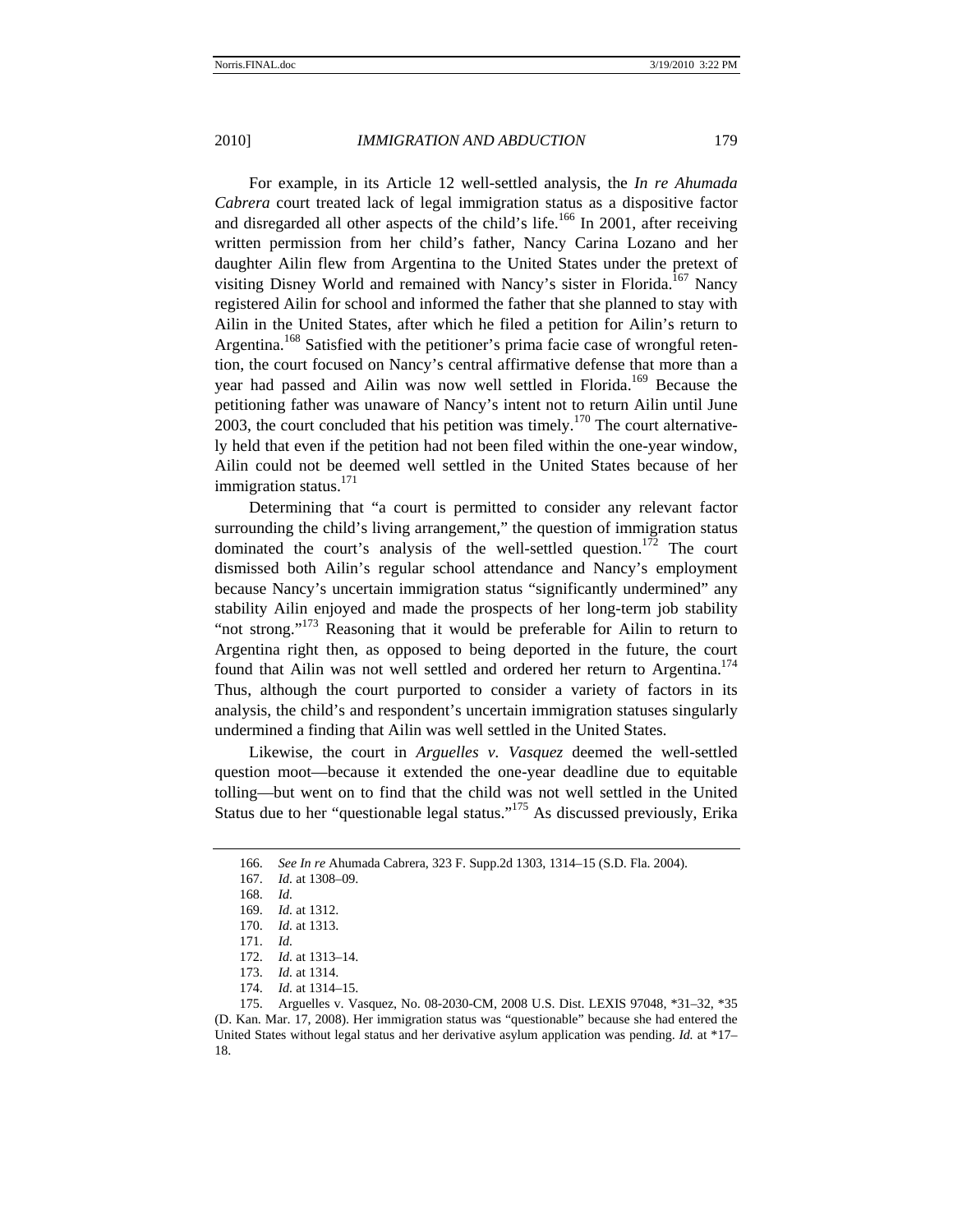Gaspar Vasquez and her daughter T.A.G. moved from Mexico to Kansas to escape T.A.G.'s abusive father, Carlos.<sup>176</sup> In determining whether T.A.G. was settled in the United States after living there for several years, the court observed that "[e]ven when significant connections to the United States are proven, the child's connections are undermined if neither the abducting parent nor the child are legal residents of the United States."<sup>177</sup> As such, although the court took note of T.A.G.'s valuable relationships in Kansas, consistent school attendance, and occasional presence at church, it concluded that Erika's and T.A.G.'s living situation was "inherently unstable" because of their uncertain immigration status.<sup>178</sup> To support this conclusion, the court highlighted that Erika's employment prospects were unknown based on her immigration status, and this lack of legal status left Erika without a driver's license or health insurance for  $T.A.G.<sup>179</sup>$  The court failed to identify any factors indicating lack of settlement independent of undocumented status.<sup>180</sup>

Lastly, a district court considered lack of legal immigration status as the *only* factor relevant to the well-settled inquiry in *Valverde v. Rivas*. 181 Silvia Rivas brought her son, Lucas, to the United States in 2005 to escape Lucas's father, who she claimed "was violent towards her and her two children by another relationship (but not Lucas)."182 The court found Lucas's father's petition to be timely and Silvia's removal of Lucas wrongful.<sup>183</sup>

In the alternative, the court ruled that Lucas was not well settled in the United States because "[t]he child is an illegal alien and the evidence is undisputed that (1) he has no visa to be in the United States, (2) no petition for citizenship has been filed, and (3) he has no I-94 form.<sup> $184$ </sup> The court considered no other factors in its well-settled calculus.<sup>185</sup> Furthermore, the court determined that despite Silvia's "substantial evidence" of Lucas's father's past violence, she had not met the burden of establishing the grave-risk defense by clear and convincing evidence.<sup>186</sup> Thus, with little discussion, the court ordered Lucas returned to his father in Mexico.<sup>187</sup>

181. Valverde v. Rivas, No. CV-08-1404-PHX-FJM, 2008 U.S. Dist. LEXIS 80855, \*4 (D. Ariz. Sept. 5, 2008).

182. *See id.* at \*1–2. It is unclear from the opinion whether Silvia also brought her other children to the United States, as they were not named in the Hague petition.

183. *Id.* at \*2, \*4.

184. *Id.* at \*4.

185. *See id.*

186. *Id.* at \*3–4.

187. *Id.* at \*4.

<sup>176.</sup> *Id.* at \*11, \*14. For additional factual background and information regarding Erika's asylum claim and grave risk defense, see *supra* text accompanying notes 97–109.

<sup>177.</sup> *Id.* at \*32.

<sup>178.</sup> *Id.* at \*34–35.

<sup>179.</sup> *Id.* 

<sup>180.</sup> *See id.* at \*32–35.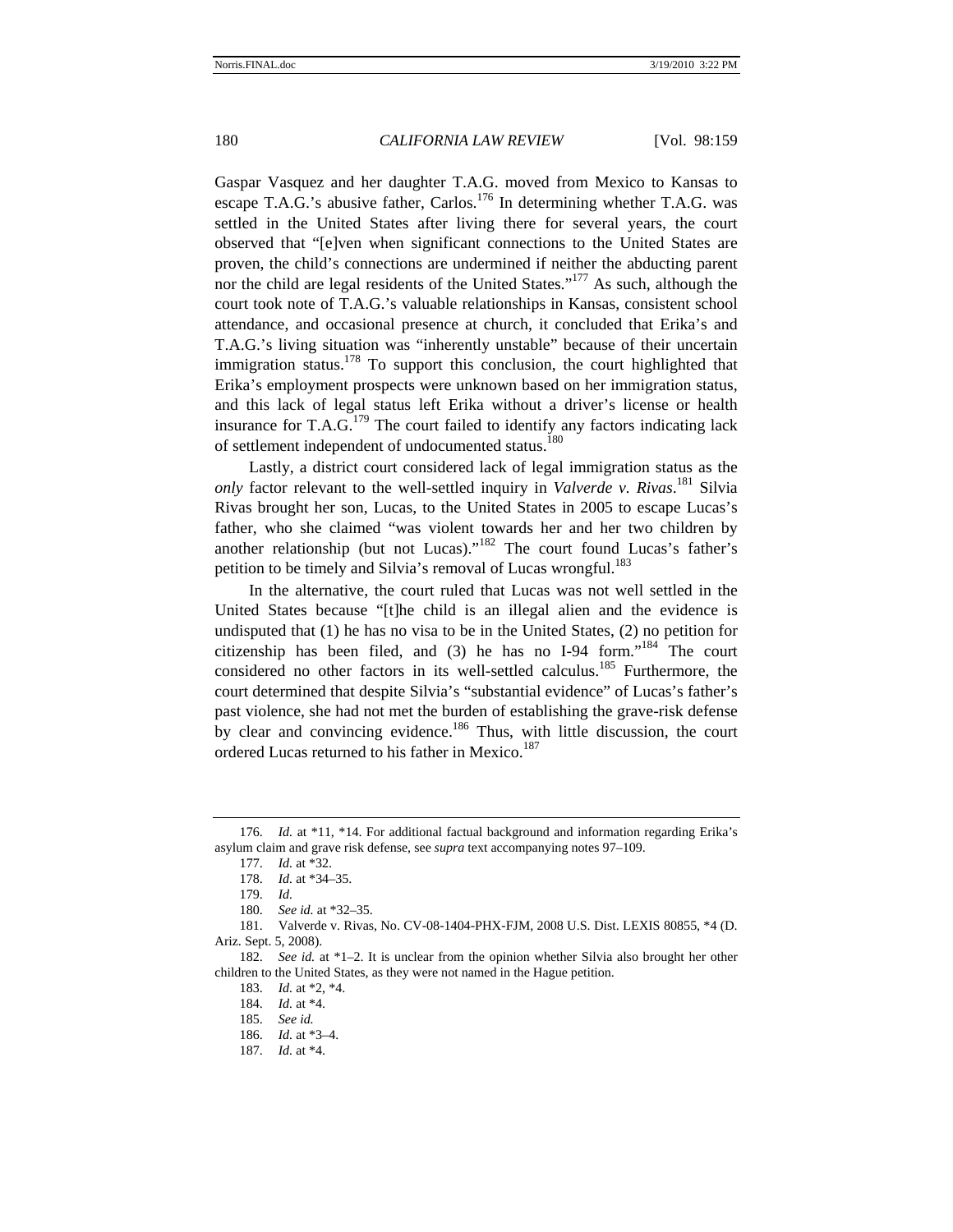# *3. Immigration Status as Irrelevant Unless Immediate Threat of Deportation Exists*

In 2009, the Ninth Circuit became the first circuit court of appeals to articulate a rule regarding the role of immigration status in the well-settled inquiry. In *In re B. del C.S.B.*, it announced that immigration status of the child and respondent is pertinent to the well-settled determination "only if there is an immediate, concrete threat of deportation."<sup>188</sup>

*In re B. del C.S.B.* involved three Mexican citizens: petitioner-father Ivan Salmeron Mendoza, respondent-mother Geremias Brito Miranda, and elevenyear-old Brianna, their daughter.<sup>189</sup> Brianna spent the first several years of her life in Mexico with both parents.<sup>190</sup> Ivan and Geremias were not married, and both described their relationship as abusive.<sup>191</sup> Shortly before Brianna's fourth birthday, Geremias and Brianna traveled to the United States, where much of Geremias's extended family lived.<sup>192</sup> After several months in California, Brianna returned to her father in Mexico, with whom she lived for a year.<sup>193</sup> She again reunited with her mother in 2002, permanently moving to California, where she learned English and excelled in school.<sup>194</sup>

Although Brianna originally maintained phone contact with her father, communication between the two eventually ceased.<sup>195</sup> When he was unable to renew contact with Brianna, Ivan began the Hague process, filing his petition in the U.S. District Court for the Central District of California in 2007.<sup>196</sup> Geremias, in turn, opposed the application for Brianna's return to Mexico on several grounds, including the well-settled defense.<sup>197</sup> In granting Ivan's petition for Brianna's return, the district court treated immigration status as the dispositive factor in its analysis, holding that Brianna was not well settled in the United States because her lack of legal status precluded such a finding.<sup>198</sup> On appeal to the Ninth Circuit, Geremias argued that the district judge erred in finding that Brianna's lack of legal status "undermine[s] each and every connection to her community that she has developed in the past five years."<sup>199</sup>

- 195. *Id.*
- 196. *Id.* at 1006–07.

197. Geremias also maintained that the removal was not wrongful because the United States was Brianna's habitual residence and Ivan had acquiesced to Brianna's move to California. *Id.* at 1007.

198. *In re* B. del C.S.B., 525 F. Supp. 2d 1182, 1195 (C.D. Cal. 2007).

199. *Id.*

<sup>188.</sup> *In re* B. del C.S.B., 559 F.3d 999, 1009 (9th Cir. 2009).

<sup>189.</sup> *Id.* at 1003.

<sup>190.</sup> *Id.*

<sup>191.</sup> *Id.*

<sup>192.</sup> *Id.* at 1003–04.

<sup>193.</sup> *Id.* at 1004.

<sup>194.</sup> *Id.* at 1005.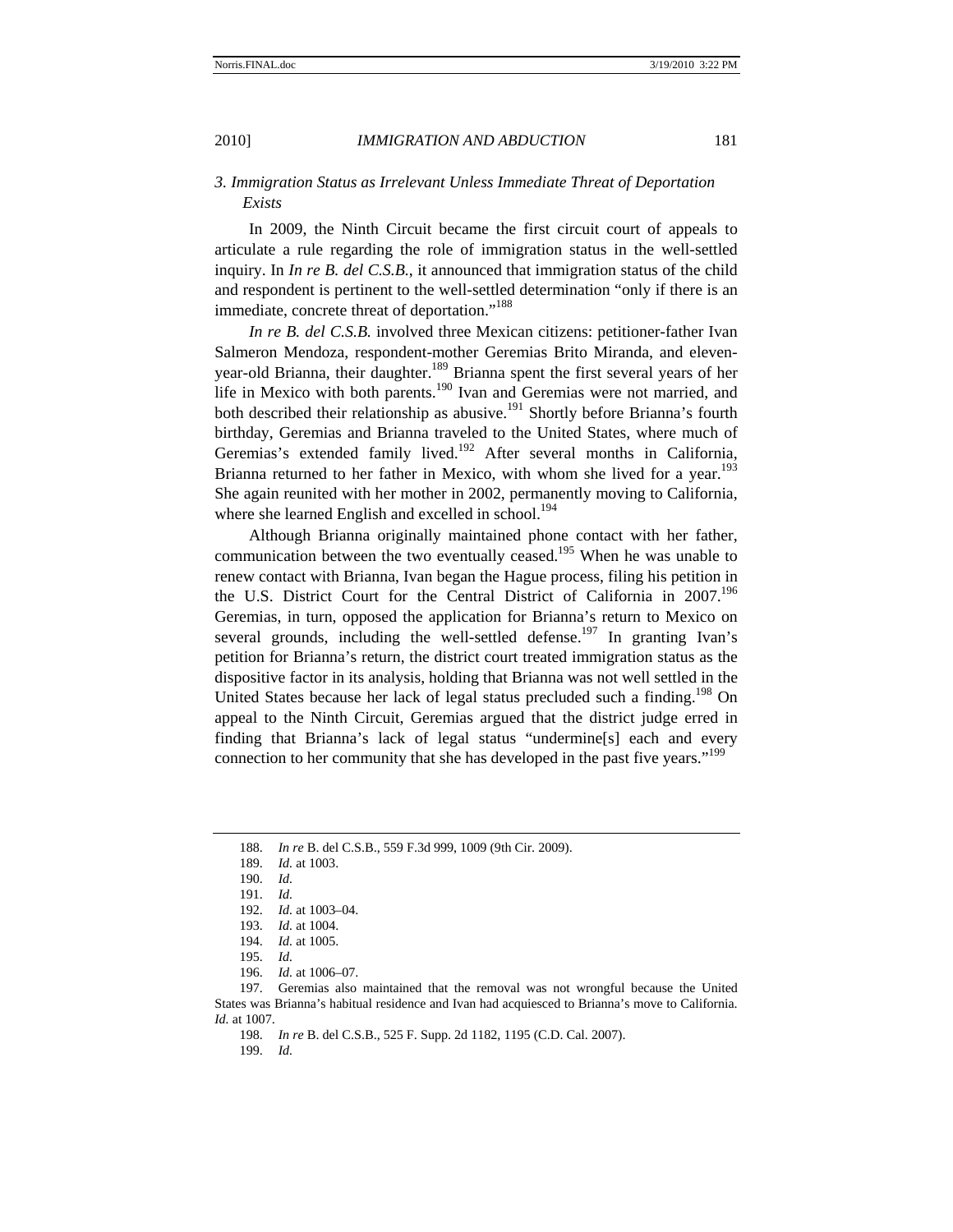The Ninth Circuit agreed, concluding that "Brianna's current immigration status . . . cannot undermine all of the other considerations which uniformly support a finding that she is 'settled.' $1^{200}$  In doing so, the Ninth Circuit looked to the Hague Convention's text and history, case law, and the practical reality.<sup>201</sup> The court was unable to find in the Convention's text any basis for holding that a child was not settled just because she was undocumented.<sup>202</sup> Moving on to subsequent interpretations of the text, the court noted that no district court decision had found that a child was not settled based solely on immigration status.<sup>203</sup> Lastly, the court highlighted that "on a practical level, it makes little sense to permit immigration status to serve as a determinative factor in the Article  $12$  'settled' analysis."<sup>204</sup> To substantiate this point, the court cited the presence of 11.6 million undocumented immigrants in the United States, many of whom permanently reside here; the low likelihood of deportation for law-abiding people; and the existence of "significant protections under state and federal law" for undocumented immigrants, such as access to public education and services like emergency Medicaid, school lunch programs, and the Special Supplemental Nutrition Program for Women, Infants and Children.<sup>205</sup>

Because the Hague Convention "is concerned with the *present*, and not with determining the best interests of the child in the long term," the Ninth Circuit concluded that the district court's preoccupation with the future specter of deportation was an inappropriate basis for finding that Brianna was not well settled in the United States.<sup>206</sup> As such, in a significant departure from the district court approach, the Ninth Circuit held that "[i]mmigration status cannot be determinative for purposes of the 'settled' inquiry if, as here, there is no imminent threat of removal."<sup>207</sup>

In sum, the seven cases discussed above reflect three different views of immigration status in the well-settled calculus. Two of those approaches—and six of the seven cases—led to the conclusion that the children were not settled and resulted in their return to the countries of habitual residence. The Ninth Circuit's approach led to the opposite outcome. Courts have either considered immigration status as (1) just one of several factors a court should weigh (*In re Koc*, *Giampaolo*, and *Lopez*); (2) the sole or dispositive factor (*In re Ahumada Cabrera*, *Arguelles*, and *Valverde*); or (3) not relevant unless there is an immediate threat of deportation (*In re B. del C.S.B.*). As I discuss in detail in Part III, the second approach violates the prohibition of the International

<sup>200.</sup> *In re* B. del C.S.B., 559 F.3d 999, 1010 (9th Cir. 2009).

<sup>201.</sup> *Id.*; *see also id.* at 1010–14.

<sup>202.</sup> *Id.* at 1011.

<sup>203.</sup> *Id.*

<sup>204.</sup> *Id.* at 12.

<sup>205.</sup> *Id.* at 1012–13.

<sup>206.</sup> *Id.* at 1013.

<sup>207.</sup> *Id.* at 1014.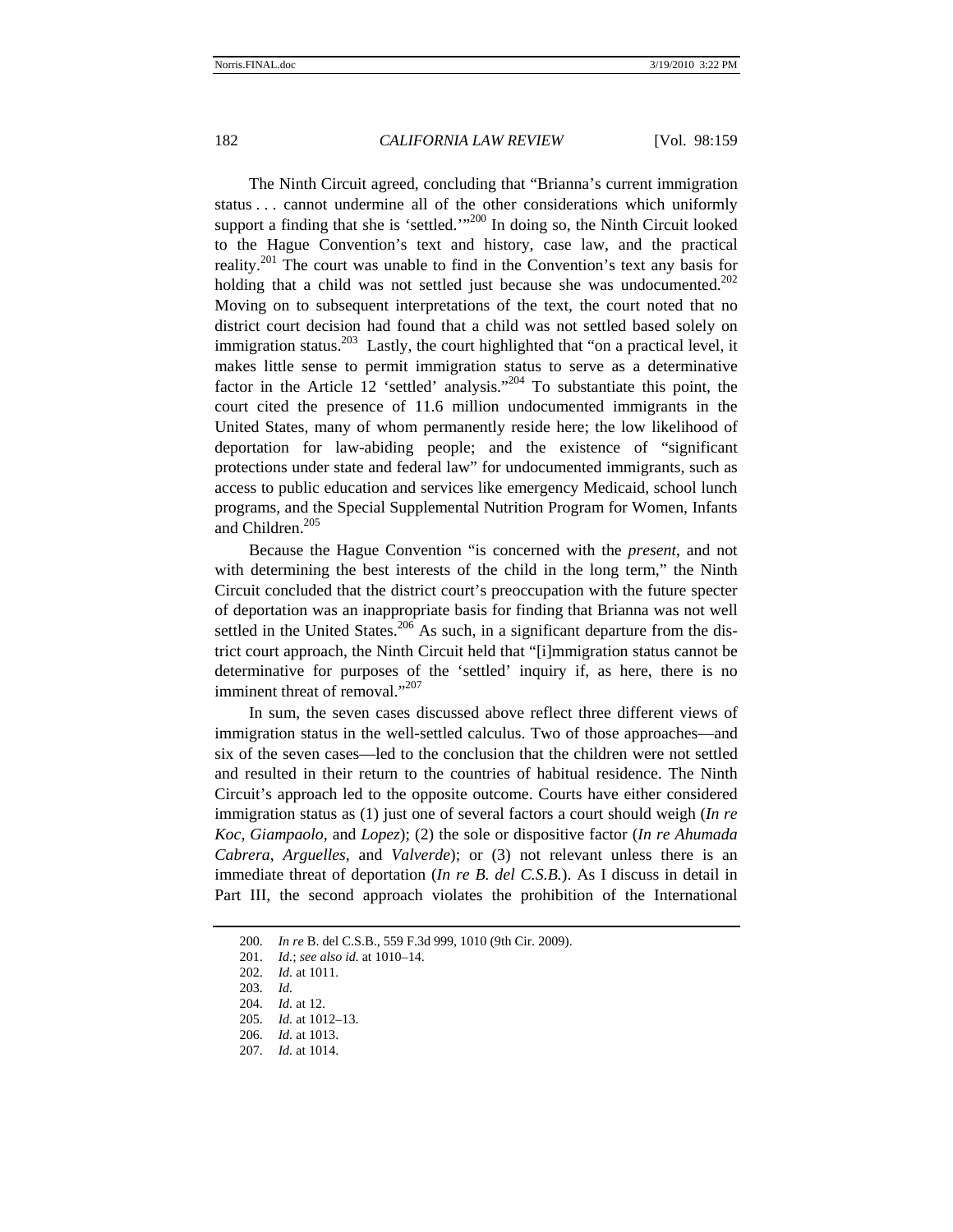Covenant on Civil and Political Rights on discrimination. In order to comport with U.S. obligations under international law and the object and purpose of the Hague Convention, courts should follow the lead of the Ninth Circuit and only consider immigration status relevant when there is an immediate threat of removal, and only as one factor among many.

#### III

# RETHINKING THE ROLE OF IMMIGRATION STATUS IN LIGHT OF INTERNATIONAL LAW NORMS

The preceding review of case law illustrates why the U.S. Central Authority has stated that there is no "settled law of the land" regarding application of the Hague Convention in the United States.<sup>208</sup> This is particularly true with respect to questions of immigration status in Hague cases. To date, no federal circuit court has addressed what an application for or grant of asylum means for the grave-risk defense, while only one circuit court of appeals has analyzed the role that immigration status plays in well-settled determinations. Consequently, U.S. courts and the USCA are in a position to rethink their present approaches to the relevance of immigration status. Below, I detail several suggestions that would bring U.S. adjudication of Hague petitions in line with more general international law norms.

First, I argue that principles of treaty interpretation mandate that courts utilize the best interests of the child as the central criterion in making decisions regarding the grave-risk and well-settled defenses.<sup>209</sup> From this "best interests" perspective, international law norms urge courts to consider any asylum claim as part of their grave-risk analysis.<sup>210</sup> Second, I argue that the international human rights law norm of nondiscrimination suggests that courts should only consider the immigration status of a respondent and her child as part of a totality-of-the-circumstances approach to the well-settled inquiry, and only when an imminent threat of deportation exists.<sup>211</sup>

## *A. Treaty Interpretation*

Because the Hague Convention does not define what constitutes an intolerable situation under the grave-risk exception, nor what it means for a child to be "settled" under the well-settled exception, U.S. courts hearing cases in which respondents raise these defenses necessarily engage in treaty interpretation.<sup>212</sup> The Vienna Convention on the Law of Treaties ("Vienna Convention") obliges courts and legislators to interpret treaties in light of their object and

<sup>208.</sup> *Collated Responses*, *supra* note 8, at 215.

<sup>209.</sup> *See* Vienna Convention on the Law of Treaties art. 31(1), May 23, 1969, 1155 U.N.T.S. 331 [hereinafter Vienna Convention]; Pérez-Vera Report, *supra* note 33, at 432.

<sup>210.</sup> *See infra* Part IV.B.

<sup>211.</sup> *See infra* Part IV.C.

<sup>212.</sup> *See* Hague Convention, *supra* note 4, at arts. 12–13.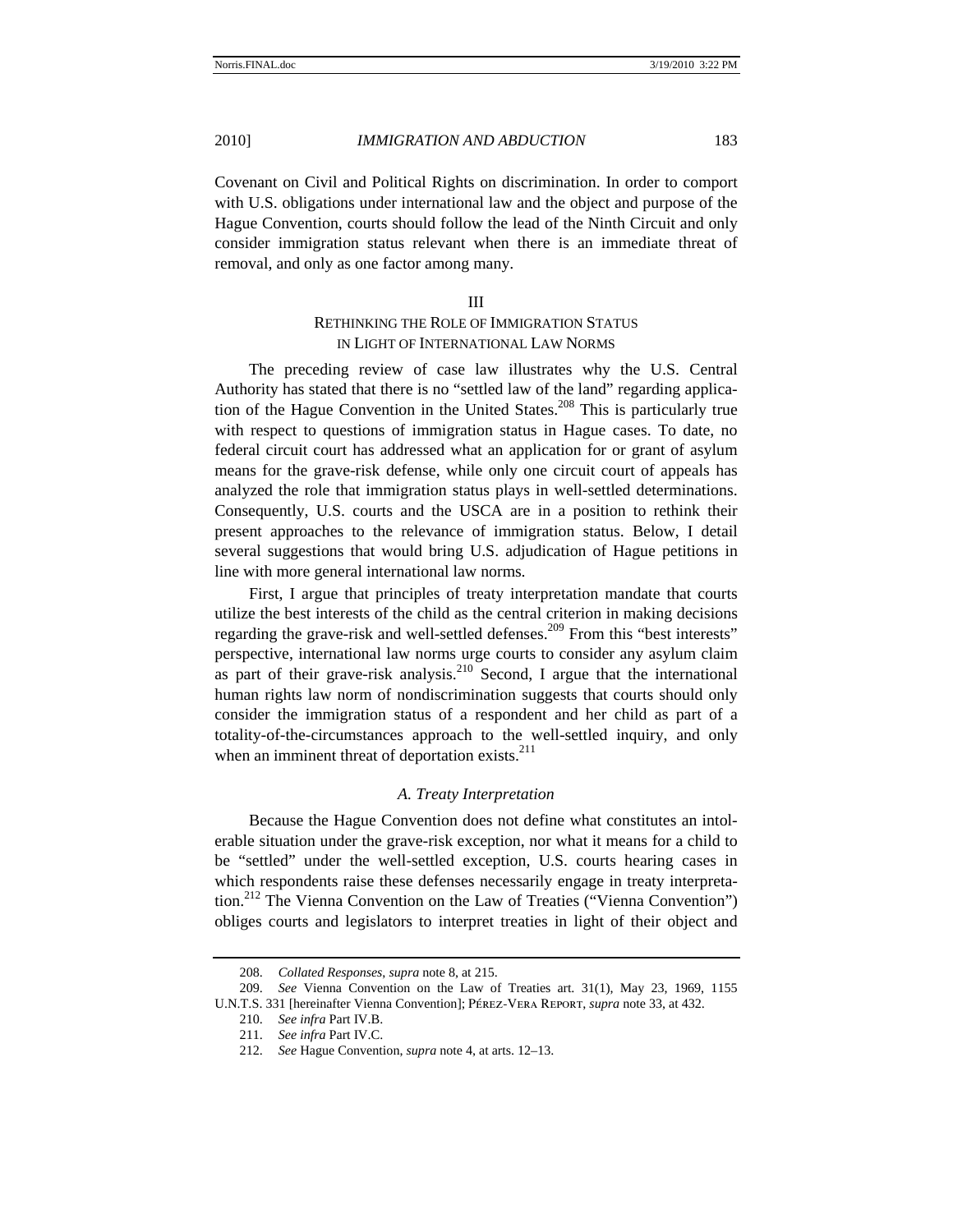purpose.<sup>213</sup> This requirement means that courts should consider the best interests of the child when deciding whether the Hague Convention's exceptions apply. $^{214}$ 

The Vienna Convention, which the U.S. Department of State has characterized as the "authoritative guide to current treaty law and practice,"<sup>215</sup> requires that the object and purpose of a treaty be considered in treaty interpretation.216 Although the United States has not ratified the Vienna Convention, the Supreme Court has cited the treaty as persuasive authority.<sup>217</sup> Furthermore, the Restatement (Third) of Foreign Relations Law incorporates the Convention's key principles, including the rule that a treaty should be "interpreted in good faith in accordance with the ordinary meaning to be given to its terms in their context and in the light of its object and purpose."<sup>218</sup> When ordinary meaning is "ambiguous or obscure," or "[l]eads to a result which is manifestly absurd or unreasonable," the Vienna Convention permits consultation of supplementary materials, such as *travaux préparatoires* (preparatory works). $^{219}$ 

In the case of the Hague Convention, the meanings of both "intolerable situation" in Article 13(b) and "settled" in Article 12 are ambiguous. All that can be gleaned from the text of Article 13(b) is that an intolerable situation is something akin to, but distinct from, physical or psychological harm. The U.S. Department of State's legal analysis of the Convention notes that return to a home country where opportunities, money, and education are in shorter supply

218. Restatement (Third) of Foreign Relations Law § 325(1) (1987). Although the Restatement is not primary authority, courts usually accord such restatements greater weight than other secondary materials because they are drafted by eminent scholars in a specific field of law. The Supreme Court has cited this specific provision of the Restatement of Foreign Relations Law as authority. *See, e.g.*, *Sanchez-Llamas*, 548 U.S. at 346 (quoting with approval the statement in § 325(1) that a treaty should be interpreted "in the light of its object and purpose"); *see also*  Vienna Convention, *supra* note 209, art. 31(1).

219. Vienna Convention, *supra* note 209, art. 32.

<sup>213.</sup> *See* Vienna Convention, *supra* note 209, art. 31(1).

<sup>214.</sup> *Id.*; Pérez-Vera Report, *supra* note 33, at 432.

<sup>215.</sup> Weiner, *Navigating the Road*, *supra* note 8, at 297 (quoting S. Comm. on Foreign Relations, Vienna Convention on the Law of Treaties, S. Exec. Doc. No. 92-1, at 1 (1971)). *See also* U.S. Department of State, Office of the Legal Adviser, Treaty Affairs, Frequently Asked Questions—Vienna Convention on the Law of Treaties, http://www.state.gov/s/l/treaty/faqs/ 70139.htm (last visited Jan. 18, 2010) (stating that "[t]he United States considers many of the provisions of the Vienna Convention on the Law of Treaties to constitute customary international law on the law of treaties").

<sup>216.</sup> *See id.*; Vienna Convention, *supra* note 209, art. 31(1).

<sup>217.</sup> *See Sanchez-Llamas v. Oregon*, 548 U.S. 331, 391 (2006) (Breyer, J., dissenting) (citing the Vienna Convention for the proposition that "treaty parties may not invoke domestic law as an excuse for failing to conform to their treaty obligations"); *Sale v. Haitian Ctrs. Council*, 509 U.S. 155, 191 (1993) (Blackmun, J., dissenting) (citing the Vienna Convention to assert that "a treaty must first be construed according to its 'ordinary meaning'"); *Weinberger v. Rossi*, 456 U.S. 25, 29 n.5 (1982) (citing the Vienna Convention in support of the assertion that "the word [treaty] ordinarily refers to an international agreement concluded between sovereigns, regardless of the manner in which the agreement is brought into force").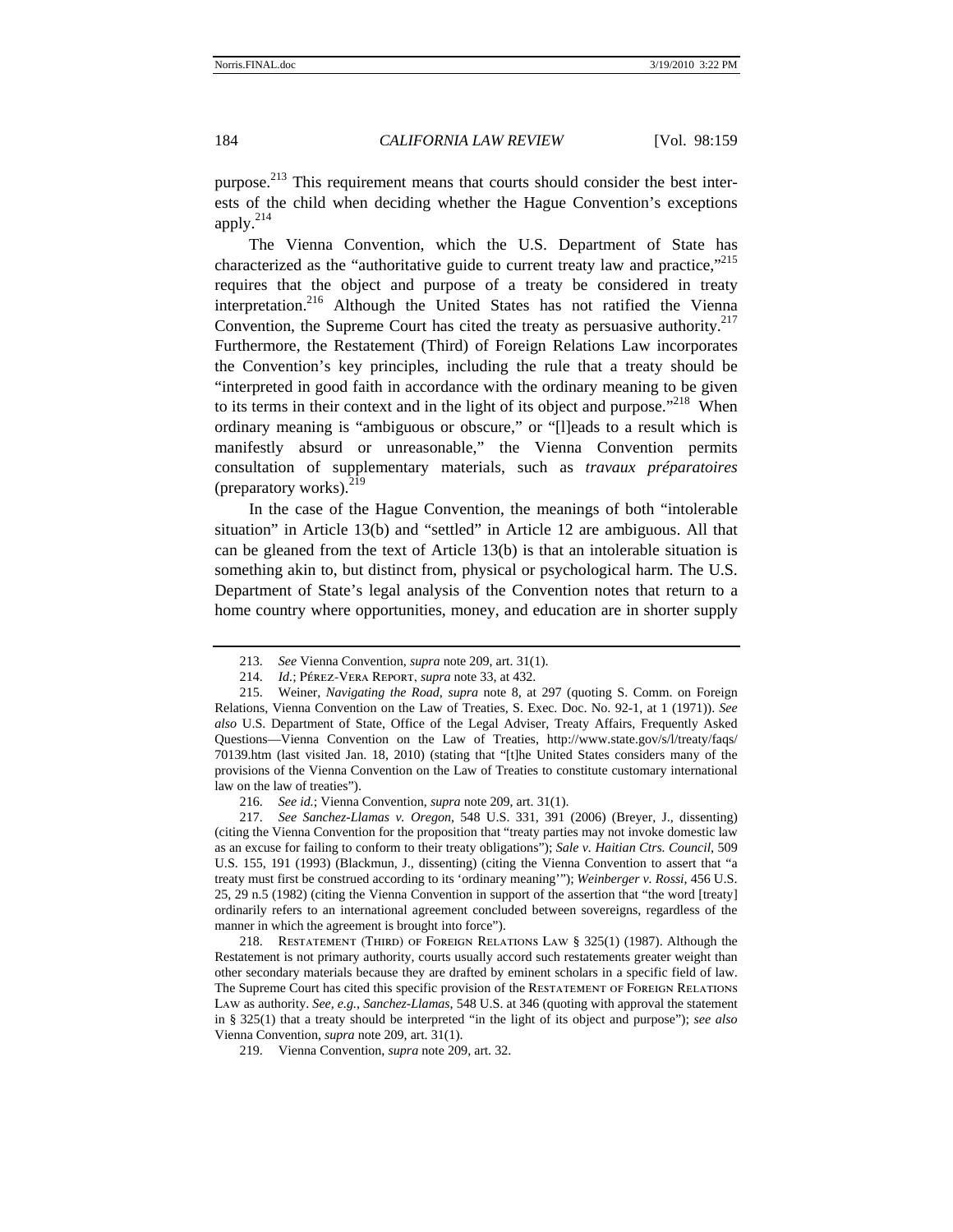or more limited than in the requested state does not constitute an intolerable situation, but return to a parent who sexually abuses the child does.<sup>220</sup> Such parameters leave a great deal of gray area in between the poles of tolerable and intolerable. Likewise, the text of the Hague Convention offers no guidance about the concept of settlement under Article 12, and parties to the Convention disagree about whether the inquiry into whether a child is settled should be child-centric or undertaken in light of the Convention's purpose as a prompt return mechanism.<sup>221</sup>

Accordingly, the "intolerable" and "settled" language should be informed by the preparatory work of the treaty drafters. The Explanatory Report of the Convention's rapporteur, Elisa Pérez-Vera ("Pérez-Vera Report") details the general Convention aims of restoring the preabduction status quo by returning wrongfully removed or retained children to their habitual residence and deterring abduction by depriving taking persons of any hoped-for advantages.222 The rapporteur goes on to note that these

two objects of the Convention—the one preventive, the other designed to secure the immediate reintegration of the child into its habitual environment—both correspond to a specific idea of what constitutes the 'best interests of the child'. [sic] However, even when viewing from this perspective, it has to be admitted that the removal of the child can sometimes be justified by objective reasons which have to do either with its person, or with the environment with which it is most closely connected. Therefore the Convention recognizes the need for certain exceptions to the general obligations assumed by States to secure the prompt return of children who have been unlawfully removed or retained. For the most part, these exceptions are only concrete illustrations of the overly vague principle whereby the interests of the child are stated to be the guiding criterion in this area. $^{223}$ 

Thus, Pérez-Vera indicates that the exceptions should be considered "illustrations" of the drafters' concern for the best interests of the child. It follows that although the primary purpose of the Convention as a whole is to promptly return children to their home countries, the purpose of the grave-risk and well-settled exceptions is to accommodate the child's best interests. The Convention establishes that returning a child to an environment where there is a grave risk of physical or psychological harm or which is otherwise intolerable is not in the child's best interest. Likewise, returning a child to her habitual

<sup>220.</sup> Department of State Public Notice 957, *supra* note 73, at Sec. III(I)(2)(c).

<sup>221.</sup> Comments on Settlement, *supra* note 50 (explaining that in jurisdictions favoring a policy-based approach—such as Scotland, the United States, and some English courts—the abductor's burden of proof is higher and thus the settlement exception more difficult to establish, while in jurisdictions taking a literal or child-centric approach—such as Australia, Hong Kong, and other English courts—the exception is less difficult to establish).

<sup>222.</sup> Pérez-Vera Report, *supra* note 33, at 429–30.

<sup>223.</sup> *Id.* at 432.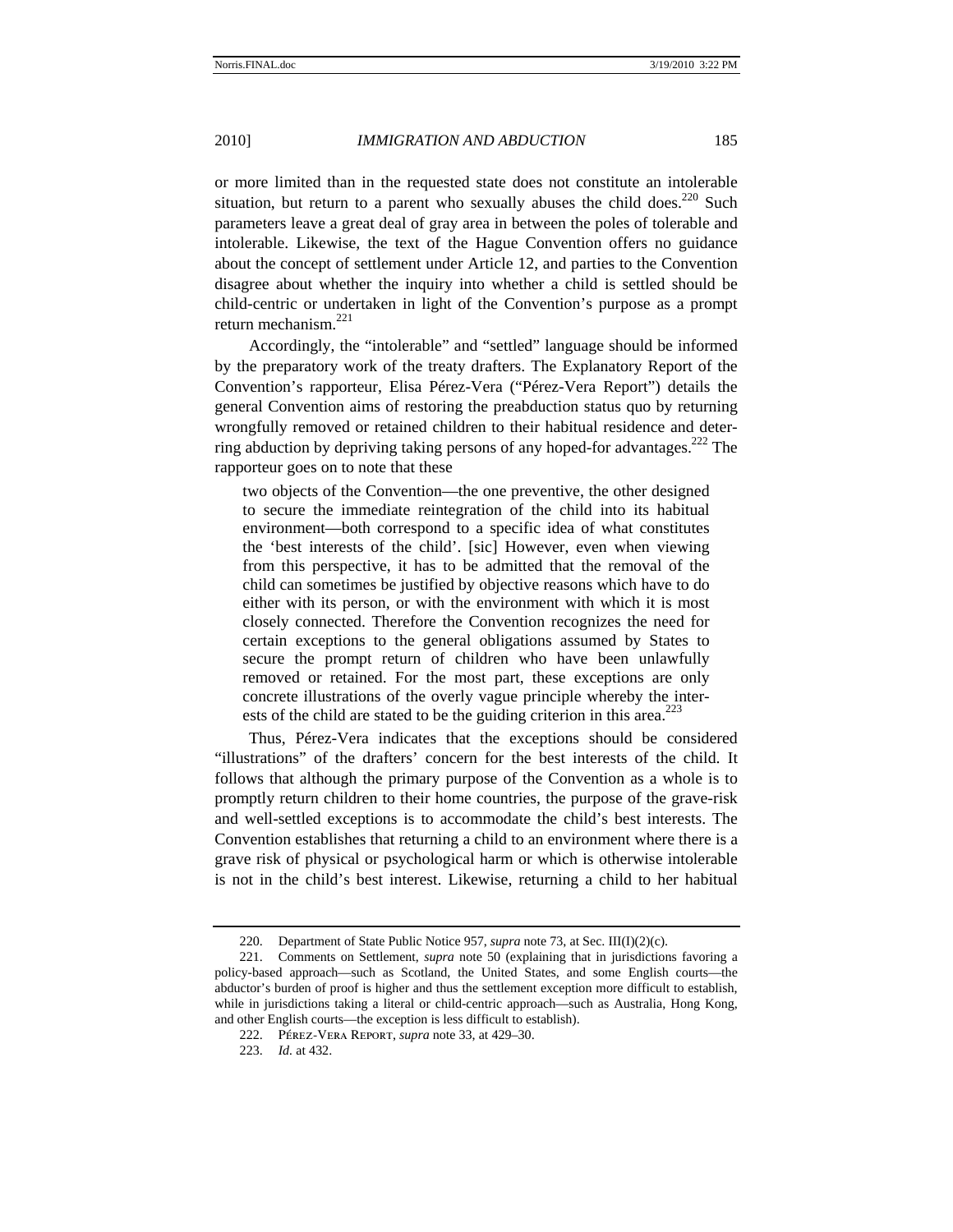residence is not in her best interest if more than a year has passed since her removal and she is now well settled in her new environment. According to the Pérez-Vera Report, to determine whether a child faces such a risk or whether a child is settled in her new environment, the court should apply the best interests of the child as its guiding criterion, rather than the need for prompt return.<sup>224</sup>

In the following sections, I develop two arguments that stem from this conclusion. First, I elaborate how and why the best interests of the child generally require that the court take any asylum claim into account when considering the grave-risk defense. Second, I maintain that utilizing a totality-of-thecircumstances approach to determine if a child is settled in a new environment is in the child's best interest.

#### *B. International Law and the Import of Asylum Claims*

Asylum claims may interact with the Article 13(b) defense during one of two stages: (1) when the respondent has been granted asylum and is therefore an asylee; and (2) when the respondent has applied for asylum and is awaiting the result. Below, I address how each of these situations should impact the adjudication of a Hague petition.

Weighing the grave-risk defense from the perspective of what is best for the child—rather than the perspective of prompt return—demands the consideration of a respondent parent's grant of asylum or pending asylum claim in the United States. This is especially true when the asylum claim is based on domestic violence in the child's country of habitual residence. The court should first determine whether the respondent's asylum claim has been granted or is pending. If the respondent has been granted domestic-violence-based asylum, the court adjudicating the Hague petition should deem the grant compelling evidence that the child's habitual residence is unable or unwilling to protect the respondent and her child. In light of international law norms, which are part of U.S. asylum law,  $^{225}$  the court should also give significant weight to the grant in determining if there is a grave risk that return would expose the child to an intolerable situation. If the respondent's asylum application is still pending, these same principles call for the court to stay the Hague proceeding until the asylum application can be adjudicated on an expedited basis.

<sup>224.</sup> Pérez-Vera Report, *supra* note 33, at 432. That said, the U.S. Department of State rightfully warns against defendants utilizing the grave-risk defense, in particular, as a vehicle to litigate or relitigate the child's best interests in a custody arrangement. *See* Department of State Public Notice 957, *supra* note 73, at 10,510, § III(I)(2)(c). The court should constrain its inquiry into what is in the child's best interests to evidence that establishes or fails to establish one of the enumerated defenses. In doing so, the court can uphold both the general scheme of the Convention, which privileges prompt return, and honor the spirit of the exceptions, which centers around the best interests of the child.

<sup>225.</sup> *See* INS v. Cardoza-Fonseca, 480 U.S. 421, 424 (1987) (holding that the Immigration and Nationality Act provisions regarding asylum mirror provisions of the U.N. Protocol Relating to the Status of Refugees).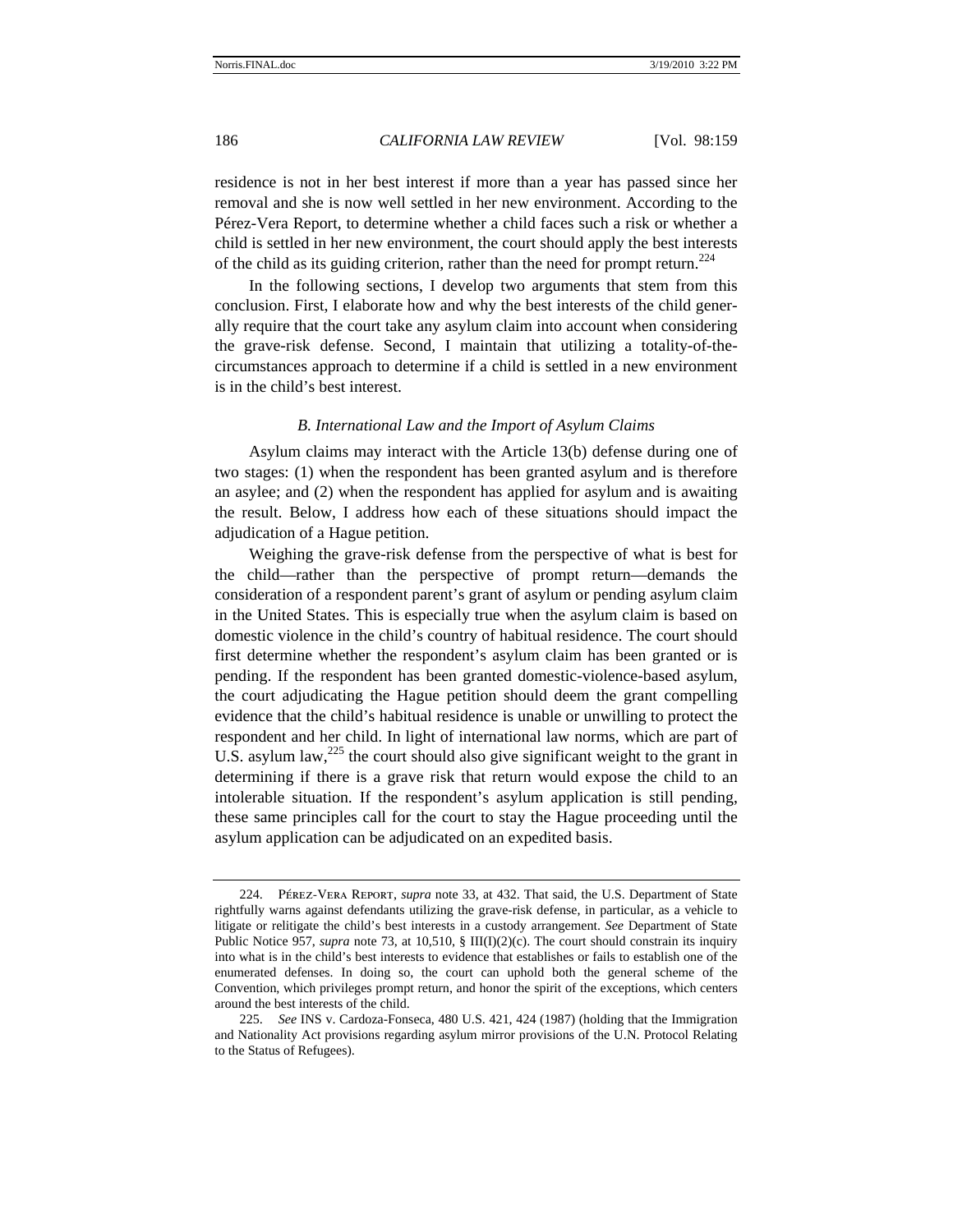In the United States, a grant of asylum based on domestic violence establishes that (1) the asylee has suffered domestic violence that constitutes persecution; (2) the persecution was on account of one of the required statutory grounds (typically membership in a particular social group or political opinion); and (3) the State from which she fled is unwilling or unable to protect her.<sup>226</sup> In general, obtaining asylum in the United States is a challenging process. A recent U.S. Government Accountability Office study of nineteen immigration courts between October 1994 and April 2007 found that judges granted asylum in 37 percent of affirmative cases and 26 percent of defensive cases.<sup>227</sup> Asylum claims based on domestic violence are even more difficult to advance than traditional asylum claims stemming from racial or religious persecution because the Board of Immigration Appeals has yet to provide guidance to immigration judges and asylum officers regarding if and how victims of abuse constitute members of a "particular social group."<sup>228</sup>

Thus, an asylee who has received asylum based on domestic violence has already met a very high standard. A domestic-violence-based asylum grant presumes that the asylee's home country is unwilling or unable to protect her; therefore, U.S. courts should treat such grants as evidence of that country's inability to protect the asylee's child, as well, for purposes of the grave-risk defense. U.S. federal courts disagree over whether the respondent in a Hague case even needs to make such a showing as part of the grave-risk defense, given that the Hague Convention establishes no such requirement.<sup>229</sup> Even if the court is bound by the Sixth Circuit's approach in *Friedrich*, however, the

<sup>226.</sup> *See, e.g.*, Brief of Respondent at 1, Matter of R-A-, 24 I. & N. Dec. 629 (A.G. 2008) (Interim Decision #3624), *available at* http://cgrs.uchastings.edu/documents/legal/ra\_brief\_ final.pdf (summarizing the grounds for the Immigration Judge's grant of domestic-violence based asylum to Ms. Alvarado Peña). *See generally* Immigration & Nationality Act, 8 U.S.C. § 1101 (a)(42)(A) (2006) (defining refugee as "any person who is outside any country of such person's nationality or, in the case of a person having no nationality, is outside any country in which such person last habitually resided, and who is unable or unwilling to return to, and is unable or unwilling to avail himself or herself of the protection of, that country because of persecution or a well-founded fear of persecution on account of race, religion, nationality, membership in a particular social group, or political opinion").

<sup>227.</sup> U.S. Gov't Accountability Office, U.S. Asylum System: Significant Variation Existed in Asylum Outcomes Across Immigration Courts and Judges 28 (2008), *available at* http://www.gao.gov/new.items/d08940.pdf. These nineteen courts handled almost 90 percent of asylum cases over this time period. *Id.* Filing affirmatively means the applicant applied for asylum of her own initiative with the Department of Homeland Security's asylum office, while filing defensively means the applicant applied for asylum through the Department of Justice after being placed in removal proceedings.

<sup>228.</sup> *See* Matter of R-A-, 24 I. & N. Dec. 629 (A.G. 2008) (lifting the stay previously imposed on the BIA and remanding the case of Rodi Alvarado for reconsideration of the issues presented with respect to asylum claims based on domestic violence).

<sup>229.</sup> *See* Friedrich v. Friedrich, 78 F.3d 1060, 1069 (6th Cir. 1996) (requiring the respondent to demonstrate that the court in the child's country of habitual residence is incapable or unwilling to adequately protect the child); Baran v. Beaty, 526 F.3d 1340, 1348 (11th Cir. 2008) (holding that a respondent does not have to show that the country's legal and social services systems are unable to protect the child in order to establish the grave risk defense).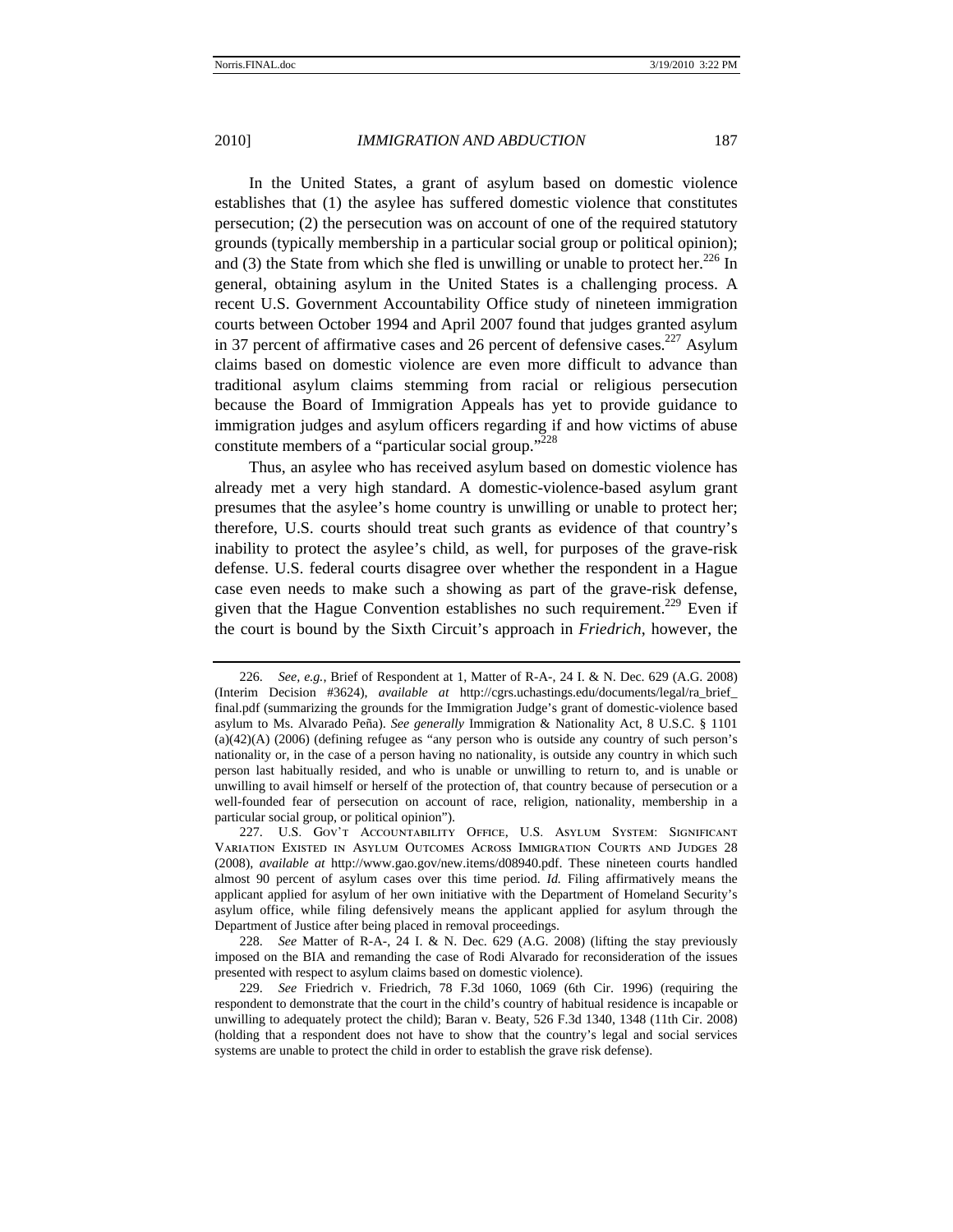asylee's grant should serve as sufficient evidence of the state's inability or unwillingness to protect the child, as well as the mother. After all, if the state cannot protect a parent—an adult capable of contacting the pertinent authorities—from persecution, it is certainly unable to protect a child, who is likely too young or afraid to even attempt to seek out such assistance.

The respondent's asylum grant should also indicate to the court adjudicating the Hague petition the likelihood that upon return to the country of habitual residence, the child will face a grave risk of physical or psychological harm or an otherwise intolerable situation. The fact that the mother—and not the child—has been the target of abuse in the past does not make the asylum grant any less relevant. Based on the best interests of the child and U.S. obligations under the Convention Relating to the Status of Refugees and its 1967 Protocol ("Refugee Convention and Protocol"), the court should give significant weight to the asylum grant in determining whether the respondent meets the requirements of the Article 13(b) grave-risk exception. $^{230}$ 

Domestic violence is both physically and psychologically harmful to children, and those from homes in which domestic violence takes place are fifteen times more likely to be physically or sexually abused or seriously neglected.<sup>231</sup> Many such children also experience clinical levels of anxiety or post-traumatic stress disorder, which places them "at significant risk for delinquency, substance abuse, school drop-out, and difficulties in their own relationships."<sup>232</sup> In light of this, the international community has increasingly recognized domestic violence as a children's rights issue.233 The Convention on the Rights of the Child ("CRC") provides that signatories "shall take all appropriate legislative, administrative, social and educational measures to protect the child from all forms of physical or mental violence, injury or abuse, neglect or negligent treatment . . . while in the care of parent(s)  $\dots$   $\cdot$   $\cdot$   $\cdot$   $\cdot$   $\cdot$  Because the United States is one of only two countries that has not ratified the  $CRC<sup>235</sup>$  it is not binding on

<sup>230.</sup> Although the United States has not ratified the Refugee Convention, it has ratified the Protocol, which provides that States Parties to the Protocol will "undertake to apply articles 2 to 34 inclusive of the Convention." Protocol Relating to the Status of Refugees art. 1, Oct. 4, 1967, 606 U.N.T.S. 267, 19 U.S.T. 6223.

<sup>231.</sup> Mary McKernan McKay, *The Link Between Domestic Violence and Child Abuse:*  Assessment and Treatment Considerations, 73 CHILD WELFARE 29 (1994).

<sup>232.</sup> Joseph S. Volpe, *Effects of Domestic Violence on Children and Adolescents: An Overview*, Am. Academy of Experts in Traumatic Stress, 1996, http://www.aaets.org/ article8.htm.

<sup>233.</sup> *See* Weiner, *Strengthening Article 20*, *supra* note 5, at 734. *See also* Shetty & Edelson, *supra* note 5, at 115 (noting that "children exposed to domestic violence may experience subsequent negative developmental outcomes" and "that almost half of the families in which adult domestic violence occurs also show evidence of child maltreatment").

<sup>234.</sup> Convention on the Rights of the Child art. 19(1), Nov. 20, 1989, 1577 U.N.T.S. 3, 28 I.L.M. 1456 [hereinafter CRC].

<sup>235.</sup> According to the U.N. High Commissioner for Human Rights treaty body database, only the United States and Somalia have not ratified the CRC. *See* Office of the High Comm'r for Human Rights, Treaty Body Database, http://www.unhchr.ch/tbs/doc.nsf/Statusfrset?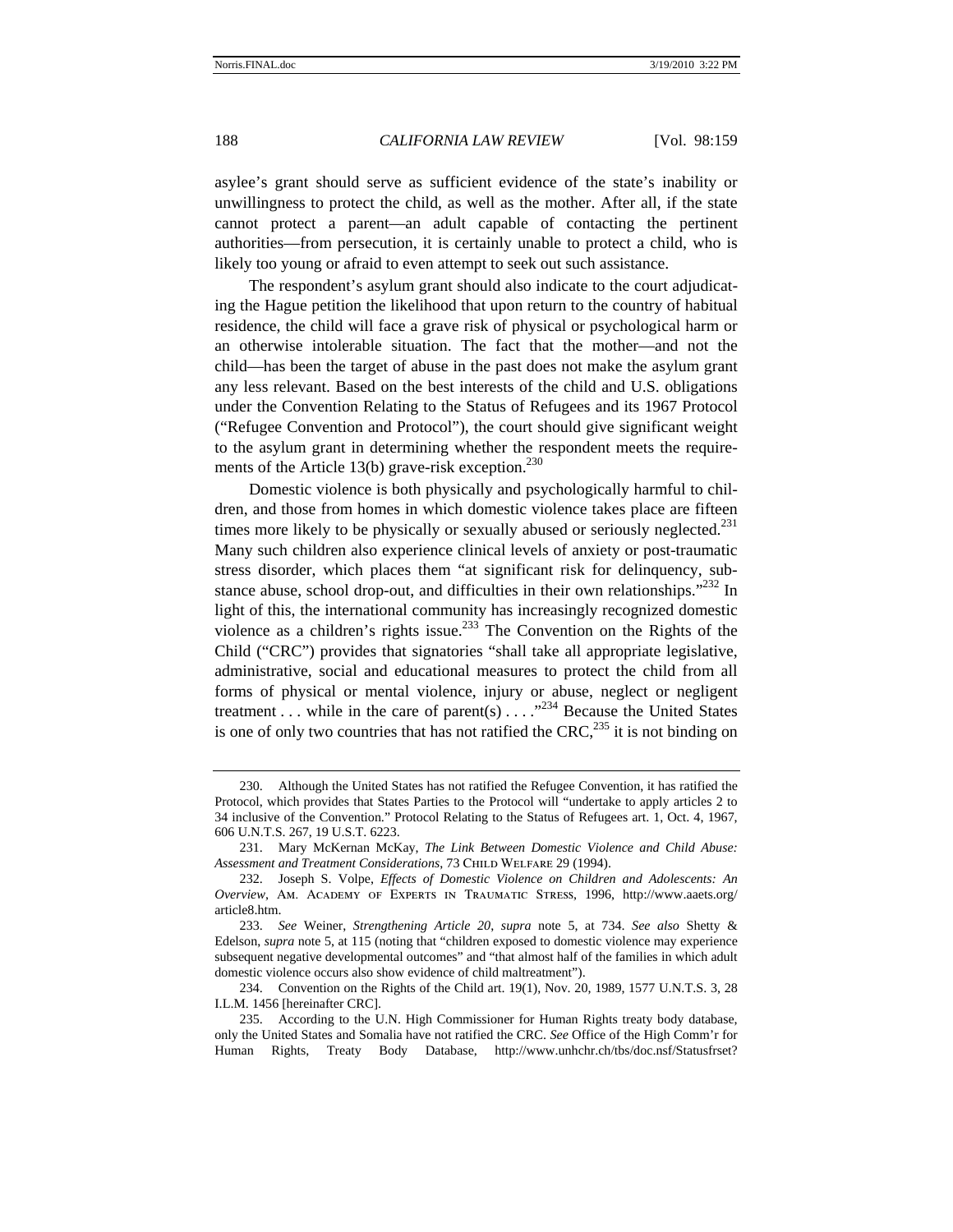the United States. However, the treaty's almost universal ratification signals that many, if not most, of its principles are emerging as norms of customary international law.236 U.S. courts considering the grave-risk defense should not contravene international law norms by ordering a child returned to the habitual residence where the respondent and her child have been harmed by domestic violence.

Ordering the return of a child of a domestic-violence-based asylee would also likely violate the international norm of nonrefoulement.<sup>237</sup> U.S. obligations under the Refugee Convention and Protocol prohibit the return of a refugee to territory where her life or freedom would be threatened.<sup>238</sup> Consequently, a respondent who has been granted asylum based on domestic violence suffered at the hands of the abuser-petitioner in the child's habitual residence cannot be forced to return to that country. If the court orders the child returned, the respondent must make the impossible choice between returning to the country that has proven it cannot protect her from persecution or living apart from her child. Ordering the return of the asylee's child amounts to a coercive act that would compel the asylee-respondent to return to the place of persecution in violation of the norm of nonrefoulement. $^{239}$ 

Furthermore, separating a child from a primary caregiver parent is antithetical to the best interests of the child. The importance of family unity is recognized in U.S. immigration law and in the international norms enshrined in the Convention on the Rights of the Child and the Final Act of the 1951 United Nations Conference on the Status of Refugees and Stateless Persons.<sup>240</sup> Ordering a child returned to a state to which a parent cannot return due to fear of persecution eliminates the possibility of the child maintaining regular personal contact with both parents and should therefore constitute an

OpenFrameSet (last visited Jan. 18, 2010).

<sup>236.</sup> *See* Beharry v. Reno, 183 F. Supp. 2d 584, 600–01 (E.D.N.Y. 2002) (citing provisions of the Convention on the Rights of the Child as customary international law). *But see* Beharry v. Ashcroft, 329 F.3d 51, 63–64 (2d Cir. 2003) (reversing the district court's decision and remanding the case). *See also* Roper v. Simmons, 543 U.S. 551, 575–78 (2005) (citing the Convention on the Rights of the Child as a key part of the "overwhelming weight of international opinion against the juvenile death penalty").

<sup>237.</sup> *See* U.N. Convention Relating to the Status of Refugees art. 33, July 28, 1951, 189 U.N.T.S. 150.

<sup>238.</sup> *Id.*

<sup>239.</sup> Weiner, *Strengthening Article 20*, *supra* note 5, at 728.

<sup>240.</sup> *See* CRC, *supra* note 234, art. 9(3) (providing that "States Parties shall respect the right of the child who is separated from one or both parents to maintain personal relations and direct contact with both parents on a regular basis, except if it is contrary to the child's best interests"); Final Act of the United Nations Conference of Plenipotentiaries on the Status of Refugees and Stateless Persons, Recommendation B, *available at* http://www.unhcr.org/protect/ PROTECTION/3b66c2aa10.pdf (recommending "[g]overnments to take the necessary measures for the protection of the refugee's family); *see generally*, Cynthia S. Anderfuhren-Wayne, *Family Unity in Immigration and Refugee Matters: United States and European Approaches*, 8 Int'l J. Refugee L. 347 (1996).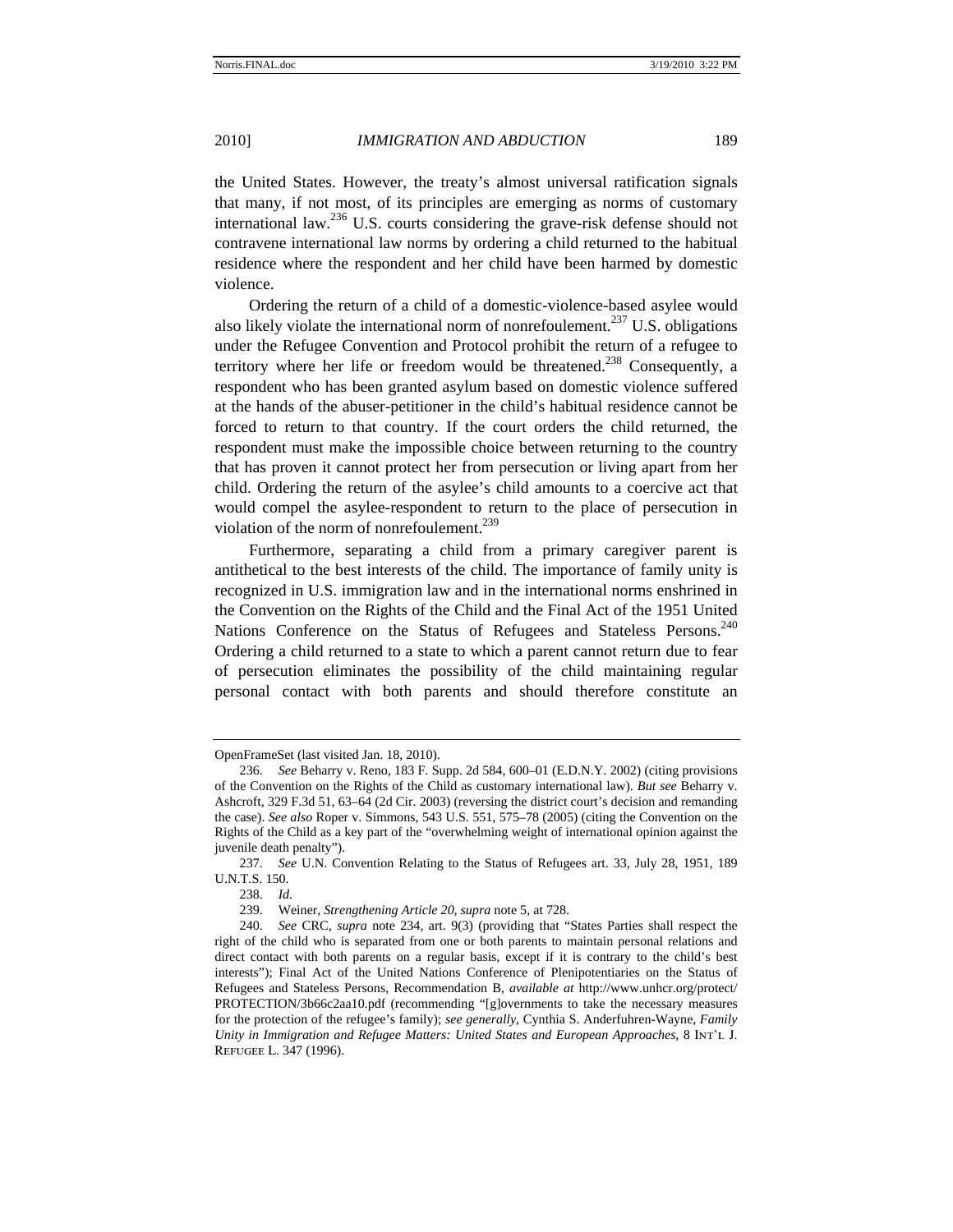intolerable situation from the perspective of the best interests of the child.<sup>241</sup> Although the taking parent disrupted family unity by fleeing the child's country of habitual residence, if she is an asylee, she presumably did so out of necessity. Even where a court denies the left-behind parent's petition for the return of the child, that left-behind parent may still seek custody of or access to the child in the United States.

The USCA objects to the idea that a grant of domestic-violence-based asylum should automatically establish the grave-risk defense, out of concern for the different standards of proof required in asylum and Hague proceedings and the nonadversarial nature of affirmative asylum hearings.<sup>242</sup> Because of the circumstances under which many refugees flee, credible testimony by the applicant may be sufficient to substantiate that she is a refugee.<sup>243</sup> In contrast, the Hague Convention requires the respondent to produce clear and convincing evidence of the grave risk of harm the child would face upon return in order to establish the grave-risk exception.<sup>244</sup>

Because these standards differ, I do not recommend that the United States adopt the approach taken by the California state court discussed above, which equated a grant of asylum with satisfaction of the grave-risk exception.<sup>245</sup> U.S. federal courts hearing Hague petitions should, however, give considerable weight to the asylum grant in the grave-risk determination. Asylum officers receive guidelines and special training regarding the consideration of genderbased claims and claims by children.<sup>246</sup> The Department of Justice also provides immigration judges with guidelines for adjudicating contested immigration cases in which the respondent is an unaccompanied minor child.<sup>247</sup> On the other hand, many federal judges who hear Hague petition cases have little to no experience with asylum or domestic violence claims, or interviewing children.<sup>248</sup> This disparity further suggests that courts should positively weigh,

247. *See* Memorandum from David L. Neal, Chief Immigration Judge, U.S. Dep't of Justice, Executive Office of Immigration Review, to All Immigration Judges, Court Adm'rs, Judicial Law Clerks & Immigration Court Staff, Subject: Guidelines for Immigration Court Cases Involving Unaccompanied Alien Children (May 22, 2007), *available at* http://www.usdoj.gov/ eoir/efoia/ocij/oppm07/07-01.pdf.

248. Weiner, *Strengthening Article 20*, *supra* note 5, at 730.

<sup>241.</sup> The child could, of course, return to visit the asylee, but the asylee would not be able to litigate the custody dispute in the courts of the child's country of habitual residence.

<sup>242.</sup> *Collated Responses*, *supra* note 8, at 243.

<sup>243. 8</sup> C.F.R. § 208.13 (2009).

<sup>244.</sup> ICARA, 42 U.S.C. § 11603(e) (2006).

<sup>245.</sup> *See Collated Responses*, *supra* note 8, at 243.

<sup>246.</sup> *See* Memorandum from Phyllis Coven, Immigration and Naturalization Serv., Office of Int'l Affairs to All INS Asylum Officers & HQASM Coordinators, Subject: Considerations for Asylum Officers Adjudicating Asylum Claims from Women (May 26, 1995), *available at*  http://cgrs.uchastings.edu/documents/legal/guidelines\_us.pdf; Memorandum from Jeff Weiss, Acting Dir., INS Office of Int'l Affairs to Asylum Officers, Immigration Officers & Headquarters Coordinators (Asylum & Refugees), Subject: Guidelines for Children's Asylum Claims (December 10, 1998), *available at* http://cgrs.uchastings.edu/documents/legal/gender\_guidelines/ DHS\_INS\_children\_guidelines.pdf.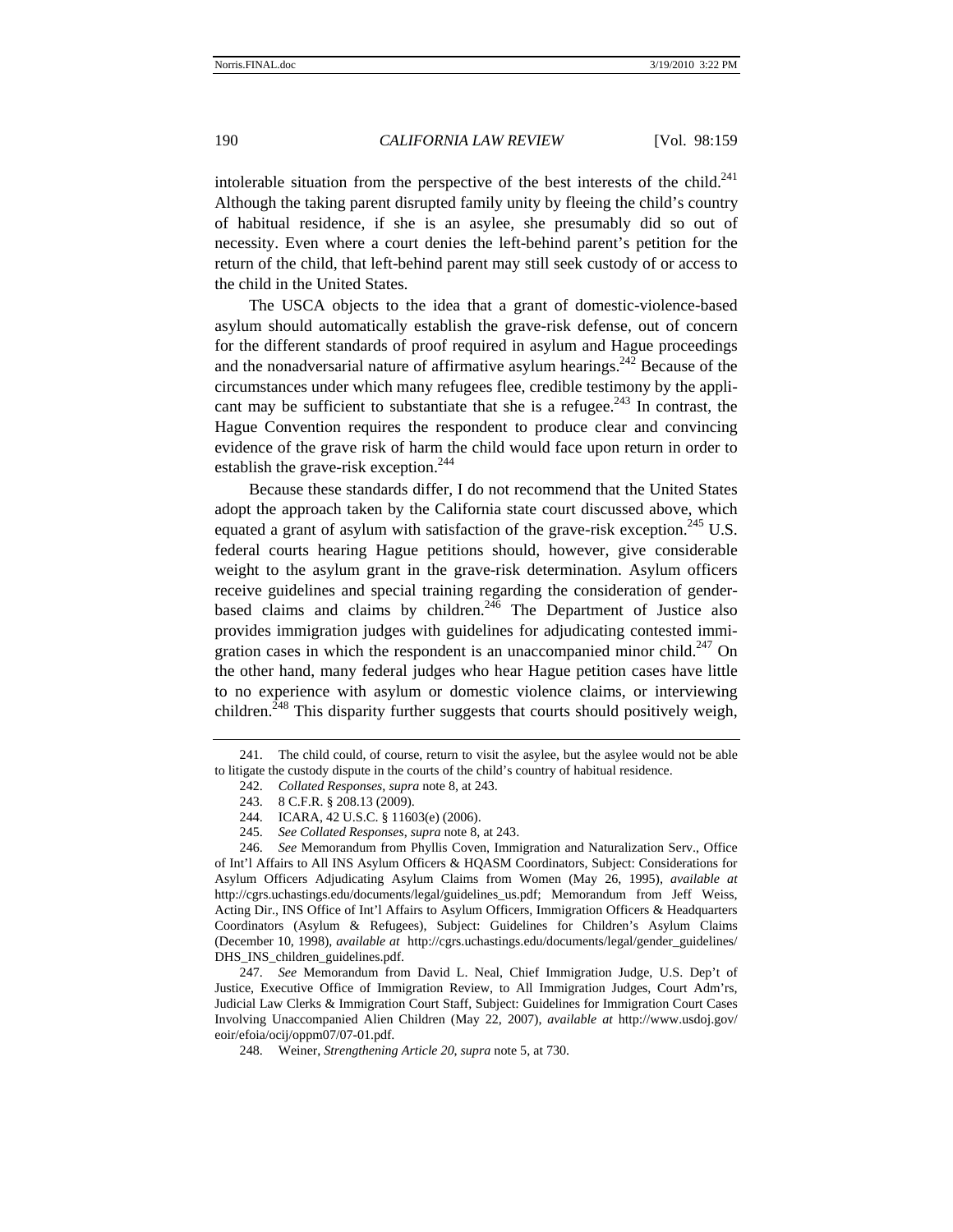rather than ignore, a grant of asylum in grave-risk determinations.

If a respondent's asylum application is pending but has not yet been granted, all of the factors discussed above urge the court to stay the Hague Convention proceeding until an asylum officer or immigration judge adjudicates the application.<sup>249</sup> The principle of nonrefoulement applies to asylum applicants, as well as asylees.<sup>250</sup> Furthermore, allowing an asylum adjudicator to decide the asylum claim first may yield additional evidence regarding country conditions in the child's habitual residence.<sup>251</sup> When issuing the stay, the court adjudicating the Hague petition should request an expedited adjudication of the asylum application. Accelerated consideration should be feasible given the limited number of cases that would require such treatlment and the existing procedure of expediting asylum decisions in cases involving detained applicants.<sup>252</sup> An accelerated asylum procedure should prevent undue delays in the Hague proceeding, as prompt resolution of the petition is undoubtedly in the child's best interest. However, expediency concerns should not deprive the respondent parent and child of the benefits of adjudicating the asylum application first.

## *C. International Law and Lack of Legal Status as a Dispositive Factor*

While the international law norms discussed above urge U.S. courts to consider asylum claims when making grave-risk determinations, the internationally recognized norm of nondiscrimination should counsel courts to adopt a totality-of-the-circumstances approach to the well-settled inquiry—an approach that only considers a possibility of deportation relevant when it is an imminent threat. Given the lack of clarity regarding the concept of settlement, U.S. courts are entitled to weigh any relevant factor in determining whether a child has settled, as long as the best interests of the child guide the courts. By treating lack of legal status as a dispositive factor that undercuts all other indications of settlement or as a bar to settlement, however, U.S. courts have discriminated against children without such status and therefore have not acted in their best interests.

The International Covenant on Civil and Political Rights ("ICCPR"), which the United States has ratified, $253$  obligates each state party "to ensure to

<sup>249.</sup> *See id.* at 726.

<sup>250.</sup> UN High Commissioner for Refugees, *UNHCR Note on the Principle of Non-Refoulement*, Nov. 1997, *available at* http://www.unhcr.org/refworld/docid/438c6d972.html.

<sup>251.</sup> Weiner, *Strengthening Article 20*, *supra* note 5, at 731.

<sup>252.</sup> The Code of Federal Regulations provides that "expedited consideration shall be given to [asylum] applications of detained aliens." 8 C.F.R. § 208.5(a) (2009). I do not mean to suggest that Hague petition respondents are similarly situated to detainees. Rather, I highlight the existing framework for such a procedure to demonstrate that it is possible to expedite the adjudication of certain subsets of asylum applications when public policy goals support doing so.

<sup>253.</sup> The United States ratified the ICCPR on September 8, 1992. *See* Office of the United Nations High Commissioner for Human Rights, Status of Ratifications of the Principal Human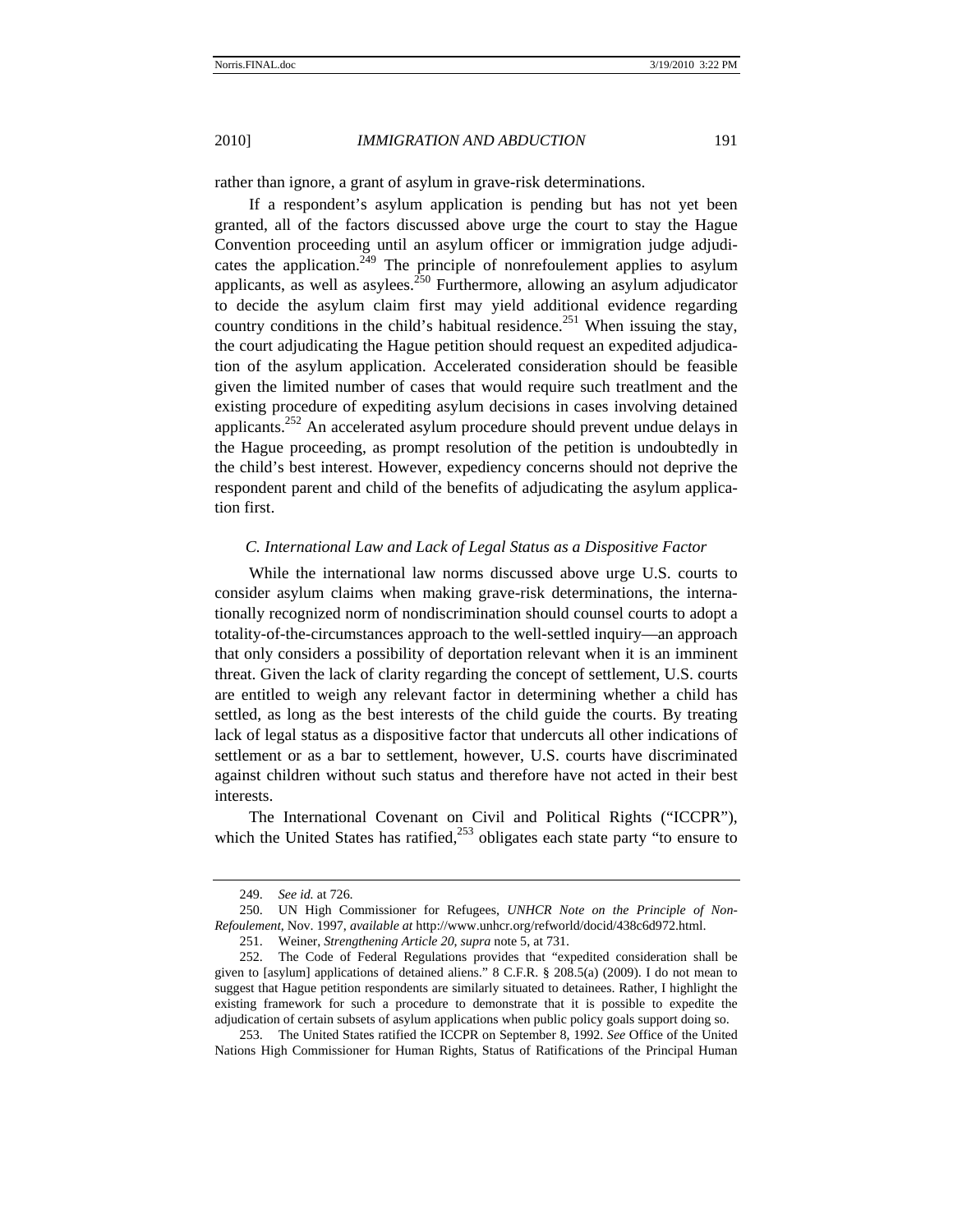all individuals within its territory and subject to its jurisdiction the rights recognized in the [ICCPR], without distinction of any kind, such as race, colour, sex, language, religion, political or other opinion, national or social origin, property, birth or other status."254 This provision establishes the general rule that "each one of the rights of the Covenant must be guaranteed without discrimination between citizens and aliens."<sup>255</sup> The ICCPR thus requires that aliens and citizens be treated equally before courts and tribunals.256

U.S. courts that view a child's lack of legal status as a dispositive factor or bar in the well-settled exception calculus contravene this norm of equal treatment before courts. For example, consider the following scenario: a left-behind parent files a petition for the return of a U.S. citizen child from the United States to Mexico. If more than a year has passed since the abduction, and the child is living in a stable residence, regularly attending school, and enjoying the company of family and friends in her new environment, the court will likely deem her well settled and not order her return. Now consider the same scenario, except that the child lacks legal status in the United States; in other words, the fact pattern of *In re B. del C.S.B.* A court that treats legal status as dispositive or as a bar would find that the child had not settled in her new environment and would order her return. While it is only logical for courts to weigh immigration status as one factor among many in their well-settled determinations, according such status dispositive weight is discriminatory and contrary to children's best interests.

Treating lack of status as a dispositive factor also contravenes the views of the U.N. Human Rights Committee, which has found that family unity may outweigh a state's interests in border enforcement.257 Furthermore, present lack of legal status does not preclude obtaining it in the future. Even without the benefit of legal status, millions of undocumented immigrants live and work in the United States and are integral to the U.S. economy, as the Ninth Circuit highlighted in *In re B. del C.S.B.*<sup>258</sup> The majority of the 11.5 to 12 million undocumented immigrants in the United States are long-term residents who are

Rights Treaties as of 14 July 2006, *available at* www2.ohchr.org/english/bodies/docs/ status.pdf.

<sup>254.</sup> International Covenant on Civil and Political Rights art. 2, Dec. 16, 1966, 999 U.N.T.S. 171 [hereinafter ICCPR].

<sup>255.</sup> Human Rights Comm., Office of the High Comm'r for Human Rights, *General Comment 15: The Position of Aliens Under the Covenant* (Apr. 11, 1986), *available at*  http://www.unhcr.org/refworld/pdfid/45139acfc.pdf. Protections established in the ICCPR include the rights to: life; freedom from cruel, inhuman or degrading treatment or punishment; liberty and security of person; equality before courts and tribunals; peaceful assembly; and freedom of association. *See* ICCPR, *supra* note 254, at arts. 6, 7, 9, 14, 21, 22.

<sup>256.</sup> ICCPR, *supra* note 254, art. 14.

<sup>257.</sup> The Human Rights Committee is the treaty body that oversees the ICCPR. *See* Winata v. Australia, U.N. Hum. Rts. Comm., Communication No. 930/2000, ¶¶ 7.3 U.N. Doc. No. CCPR/C/72/D/930/2000 (Aug. 16, 2001), *available at* http://www.unhchr.ch/tbs/doc.nsf/0/ 488b0273fa4febfbc1256ab7002e5395?Opendocument.

<sup>258.</sup> *See In re* B. del C.S.B., 559 F.3d 999, 1012 (9th Cir. 2009).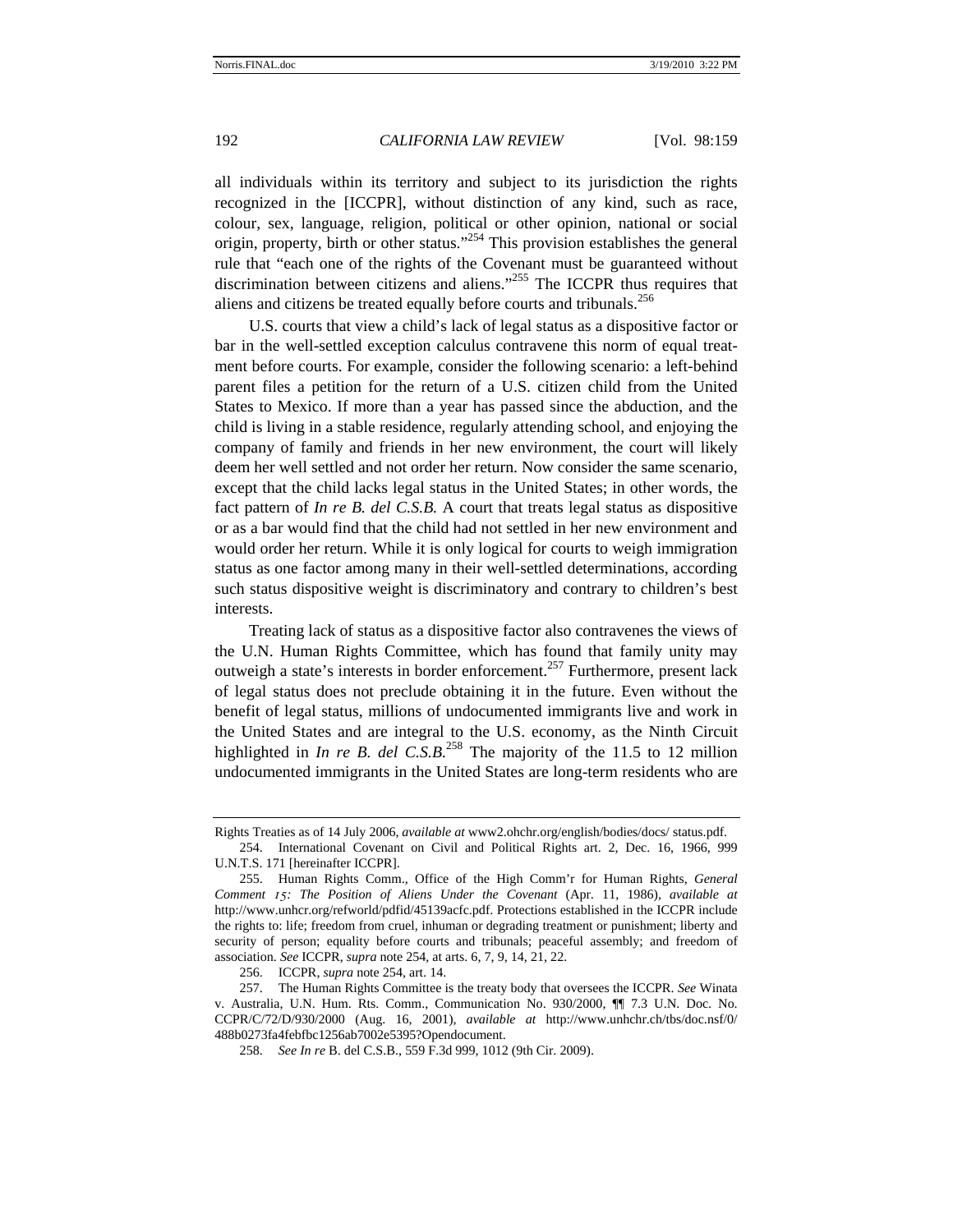unlikely to be deported.<sup>259</sup> Despite the disadvantages of "living in the shadows," millions of undocumented immigrants maintain regular employment and established residences and are, in fact, settled in this environment.<sup>260</sup>

Critics may argue that allowing a child to remain in an environment where she lacks legal status and from which she could be deported at any time is hardly in her best interests. As the Ninth Circuit noted, however, the Hague Convention "is concerned with the *present*, and not with determining the best interests of the child in the long term."261 Thus, I urge courts only to consider immigration status relevant if an immediate threat of deportation exists. If such a threat is present, courts should still take a totality-of-the-circumstances approach and consider all the factors that have emerged from U.S. jurisprudence as key considerations in well-settled determinations. In this calculus, courts should not treat any one factor as dispositive or as a bar that discriminates against a particular group of children.

## **CONCLUSION**

The Hague Convention itself is largely a positive, useful tool for combating international child abduction. There are, however, systemic flaws in the Convention's implementation—notably in its application to respondents fleeing domestic violence. This Comment has highlighted the problematic ways in which U.S. courts address—or fail to address—the overlap of immigration status with defenses to the return of a child in Hague Convention proceedings in cases involving domestic violence victims. I urge courts to consider immigration status as relevant to the grave-risk exception but not dispositive in analysis of the well-settled exception.

Additionally, administrative and legislative action can contribute to better outcomes for undocumented and asylee Hague petition respondents who have fled to the United States to escape domestic violence. First, the USCA should shift its policy to comply with international law norms. Second, Congress should amend ICARA, the U.S. legislation that implements the Hague Convention.

<sup>259.</sup> Jeffrey S. Passel, Pew Hispanic Center, The Size and Characteristics of the Unauthorized Migrant Population in the U.S. 1 (2006), *available at* http://pewhispanic.org/files/execsum/61.pdf; MICHAEL HOEFER, ET. AL., OFFICE OF IMMIGRATION Statistics, Dep't of Homeland Security, Estimates of the Unauthorized Immigrant Population Residing in the United States: January 2008, at 1, 3 (2009), *available at* http://www.dhs.gov/xlibrary/assets/statistics/publications/ ois\_ill\_pe\_2008.pdf (highlighting that 63 percent of unauthorized immigrants entered the United States before the year 2000); David B. Thronson, *Custody and Contradictions: Exploring Immigration Law as Federal Family Law in the Context of Child Custody*, 59 Hastings L.J. 453, 470–71 (2008) (noting that "[e]ven with occasional spikes in the enforcement of immigration laws, most unauthorized immigrants are unlikely to face removal").

<sup>260.</sup> *See* Thronson, *supra* note 259, at 470.

<sup>261.</sup> *In re* B. del C.S.B., 559 F.3d 999, 1013 (9th Cir. 2009).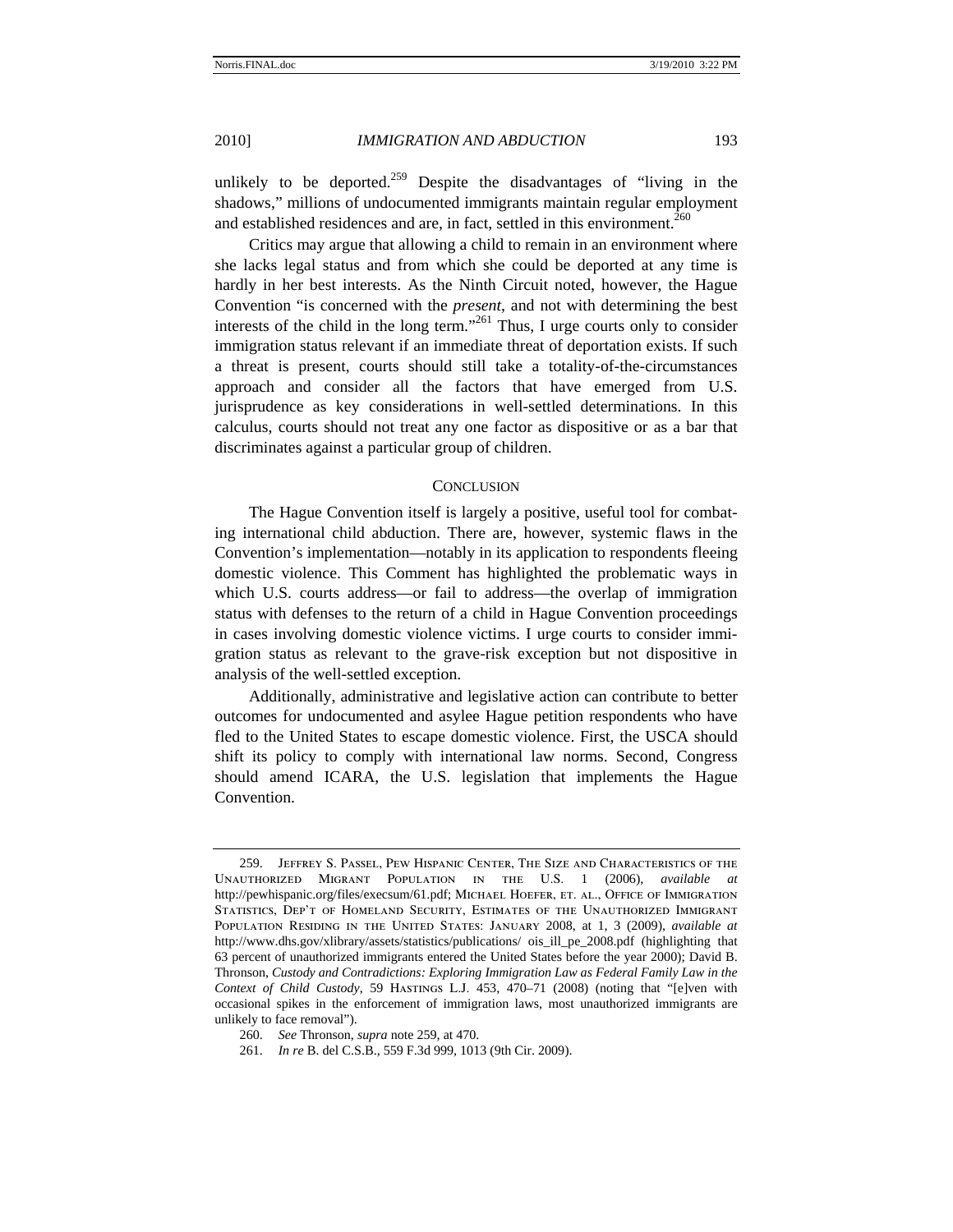Advocates and scholars have called for the amendment of ICARA to address the needs of domestic violence victims.<sup>262</sup> Any such modification of ICARA should establish that under the Article 13(b) defense, domestic violence poses a grave risk of harm or an intolerable situation. Furthermore, the amendment should require that courts weigh asylum grants in grave-risk determinations and require that courts stay Hague proceedings until pending asylum applications can be resolved on an expedited basis.

Short of congressional action, the USCA should ensure that its policies comply with international law norms. Although the USCA does not play a direct role in judicial proceedings, it provides resources to judges and attorneys and represents the United States at meetings of the Special Commission to review the operation of the Hague Convention.<sup>263</sup> The USCA is therefore in a position to endorse a totality-of-the-circumstances approach to the well-settled inquiry. While including this nuanced matter of judicial interpretation in an amendment to ICARA is not necessary, the USCA should favorably present the totality-of-the-circumstances method in the resources it makes available to judges and attorneys and at the next Special Commission meeting.

In light of the international law norms discussed above, the USCA should also change its position that a respondent's grant of asylum does not itself establish that there is a grave risk that the child's return would expose that child to harm or an intolerable situation. At least one other signatory to the Hague Convention, the Netherlands, does equate a grant of asylum with satisfaction of the grave-risk exception.<sup>264</sup> While the USCA is unlikely to shift its position entirely,<sup>265</sup> it should at least acknowledge that asylum grants merit consideration in grave-risk determinations. As the proposed amendment to ICARA suggests, the USCA should also recommend that courts stay Hague proceedings until pending asylum applications can be resolved on an expedited basis. The USCA can make its reformed views known through both the materials it produces and the next Special Commission meeting.

These steps will contribute to a more just application of the Hague Convention to victims of domestic violence and their children who find themselves in the United States, both as asylees and without legal status. As the Hague Convention itself proclaims, the treaty's primary purpose is to protect children from the *harmful effects* of child abduction.<sup>266</sup> Courts must therefore ensure that any decision to promptly return a child is not itself harmful. Returning a

<sup>262.</sup> *See, e.g.*, Shetty & Edleson, *supra* note 5, at 135; Dana Beth Finkey, *The Hague Convention on the Civil Aspects of International Childhood Abduction: Where Are We, and Where Do We Go From Here?*, 30 Hastings Int'l & Comp. L. Rev. 505, 520 (2007).

<sup>263.</sup> *See* Office of Children's Issues, U.S. Dep't of State, Resources: For Attorneys and Judges, http://travel.state.gov/family/abduction/resources/resources\_4306.html (last visited Jan. 18, 2010); *see also* "Special Commission" explanation, *supra* note 115.

<sup>264.</sup> *Collated Responses*, *supra* note 8, at 242.

<sup>265.</sup> *See supra* text accompanying notes 114–19.

<sup>266.</sup> Hague Convention, *supra* note 4, at pmbl.